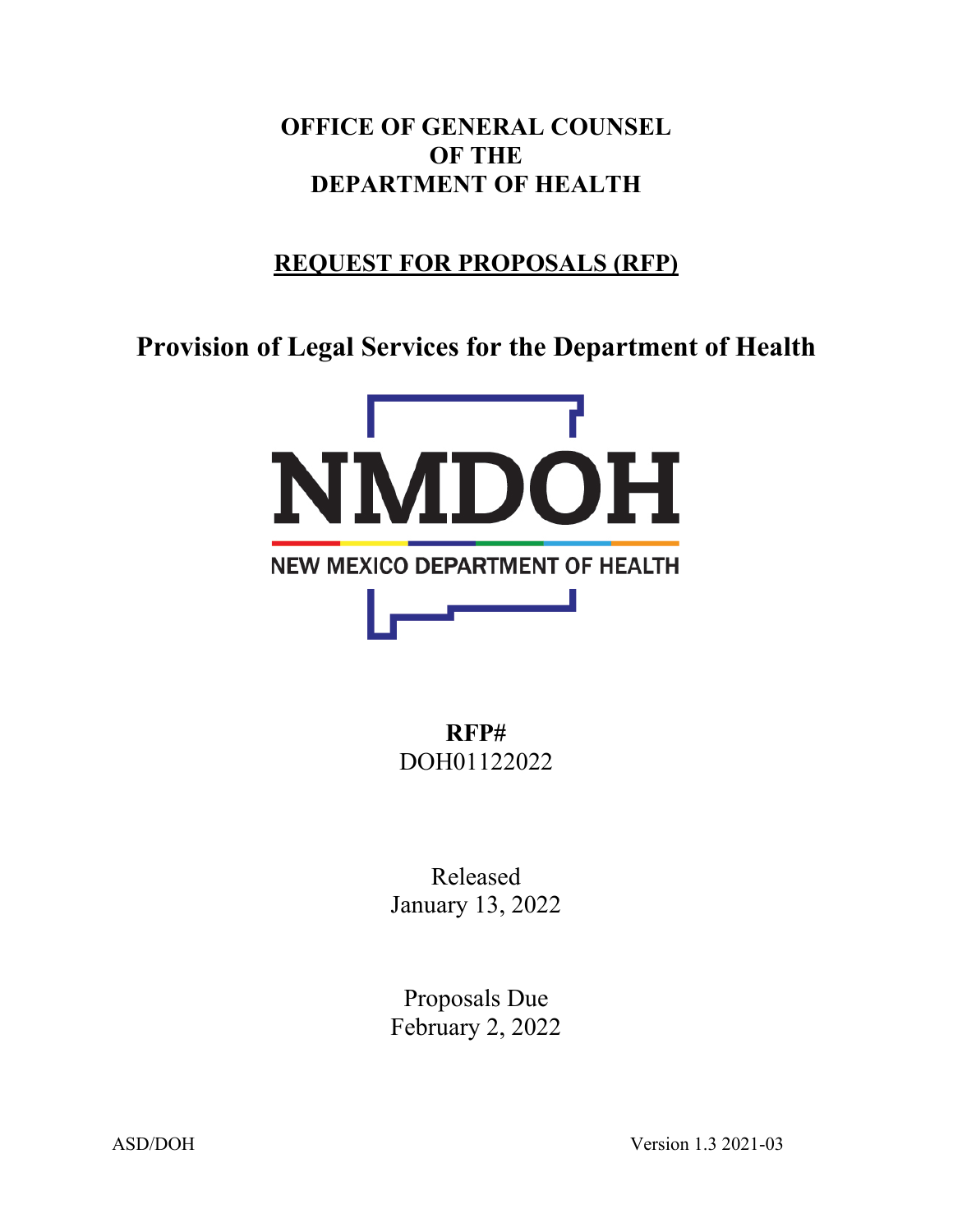| A.          |  |
|-------------|--|
| В.          |  |
| C.          |  |
| D.          |  |
| Е.          |  |
| F.          |  |
|             |  |
|             |  |
| A.          |  |
| B.          |  |
| Ι.          |  |
| 2.          |  |
| 3.          |  |
| 4.          |  |
| 5.          |  |
| 6.          |  |
| 7.          |  |
| 8.          |  |
| 9.          |  |
| 10.         |  |
| II.         |  |
| 12.         |  |
| C.          |  |
| $I_{\cdot}$ |  |
| 2.          |  |
| 3.<br>4.    |  |
| 5.          |  |
| 6.          |  |
| 7.          |  |
| 8.          |  |
| 9.          |  |
| 10.         |  |
| 11.         |  |
| 12.         |  |
| 13.         |  |
| 14.         |  |
| 15.         |  |
| 16.         |  |
| 17.         |  |
| 18.         |  |
| 19.         |  |
| 20.         |  |
| 21.         |  |
| 22.         |  |
| 23.         |  |
| 24.         |  |
| 25.         |  |
| 26.         |  |
| 27.         |  |
| 28.         |  |
| 29.<br>30.  |  |
| 31.         |  |
|             |  |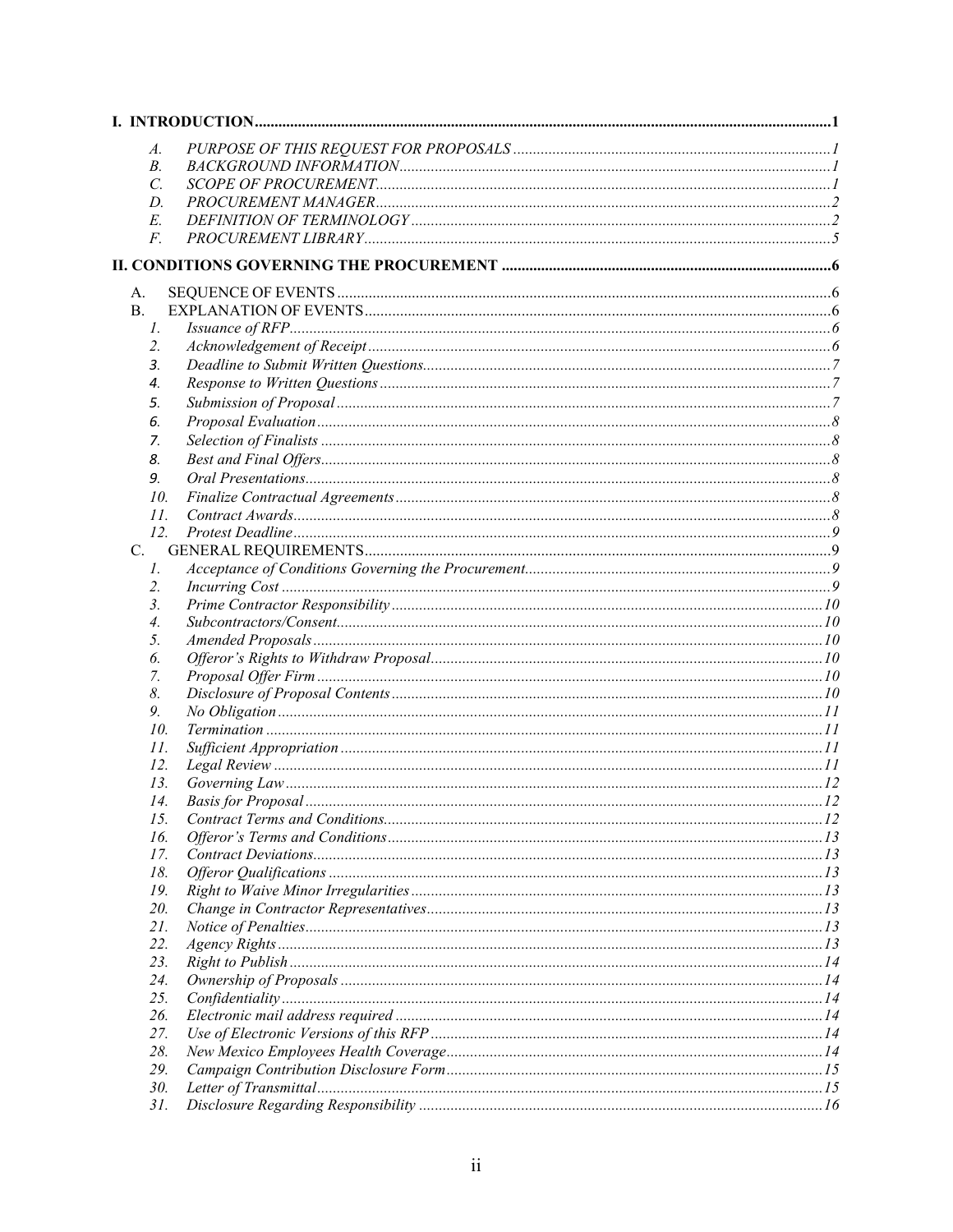| 32.         |  |    |
|-------------|--|----|
|             |  |    |
| A.          |  |    |
| В.          |  |    |
| 1.          |  |    |
| C.          |  |    |
| $l_{\cdot}$ |  |    |
|             |  |    |
| А.          |  |    |
| <b>B.</b>   |  |    |
| Ι.          |  |    |
| 2.          |  |    |
| 3.          |  |    |
| 4.          |  |    |
| 5.          |  |    |
| C.          |  |    |
| 1.          |  |    |
| 2.          |  |    |
| 3.          |  |    |
| 4.<br>5.    |  |    |
| 6.          |  |    |
|             |  |    |
|             |  |    |
| А.          |  |    |
| B.          |  |    |
| Ι.<br>2.    |  |    |
| 3.          |  |    |
| 4.          |  |    |
| 5.          |  |    |
| 6.          |  |    |
| 7.          |  |    |
| 8.          |  |    |
| 9.          |  |    |
| 10.         |  |    |
| 11.         |  | 29 |
| $C_{\cdot}$ |  |    |
|             |  |    |
|             |  |    |
|             |  |    |
|             |  |    |
|             |  |    |
|             |  |    |
|             |  |    |
|             |  |    |
|             |  |    |
|             |  |    |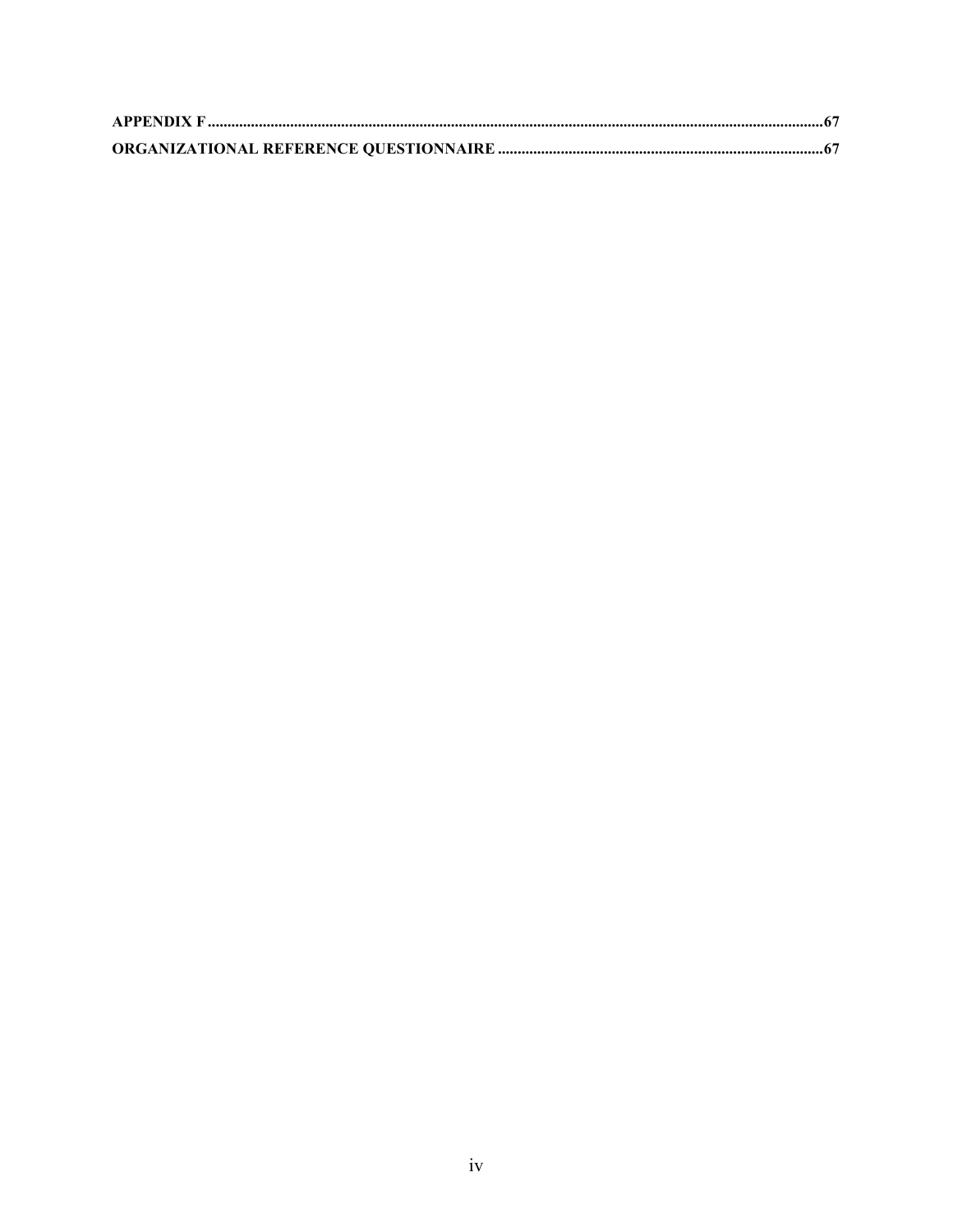# <span id="page-4-0"></span>**I. INTRODUCTION**

## <span id="page-4-1"></span>**A. PURPOSE OF THIS REQUEST FOR PROPOSALS**

The purpose of the Request for Proposal (RFP) is to solicit sealed proposals to establish a contract through competitive negotiations for the procurement of legal services for the Department of Health, for a term of up to four years. Assignments vary with the requirements of the Department and depend upon the needs of the divisions and programs within the agency. The legal services to be procured may include trial or appellate litigation, or legal advisement outside of the litigative setting.

## <span id="page-4-2"></span>**B. BACKGROUND INFORMATION**

The New Mexico Department of Health is often a party to litigation in state and federal courts, most commonly in the role of a defendant, or in the role of a respondent in cases seeking injunctive, declaratory, or mandamus relief or cases involving appeals of administrative decisions. In some cases, the Department may act as an appellant or appellee in state or federal courts of appeal. The Department is comprised of various divisions, bureaus, and programs, including but not limited to the Developmental Disabilities Supports Division (DDSD), the Division of Health Improvement, the Epidemiology and Response Division, the Public Health Division, the Medical Cannabis Program, and various Department-run facilities.

The successful Offeror shall provide legal services as outside counsel to the Department, consisting of services in trial or appellate litigation, or legal advisement outside of the litigative setting, upon designation by the Department of Health, and shall establish and maintain case files for all assigned cases.

Offerors who are awarded a contract will work closely with Department staff and attorneys within the Department's Office of General Counsel. Department staff will review all bills for services submitted for payment, monitor legal strategies employed, and collaborate with Outside Counsel where appropriate and practical. Outside counsel shall keep the Department's Office of General Counsel timely informed about the status of each case, the dates of settlement conferences, mediations and arbitrations, and the hearing dates for all dispositive motions.

# <span id="page-4-3"></span>**C. SCOPE OF PROCUREMENT**

#### **The Contractor shall perform the following work:**

- i. Serve as outside counsel for the Department of Health upon the Department's designation, providing legal services as appropriate.
- ii. Establish and maintain an official file for each assigned case containing all correspondence, pleadings, exhibits, etc.
- iii. Work closely with relevant Department staff and any attorney(s) identified signed as liaison(s) within the Department's Office of General Counsel.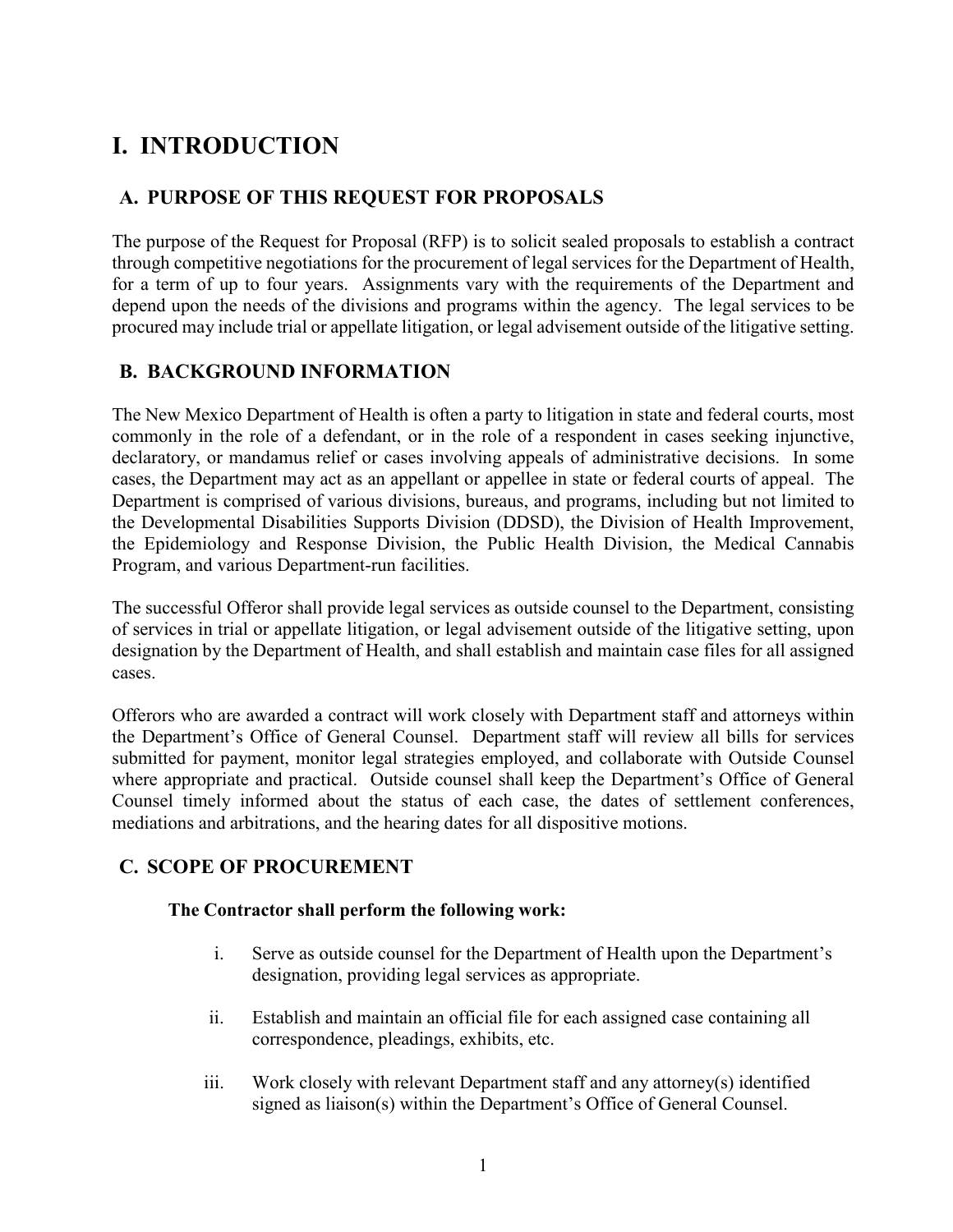- iv. Keep the Department's Office of General Counsel timely informed during all litigation stages about dates of settlement conferences, mediations and arbitrations, and hearing dates on all dispositive motions.
- v. Travel for trials, hearings and meetings as necessary and appropriate.

### <span id="page-5-0"></span>**D. PROCUREMENT MANAGER**

1. The New Mexico Department of Health has assigned a Procurement Manager who is responsible for the conduct of this procurement whose name, address, telephone number and e-mail address are listed below:

| Name:      | Sheila Apodaca, Procurement Manager                |
|------------|----------------------------------------------------|
| Address:   | NM Department of Health, Office of General Counsel |
|            | P.O. Box 26110                                     |
|            | 1190 St. Francis Dr., Suite N-4095                 |
|            | Santa Fe, NM 87502-6110                            |
| Telephone: | $(505)$ 827-2997                                   |
| Fax:       | $(505)$ 827-2930                                   |
| Email:     | Sheila.Apodaca@state.nm.us                         |

2. **Any inquiries or requests** regarding this procurement should be submitted, in writing, to the Procurement Manager. Offerors may contact ONLY the Procurement Manager regarding this procurement. Other state employees or Evaluation Committee members do not have the authority to respond on behalf of the Procurement Manager. **Protests of the solicitation or award must be delivered by mail to the Administrative Services Division (ASD).** ONLY protests delivered directly to the ASD in writing and in a timely fashion will be considered to have been submitted properly and in accordance with statute, rule and this Request for Proposals. Emailed protests will not be considered as properly submitted nor will protests delivered to the Procurement Manager be considered properly submitted.

## <span id="page-5-1"></span>**E. DEFINITION OF TERMINOLOGY**

This section contains definitions of terms used throughout this procurement document, including appropriate abbreviations:

"**Agency**" means the Administrative Services Division of the Department of Health or that State Agency sponsoring the Procurement action.

"**Authorized Purchaser**" means an individual authorized by a Participating Entity to place orders against this contract.

"**Award**" means the final execution of the contract document.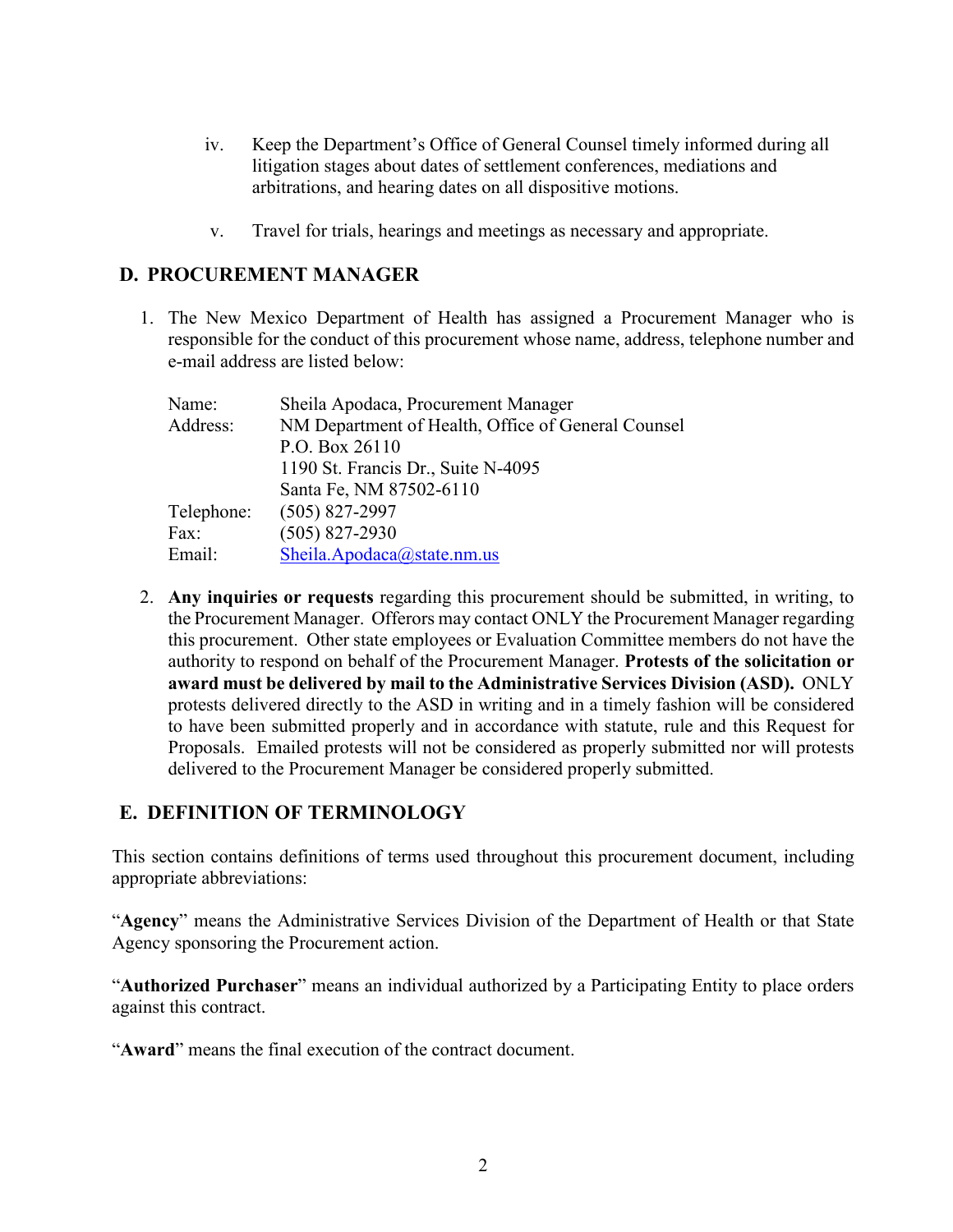"**Business Hours**" means 8:00 AM thru 5:00 PM Mountain Standard or Mountain Daylight Time, whichever is in effect on the date given.

"**Close of Business**" means 5:00 PM Mountain Standard or Daylight Time, whichever is in use at that time.

"**Confidential**" means confidential financial information concerning offeror's organization and data that qualifies as a trade secret in accordance with the Uniform Trade Secrets Act NMSA 1978 57-3- A-1 to 57-3A-7. See 1.4.1.45 NMAC. As one example, no information that could be obtained from a source outside this request for proposals can be considered confidential information.

"**Contract**" means any agreement for the procurement of items of tangible personal property, services or construction.

"**Contractor**" means any business having a contract with a state agency or local public body.

"**Determination**" means the written documentation of a decision of a procurement officer including findings of fact required to support a decision. A determination becomes part of the procurement file to which it pertains.

"**Desirable**" the terms "may", "can", "should", "preferably", or "prefers" identify a desirable or discretionary item or factor.

"**Electronic Version/Copy**" means a digital form consisting of text, images or both readable on computers or other electronic devices that includes all content that the Original and Hard Copy proposals contain. The digital form may be submitted using a compact disc (cd) or USB flash drive. The electronic version/copy CANNOT be emailed.

"**Evaluation Committee**" means a body appointed to perform the evaluation of Offerors' proposals.

"**Evaluation Committee Report**" means a report prepared by the Procurement Manager and the Evaluation Committee for contract award. It will contain written determinations resulting from the procurement.

"**Finalist**" means an Offeror who meets all the mandatory specifications of this Request for Proposals and whose score on evaluation factors is sufficiently high to merit further consideration by the Evaluation Committee.

"**Hourly Rate**" means the proposed fully loaded maximum hourly rates that include travel, per diem, fringe benefits and any overhead costs for contractor personnel, as well as subcontractor personnel if appropriate.

"**IT**" means Information Technology.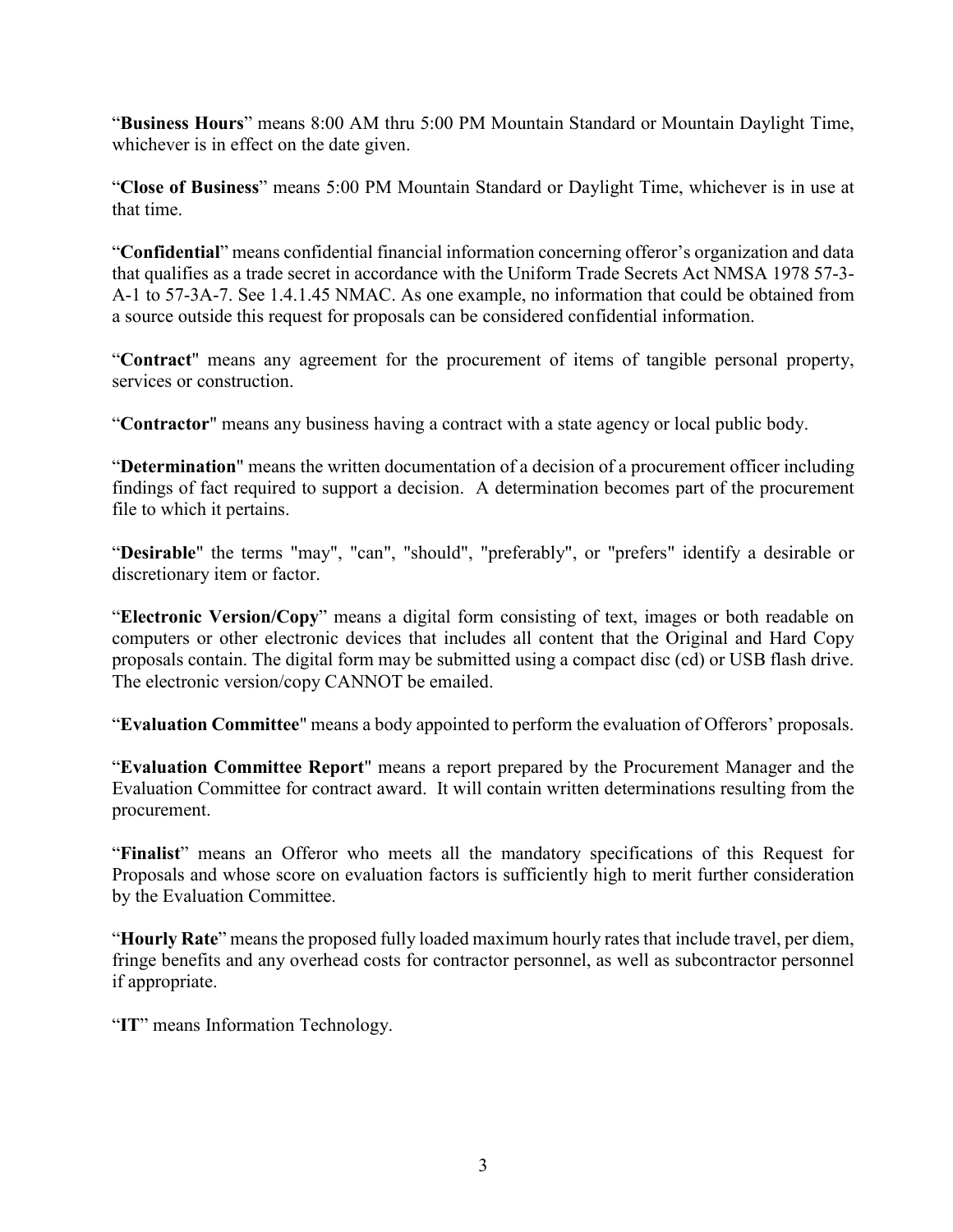"Mandatory" – the terms "must", "shall", "will", "is required", or "are required", identify a mandatory item or factor. Failure to meet a mandatory item or factor will result in the rejection of the Offeror's proposal.

"**Minor Technical Irregularities**" means anything in the proposal that does not affect the price quality and quantity or any other mandatory requirement.

"**Multiple Source Award**" means an award of an indefinite quantity contract for one or more similar services, items of tangible personal property or construction to more than one Offeror.

"**Offeror**" is any person, corporation, or partnership who chooses to submit a proposal.

"**Price Agreement**" means a definite quantity contract or indefinite quantity contract which requires the contractor to furnish items of tangible personal property, services or construction to a state agency or a local public body which issues a purchase order, if the purchase order is within the quantity limitations of the contract, if any.

"**Procurement Manager**" means any person or designee authorized by a state agency or local public body to enter into or administer contracts and make written determinations with respect thereto.

"**Procuring Agency**" means all State of New Mexico agencies, commissions, institutions, political subdivisions and local public bodies allowed by law to entertain procurements.

"**Project**" means a temporary process undertaken to solve a well-defined goal or objective with clearly defined start and end times, a set of clearly defined tasks, and a budget. The project terminates once the project scope is achieved and project acceptance is given by the project executive sponsor.

"**Redacted**" means a version/copy of the proposal with the information considered confidential as defined by NMAC 1.4.1.45 and defined herein and outlined in Section II.C.8 of this RFP blacked out BUT NOT omitted or removed.

"**Request for Proposals (RFP)**" means all documents, including those attached or incorporated by reference, used for soliciting proposals.

"**Responsible Offeror**" means an Offeror who submits a responsive proposal and who has furnished, when required, information and data to prove that his financial resources, production or service facilities, personnel, service reputation and experience are adequate to make satisfactory delivery of the services, or items of tangible personal property described in the proposal.

"**Responsive Offer**" or means an offer which conforms in all material respects to the requirements set forth in the request for proposals. Material respects of a request for proposals include, but are not limited to price, quality, quantity or delivery requirements.

"**Sealed**" means, in terms of a non-electronic submission, that the proposal is enclosed in a package which is completely fastened in such a way that nothing can be added or removed. Open packages submitted will not be accepted except for packages that may have been damaged by the delivery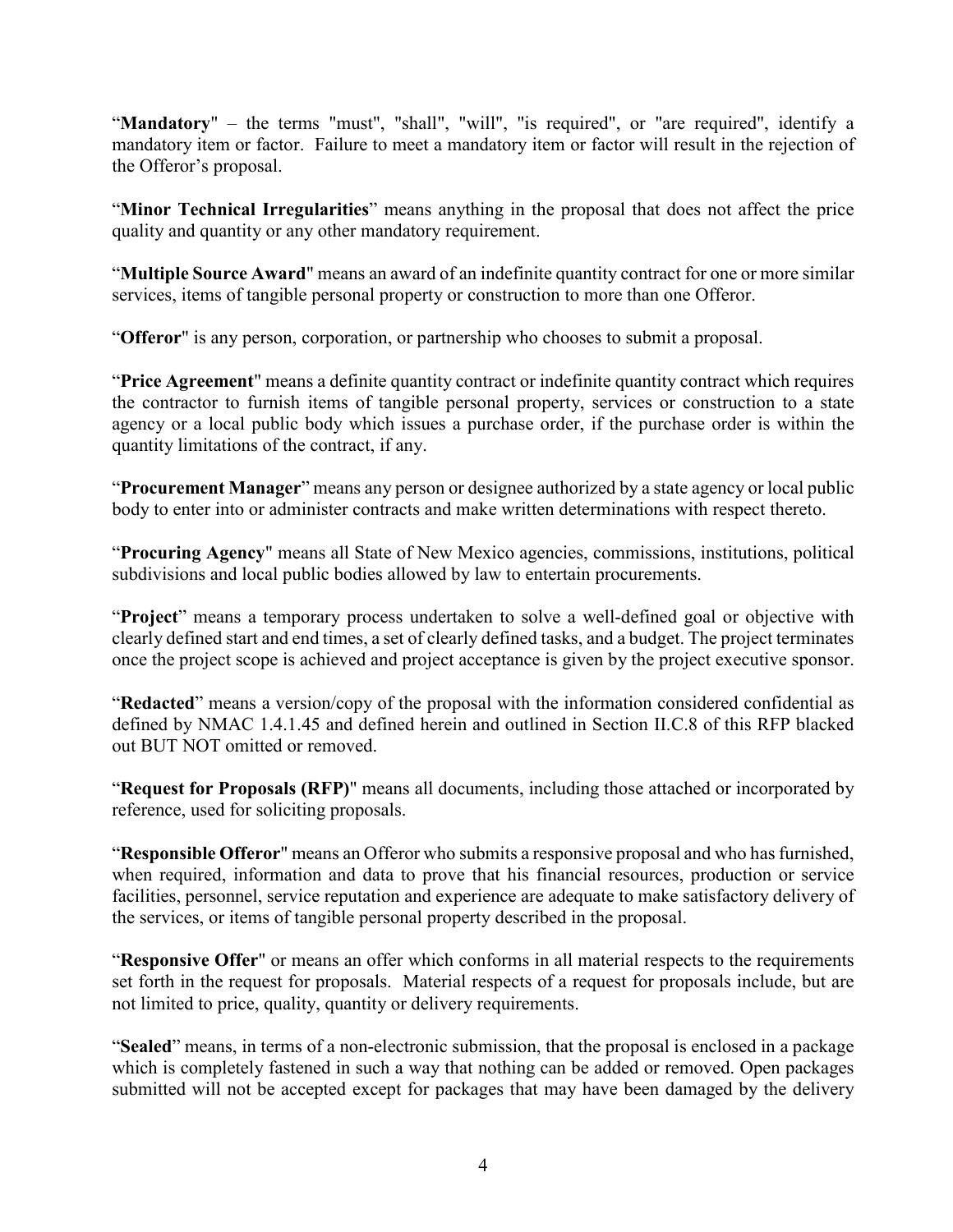service itself. The State reserves the right, however, to accept or reject packages where there may have been damage done by the delivery service itself. Whether a package has been damaged by the delivery service or left unfastened and should or should not be accepted is a determination to be made by the Procurement Manager. By submitting a proposal, the Offeror agrees to and concurs with this process and accepts the determination of the Procurement Manager in such cases.

"**SPD**" means State Purchasing Division of the New Mexico State General Services Department.

"**Staff**" means any individual who is a full-time, part-time, or an independently contracted employee with the Offerors' company.

"**State (the State)**" means the State of New Mexico.

"**State Agency**" means any department, commission, council, board, committee, institution, legislative body, agency, government corporation, educational institution or official of the executive, legislative or judicial branch of the government of this state. "State agency" includes the purchasing division of the general services department and the state purchasing agent but does not include local public bodies.

"**State Purchasing Agent**" means the director of the purchasing division of the general services department.

"**Statement of Concurrence"** means an affirmative statement from the Offeror to the required specification agreeing to comply and concur with the stated requirement(s). This statement shall be included in Offerors proposal. (E.g. "We concur", "Understands and Complies", "Comply", "Will Comply if Applicable" etc.)

"**Unredacted**" means a version/copy of the proposal containing all complete information including any that the Offeror would otherwise consider confidential, such copy for use only for the purposes of evaluation.

"**Written**" means typewritten on standard 8 ½ x 11 inch paper. Larger paper is permissible for charts, spreadsheets, etc.

## <span id="page-8-0"></span>**F. PROCUREMENT LIBRARY**

A procurement library has been established. Offerors are encouraged to review the material contained in the Procurement Library by selecting the link provided in the electronic version of this document through your own internet connection or by contacting the Procurement Manager and scheduling an appointment. The library contains information listed below:

Procurement Regulations and Request for Proposal – RFP instructions: <https://nmhealth.org/publication/rfp/>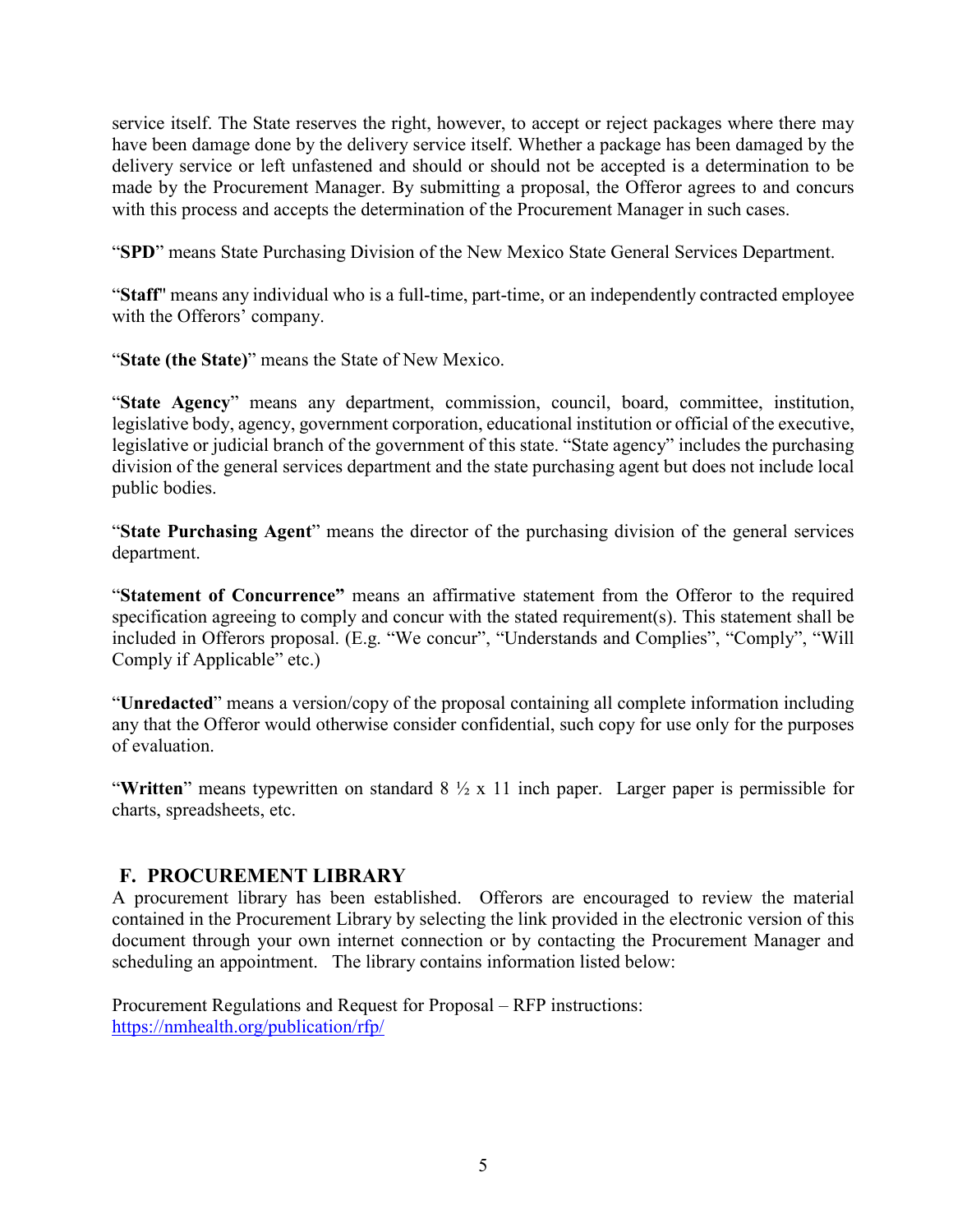# <span id="page-9-0"></span>**II. CONDITIONS GOVERNING THE PROCUREMENT**

This section of the RFP contains the schedule, description and conditions governing the procurement.

# <span id="page-9-1"></span>**A. SEQUENCE OF EVENTS**

The Procurement Manager will make every effort to adhere to the following schedule:

| <b>Action</b>                    | <b>Responsible Party</b>    | <b>Due Dates</b>            |
|----------------------------------|-----------------------------|-----------------------------|
| 1. Issue RFP                     | Agency                      | January 13, 2022            |
| 2. Distribution List             | Agency                      | January 24, 2022            |
| 3. Deadline to submit            | <b>Potential Offerors</b>   | January 24, 2022            |
| Questions                        |                             |                             |
| 4. Response to Written           | <b>Procurement Manager</b>  | January 25, 2022            |
| Questions                        |                             |                             |
| <b>5. Submission of Proposal</b> | <b>Potential Offerors</b>   | February 2, 2022            |
| 6. Proposal Evaluation*          | <b>Evaluation Committee</b> | February 2-February 7, 2022 |
| 7. Selection of Finalists*       | <b>Evaluation Committee</b> | February 7, 2022            |
| 8. Best and Final Offers *       | <b>Finalist Offerors</b>    | February 8, 2022            |
| 9. Oral Presentations (If        | <b>Finalist Offerors</b>    | February 9, 2022            |
| Requested by Evaluation          |                             |                             |
| Committee)*                      |                             |                             |
| 10. Finalize Contractual         | Agency/Finalist             | February 10-15, 2022        |
| Agreements*                      | Offerors                    |                             |
| 11. Contract Awards*             | Agency/Finalist             | February 24, 2022           |
|                                  | Offerors                    |                             |
| 12. Protest Deadline*            | Agency CPO                  | March 11, 2022              |

\* Dates indicated in Events 6 through 12 are estimates only and may be subject to change without necessitating an amendment to the RFP.

# <span id="page-9-2"></span>**B. EXPLANATION OF EVENTS**

The following paragraphs describe the activities listed in the sequence of events shown in Section II. A., above.

#### <span id="page-9-3"></span>**1. Issuance of RFP**

This RFP is being issued on behalf of the New Mexico State Department of Health on January 13, 2022.

#### <span id="page-9-4"></span>**2. Acknowledgement of Receipt**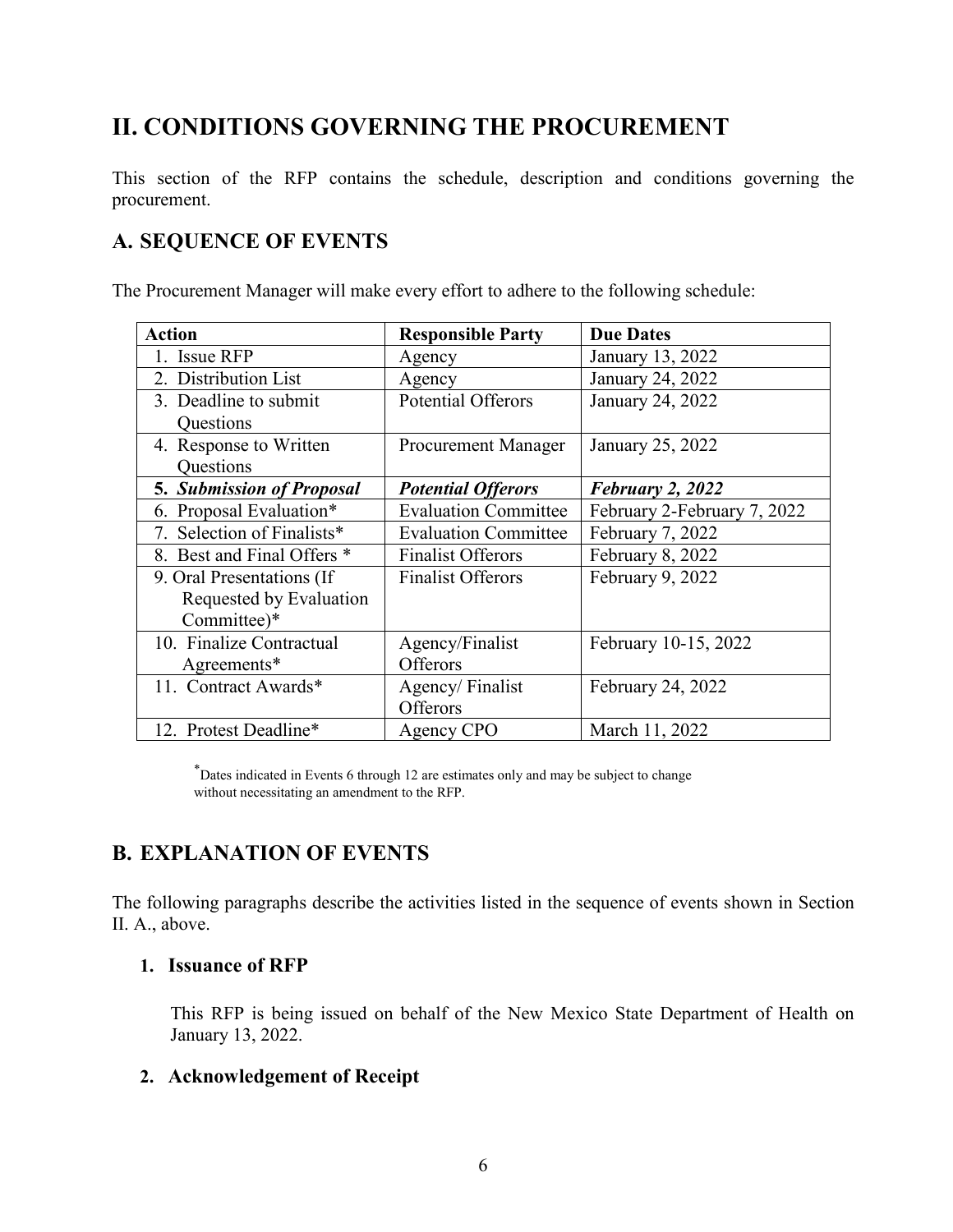Potential Offerors should hand deliver, e-mail, or return by facsimile or registered or certified mail the "Acknowledgement of Receipt of Request for Proposals Form" that accompanies this document, APPENDIX A, to have their organization placed on the procurement distribution list. The form should be signed by an authorized representative of the organization, dated and returned to the Procurement Manager by 3:00 p.m. MST on January 21, 2022.

The procurement distribution list will be used for the distribution of written responses to questions. Failure to return the Acknowledgement of Receipt form shall constitute a presumption of receipt and rejection of the RFP, and the potential Offeror's organization name shall not appear on the distribution list.

### <span id="page-10-0"></span>**3. Deadline to Submit Written Questions**

Potential Offerors may submit written questions to the Procurement Manager as to the intent or clarity of this RFP until 3:00 p.m. Mountain Standard Time on January 24, 2022 as indicated in the sequence of events. All written questions must be addressed to the Procurement Manager as declared in Section I, Paragraph D. Questions shall be clearly labeled and shall cite the Section(s) in the RFP or other document which form the basis of the question.

### <span id="page-10-1"></span>**4. Response to Written Questions**

Written responses to written questions will be distributed as indicated in the sequence of events to all potential Offerors whose organization name appears on the procurement distribution list. An e-mail copy will be sent to all Offerors that provide Acknowledgement of Receipt Forms described in II.B.2 before the deadline. Additional copies will be posted to:<https://nmhealth.org/publication/rfp/> .

#### <span id="page-10-2"></span>**5. Submission of Proposal**

ALL OFFEROR PROPOSALS MUST BE RECEIVED FOR REVIEW AND EVALUATION BY THE PROCUREMENT MANAGER OR DESIGNEE NO LATER THAN 2:00 P.M. MOUNTAIN STANDARD TIME ON FEBRUARY 2, 2022. Proposals received after this deadline will not be accepted. The date and time of receipt will be recorded on each proposal.

Proposals must be addressed and delivered to the Procurement Manager at the address listed in Section I, Paragraph D2 (except for electronic submissions through SPD's electronic procurement system). Proposals must be sealed and labeled on the outside of the package to clearly indicate that they are in response to the DOH01122022 Provision of Legal Services for the Department of Health. Proposals submitted by facsimile, or other electronic means, will not be accepted.

A public log will be kept of the names of all Offeror organizations that submitted proposals. Pursuant to NMSA 1978, § 13-1-116, the contents of proposals shall not be disclosed to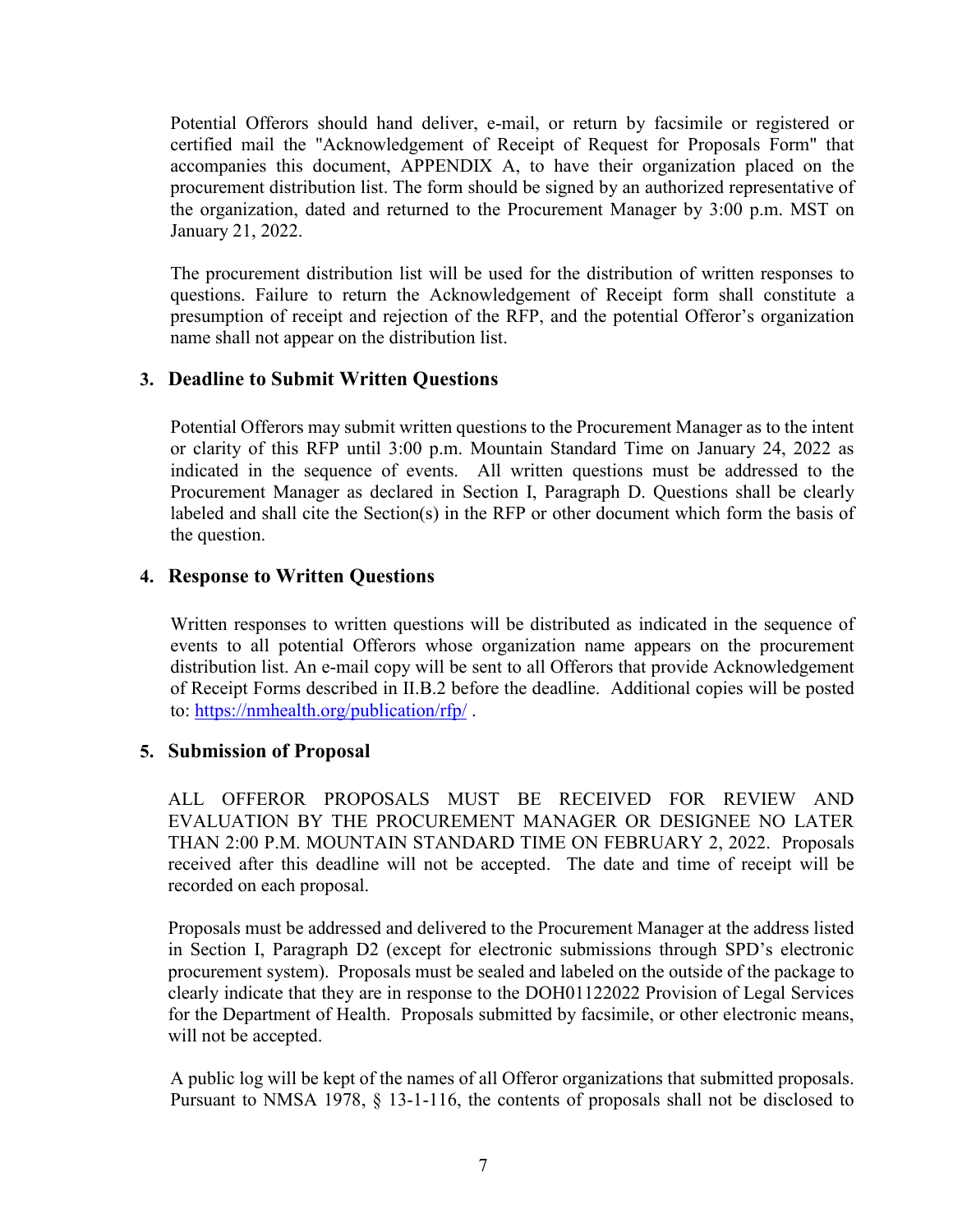competing potential Offerors during the negotiation process. The negotiation process is deemed to be in effect until the contract is awarded pursuant to this Request for Proposals. Awarded in this context means the final required state agency signature on the contract(s) resulting from the procurement has been obtained.

#### <span id="page-11-0"></span>**6. Proposal Evaluation**

An Evaluation Committee will perform the evaluation of proposals. This process will take place as indicated in the sequence of events, depending upon the number of proposals received. During this time, the Procurement Manager may initiate discussions with Offerors who submit responsive or potentially responsive proposals for the purpose of clarifying aspects of the proposals. However, proposals may be accepted and evaluated without such discussion. Discussions SHALL NOT be initiated by the Offerors.

## <span id="page-11-1"></span>**7. Selection of Finalists**

The Evaluation Committee will select, and the Procurement Manager will notify, the finalist Offerors as per schedule Section II. A., Sequence of Events or as soon as possible. A schedule for the oral presentation and demonstration will be determined at this time.

#### <span id="page-11-2"></span>**8. Best and Final Offers**

Finalist Offerors may be asked to submit revisions to their proposals for the purpose of obtaining best and final offers by as per schedule Section II. A., Sequence of Events or as soon as possible. Best and final offers may also be clarified and amended at finalist Offeror's oral presentation and demonstration.

#### <span id="page-11-3"></span>**9. Oral Presentations**

Finalist Offerors may be required to conduct an oral presentation at a location to be determined as per schedule Section II. A., Sequence of Events or as soon as possible. Whether or not oral presentations will be held is at the discretion of the Evaluation Committee and the Procurement Manager.

#### <span id="page-11-4"></span>**10. Finalize Contractual Agreements**

Any Contractual agreement(s) resulting from this RFP will be finalized with the most advantageous Offeror(s) as per schedule Section II. A., Sequence of Events or as soon thereafter as possible. This date is subject to change at the discretion of the Agency Procurement office. In the event mutually agreeable terms cannot be reached with the apparent most advantageous Offeror in the time specified, the State reserves the right to finalize a contractual agreement with the next most advantageous Offeror(s) without undertaking a new procurement process.

#### <span id="page-11-5"></span>**11. Contract Awards**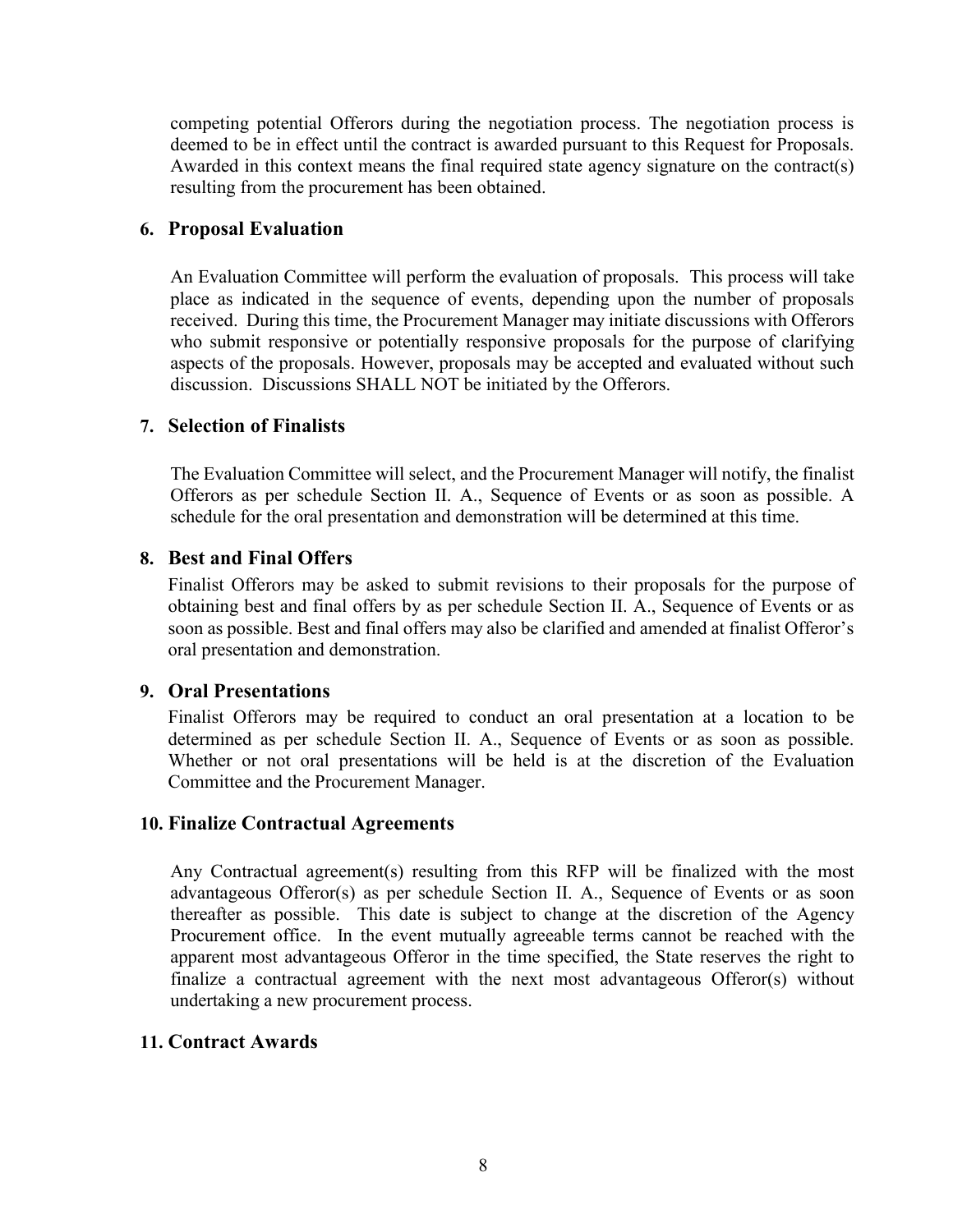After review of the Evaluation Committee Report and the signed contractual agreement, the Agency Procurement office will award a contract or multiple contracts as per the schedule in Section II. A., Sequence of Events or as soon as possible thereafter. This date is subject to change at the discretion of the Agency Central Purchasing Office.

The contract(s) shall be awarded to the Offeror (or Offerors) whose proposals are most advantageous to the State of New Mexico and New Mexico Department of Health, taking into consideration the evaluation factors set forth in this RFP. The most advantageous proposal may or may not have received the most points. The award is subject to appropriate Department and State approval.

#### <span id="page-12-0"></span>**12. Protest Deadline**

Any protest by an Offeror must be timely and in conformance with NMSA 1978, § 13-1-172 and applicable procurement regulations. ONLY protests delivered directly to the ASD Chief Procurement Officer in writing and in a timely fashion will be considered to have been submitted properly and in accordance with statute, rule and this Request for Proposals. The 15-calendar day protest period shall begin on the day following the award of contracts and will end at 5:00 pm Mountain Standard Time on the 15<sup>th</sup> day. Protests must be written and must include the name and address of the protestor and the request for proposal number. It must also contain a statement of the grounds for protest including appropriate supporting exhibits and it must specify the ruling requested from the party listed below. The protest must be delivered to:

> Roy McDonald Chief Procurement Officer Administrative Service Division Harrold Runnels Building Santa Fe, NM 87505 Mailing Address: P.O. Box 26110 Santa Fe, New Mexico 87502-6110

Protests received after the deadline will not be accepted.

## <span id="page-12-2"></span><span id="page-12-1"></span>**C. GENERAL REQUIREMENTS**

#### **1. Acceptance of Conditions Governing the Procurement**

Potential Offerors must indicate their acceptance of the Conditions Governing the Procurement section in the letter of transmittal. Submission of a proposal constitutes acceptance of the Evaluation Factors contained in Section V of this RFP.

#### <span id="page-12-3"></span>**2. Incurring Cost**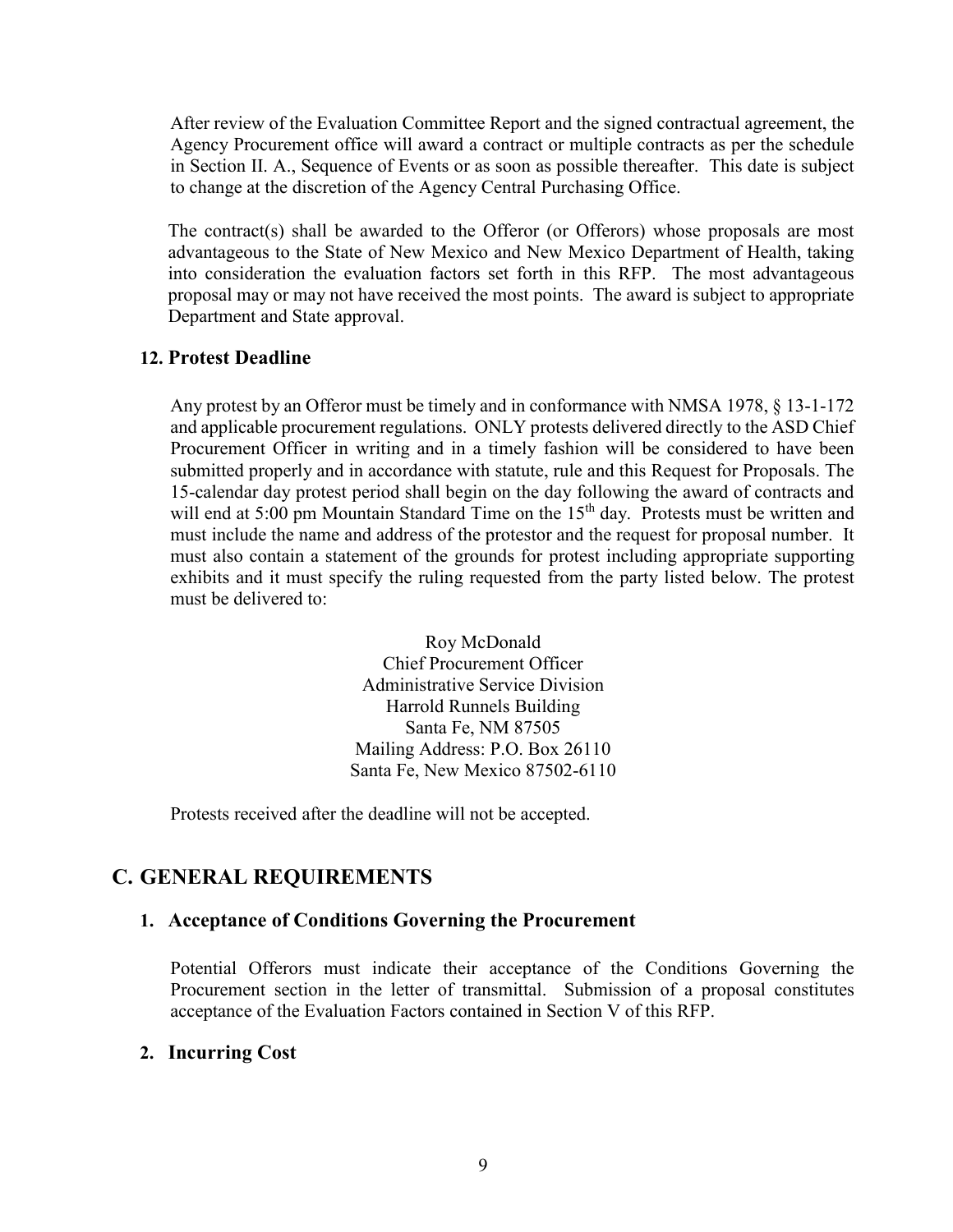Any cost incurred by the potential Offeror in preparation, transmittal, and/or presentation of any proposal or material submitted in response to this RFP shall be borne solely by the Offeror. Any cost incurred by the Offeror for set up and demonstration of the proposed equipment and/or system shall be borne solely by the Offeror.

#### <span id="page-13-0"></span>**3. Prime Contractor Responsibility**

Any contractual agreement that may result from this RFP shall specify that the prime contractor is solely responsible for fulfillment of all requirements of the contractual agreement with a state agency which may derive from this RFP. The state agency entering into a contractual agreement with a vendor will make payments to only the prime contractor.

### <span id="page-13-1"></span>**4. Subcontractors/Consent**

The use of subcontractors is allowed. The prime contractor shall be wholly responsible for the entire performance of the contractual agreement whether or not subcontractors are used. Additionally, the prime contractor must receive approval, in writing, from the agency awarding any resultant contract, before any subcontractor is used during the term of this agreement.

### <span id="page-13-2"></span>**5. Amended Proposals**

An Offeror may submit an amended proposal before the deadline for receipt of proposals. Such amended proposals must be complete replacements for a previously submitted proposal and must be clearly identified as such in the transmittal letter. The Agency personnel will not merge, collate, or assemble proposal materials.

## <span id="page-13-3"></span>**6. Offeror's Rights to Withdraw Proposal**

Offerors will be allowed to withdraw their proposals at any time prior to the deadline for receipt of proposals. The Offeror must submit a written withdrawal request addressed to the Procurement Manager and signed by the Offeror's duly authorized representative.

The approval or denial of withdrawal requests received after the deadline for receipt of the proposals is governed by the applicable procurement regulations.

## <span id="page-13-4"></span>**7. Proposal Offer Firm**

Responses to this RFP, including proposal prices for services, will be considered firm for one hundred twenty (120) days after the due date for receipt of proposals or ninety (90) days after the due date for the receipt of a best and final offer, if the Offeror is invited or required to submit one.

#### <span id="page-13-5"></span>**8. Disclosure of Proposal Contents**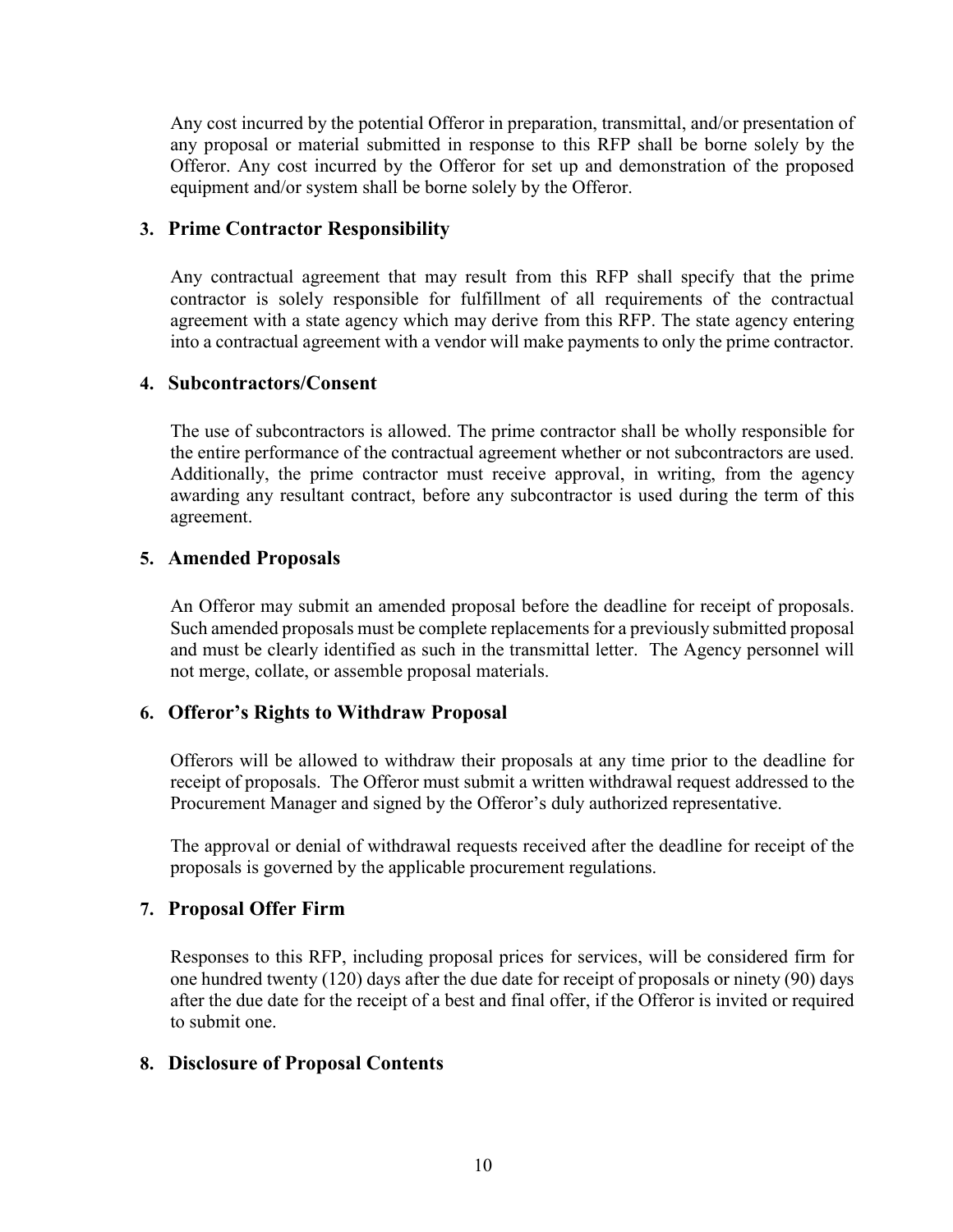- A. Proposals will be kept confidential until negotiations and the award are completed by the Agency. At that time, all proposals and documents pertaining to the proposals will be open to the public, except for material that is clearly marked proprietary or confidential. The Procurement Manager will not disclose or make public any pages of a proposal on which the potential Offeror has stamped or imprinted "proprietary" or "confidential" subject to the following requirements:
- B. Proprietary or confidential data shall be readily separable from the proposal in order to facilitate eventual public inspection of the non-confidential portion of the proposal.
- C. Confidential data is restricted to:
	- 1. confidential financial information concerning the Offeror's organization;
	- 2. and data that qualifies as a trade secret in accordance with the Uniform Trade Secrets Act, NMSA 1978 § 57-3A-1 to 57-3A-7.
	- 3. PLEASE NOTE: The price of products offered, or the cost of services proposed **shall not be designated** as proprietary or confidential information.

If a request is received for disclosure of data for which an Offeror has made a written request for confidentiality, the Agency shall examine the Offeror's request and make a written determination that specifies which portions of the proposal should be disclosed. Unless the Offeror takes legal action to prevent the disclosure, the proposal will be so disclosed. The proposal shall be open to public inspection subject to any continuing prohibition on the disclosure of confidential data.

#### **9. No Obligation**

<span id="page-14-0"></span>This RFP in no manner obligates the State of New Mexico or any of its Agencies to the use of any Offeror's services until a valid written contract is awarded and approved by appropriate authorities.

#### <span id="page-14-1"></span>**10. Termination**

This RFP may be canceled at any time and any and all proposals may be rejected in whole or in part when the agency determines such action to be in the best interest of the State of New Mexico.

#### <span id="page-14-2"></span>**11. Sufficient Appropriation**

Any contract awarded as a result of this RFP process may be terminated if sufficient appropriations or authorizations do not exist. Such terminations will be effected by sending written notice to the contractor. The Agency's decision as to whether sufficient appropriations and authorizations are available will be accepted by the contractor as final.

#### <span id="page-14-3"></span>**12. Legal Review**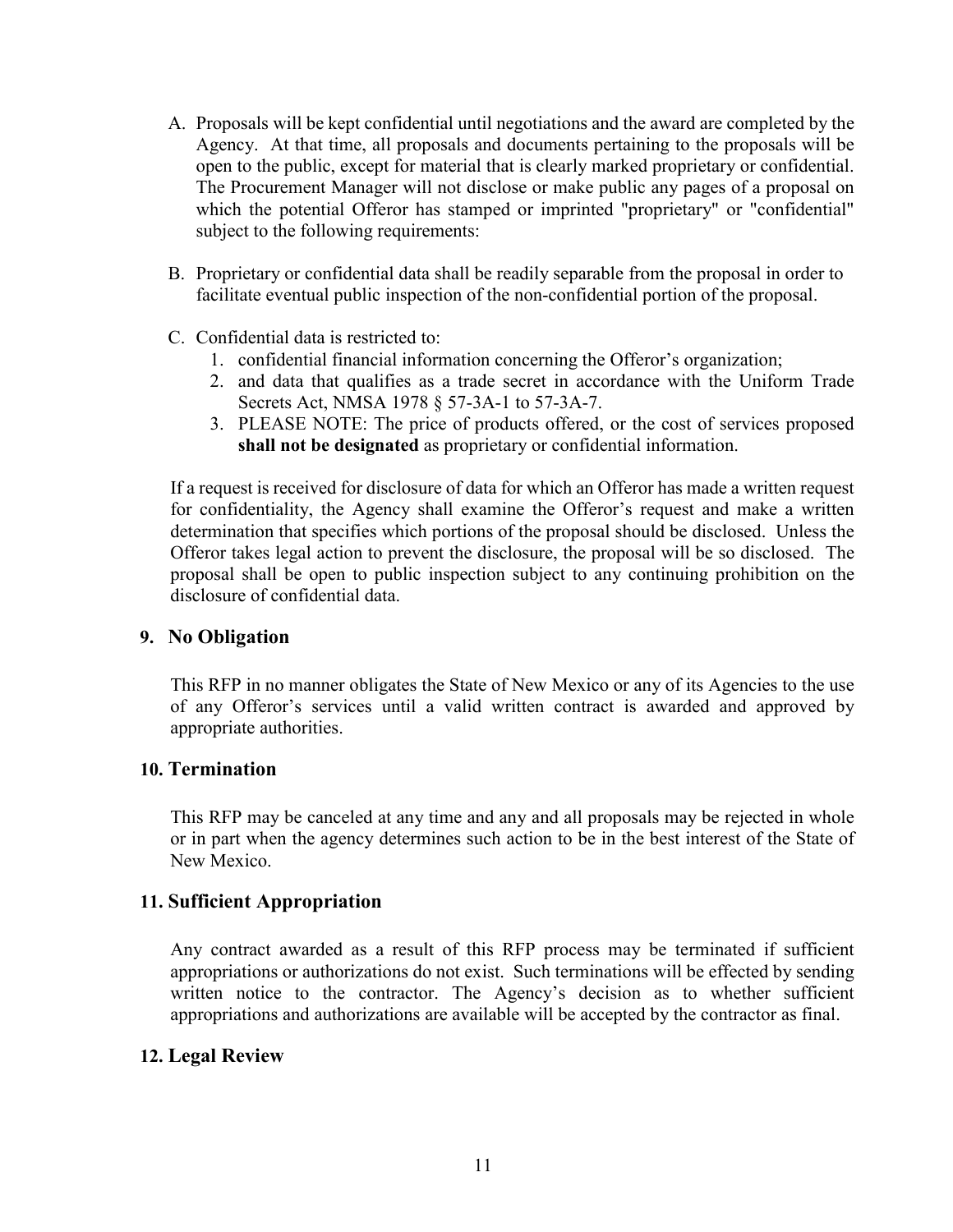The Agency requires that all Offerors agree to be bound by the General Requirements contained in this RFP. Any Offeror's concerns must be promptly submitted in writing to the attention of the Procurement Manager.

#### <span id="page-15-0"></span>**13. Governing Law**

This RFP and any agreement with an Offeror which may result from this procurement shall be governed by the laws of the State of New Mexico.

#### <span id="page-15-1"></span>**14. Basis for Proposal**

Only information supplied, in writing, by the Agency through the Procurement Manager or in this RFP should be used as the basis for the preparation of Offeror proposals.

#### <span id="page-15-2"></span>**15. Contract Terms and Conditions**

The contract between an agency and a contractor will follow the format specified by the Agency and contain the terms and conditions set forth in the Sample Contract Appendix C. However, the contracting agency reserves the right to negotiate provisions in addition to those contained in this RFP (Sample Contract) with any Offeror. The contents of this RFP, as revised and/or supplemented, and the successful Offeror's proposal will be incorporated into and become part of any resultant contract.

The Agency discourages exceptions from the contract terms and conditions as set forth in the RFP Sample Contract. Such exceptions may cause a proposal to be rejected as nonresponsive when, in the sole judgment of the Agency (and its evaluation team), the proposal appears to be conditioned on the exception, or correction of what is deemed to be a deficiency, or an unacceptable exception is proposed which would require a substantial proposal rewrite to correct.

Should an Offeror object to any of the terms and conditions as set forth in the RFP Sample Contract (APPENDIX C) strongly enough to propose alternate terms and conditions in spite of the above, the Offeror must propose **specific** alternative language. The Agency may or may not accept the alternative language. General references to the Offeror's terms and conditions or attempts at complete substitutions of the Sample Contract are not acceptable to the Agency and will result in disqualification of the Offeror's proposal.

Offerors must provide a brief discussion of the purpose and impact, if any, of each proposed change followed by the specific proposed alternate wording.

If an Offeror fails to propose any alternate terms and conditions during the procurement process (the RFP process prior to selection as successful Offeror), no proposed alternate terms and conditions will be considered later during the negotiation process. Failure to propose alternate terms and conditions during the procurement process (the RFP process prior to selection as successful Offeror) is an **explicit agreement** by the Offeror that the contractual terms and conditions contained herein are **accepted** by the Offeror.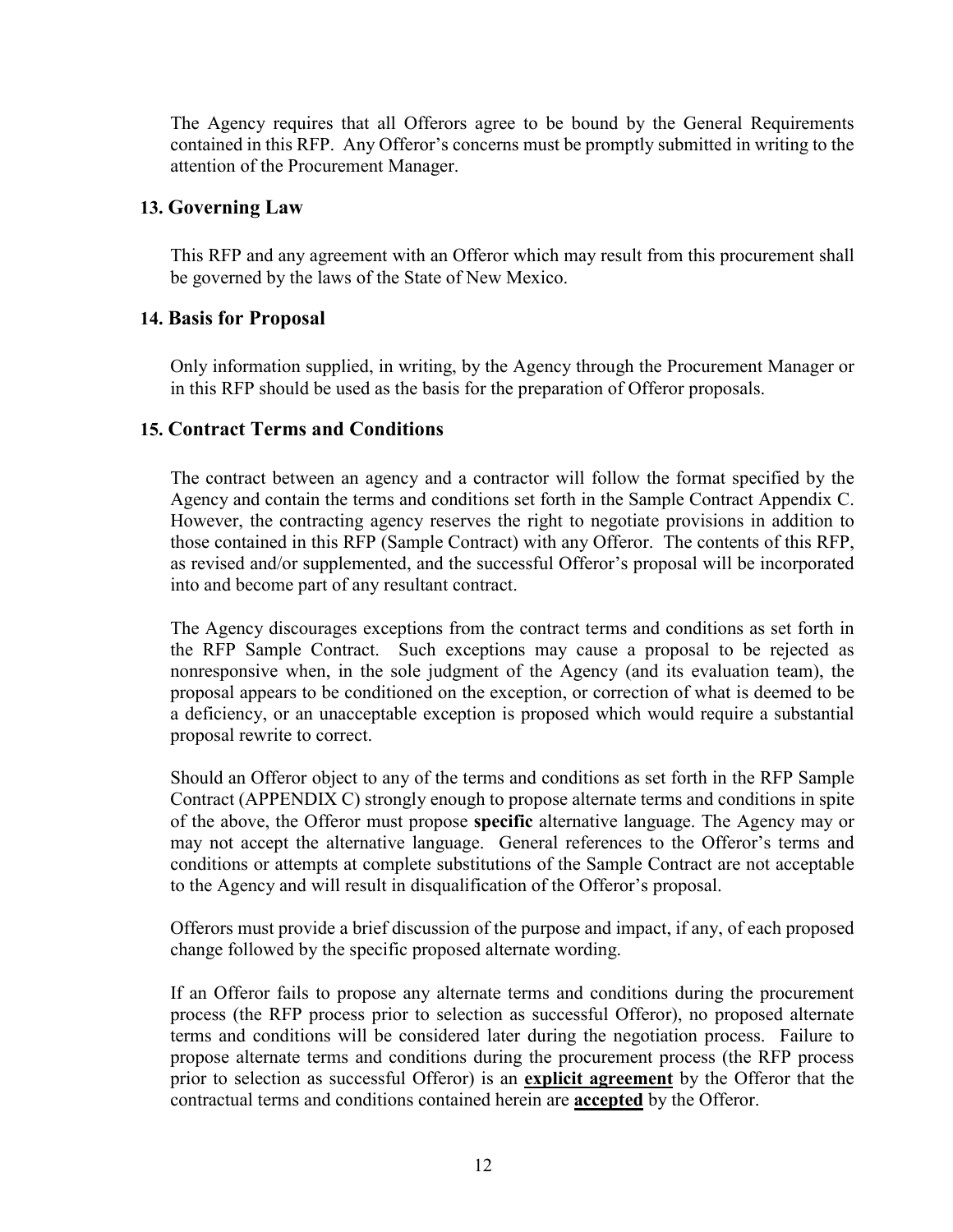#### <span id="page-16-0"></span>**16. Offeror's Terms and Conditions**

Offerors must submit with the proposal a complete set of any additional terms and conditions they expect to have included in a contract negotiated with the Agency. Please see Section II.C.15 for requirements.

#### <span id="page-16-1"></span>**17. Contract Deviations**

Any additional terms and conditions, which may be the subject of negotiation (such terms and conditions having been proposed during the procurement process, that is, the RFP process prior to selection as successful Offeror), will be discussed only between the Agency and the Offeror selected and shall not be deemed an opportunity to amend the Offeror's proposal.

#### <span id="page-16-2"></span>**18. Offeror Qualifications**

The Evaluation Committee may make such investigations as necessary to determine the ability of the potential Offeror to adhere to the requirements specified within this RFP. The Evaluation Committee will reject the proposal of any potential Offeror who is not a Responsible Offeror or fails to submit a responsive offer as defined in NMSA 1978, § 13-1- 83 and 13-1-85.

#### <span id="page-16-3"></span>**19. Right to Waive Minor Irregularities**

The Evaluation Committee reserves the right to waive minor irregularities. The Evaluation Committee also reserves the right to waive mandatory requirements provided that all of the otherwise responsive proposals failed to meet the same mandatory requirements and the failure to do so does not otherwise materially affect the procurement. This right is at the sole discretion of the Evaluation Committee.

#### <span id="page-16-4"></span>**20. Change in Contractor Representatives**

The Agency reserves the right to require a change in contractor representatives if the assigned representative(s) is (are) not, in the opinion of the Agency, adequately meeting the needs of the Agency.

## <span id="page-16-5"></span>**21. Notice of Penalties**

The Procurement Code, NMSA 1978, § 13-1-28 through 13-1-199, imposes civil, misdemeanor and felony criminal penalties for its violation. In addition, the New Mexico criminal statutes impose felony penalties for bribes, gratuities and kickbacks.

#### <span id="page-16-6"></span>**22. Agency Rights**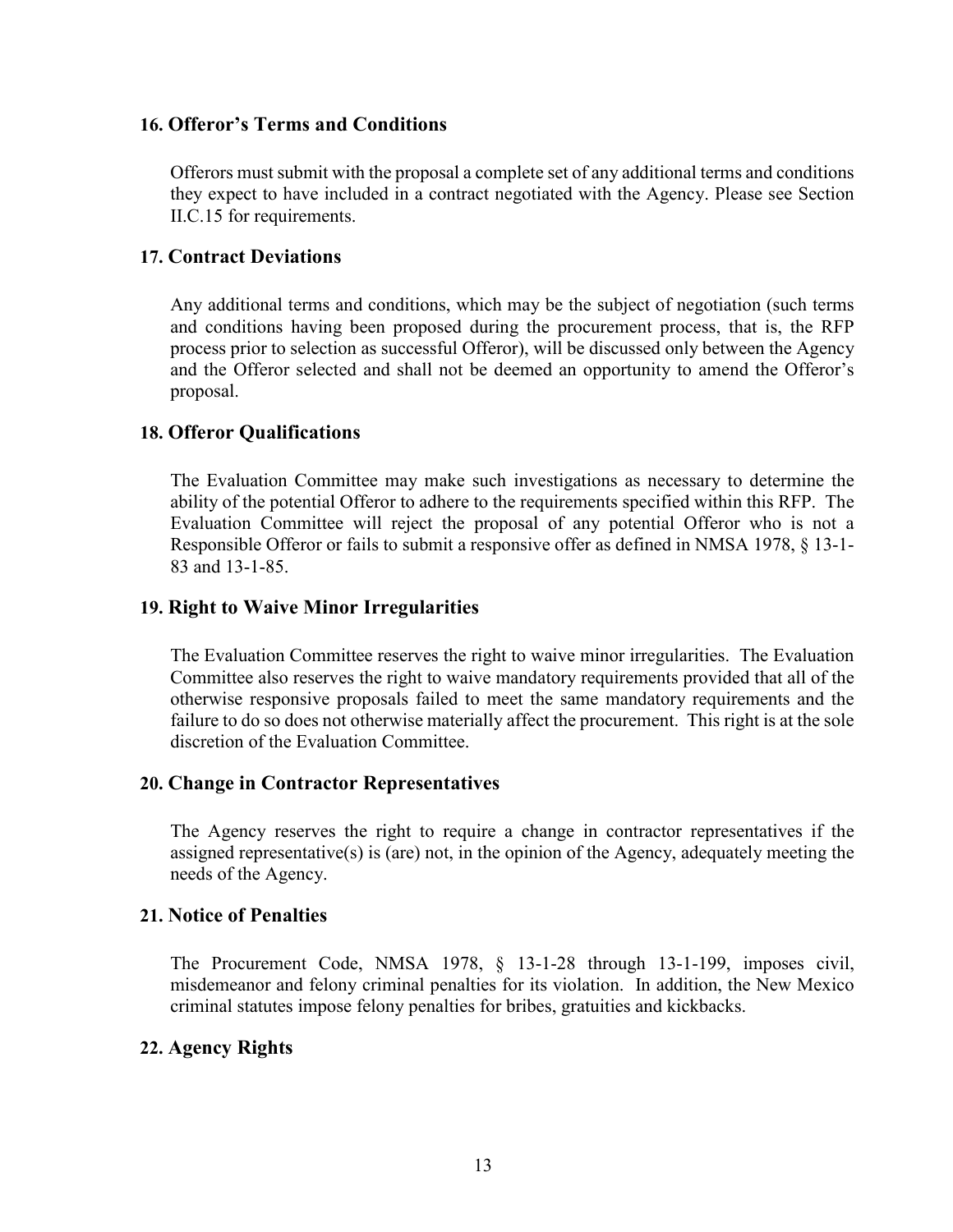The Agency in agreement with the Evaluation Committee reserves the right to accept all or a portion of a potential Offeror's proposal.

### <span id="page-17-0"></span>**23. Right to Publish**

Throughout the duration of this procurement process and contract term, Offerors and contractors must secure from the agency written approval prior to the release of any information that pertains to the potential work or activities covered by this procurement and/or agency contracts deriving from this procurement. Failure to adhere to this requirement may result in disqualification of the Offeror's proposal or removal from the contract.

### <span id="page-17-1"></span>**24. Ownership of Proposals**

All documents submitted in response to the RFP shall become property of the State of New Mexico.

#### <span id="page-17-2"></span>**25. Confidentiality**

Any confidential information provided to, or developed by, the contractor in the performance of the contract resulting from this RFP shall be kept confidential and shall not be made available to any individual or organization by the contractor without the prior written approval of the Agency.

The Contractor(s) agrees to protect the confidentiality of all confidential information and not to publish or disclose such information to any third party without the procuring Agency's written permission.

#### <span id="page-17-3"></span>**26. Electronic mail address required**

A large part of the communication regarding this procurement will be conducted by electronic mail (e-mail). Offeror must have a valid e-mail address to receive this correspondence. (See also Section II.B.5, Response to Written Questions).

## <span id="page-17-4"></span>**27. Use of Electronic Versions of this RFP**

This RFP is being made available by electronic means. In the event of conflict between a version of the RFP in the Offeror's possession and the version maintained by the agency, the Offeror acknowledges that the version maintained by the agency shall govern. Please refer to: <https://nmhealth.org/publication/rfp/> .

#### <span id="page-17-5"></span>**28. New Mexico Employees Health Coverage**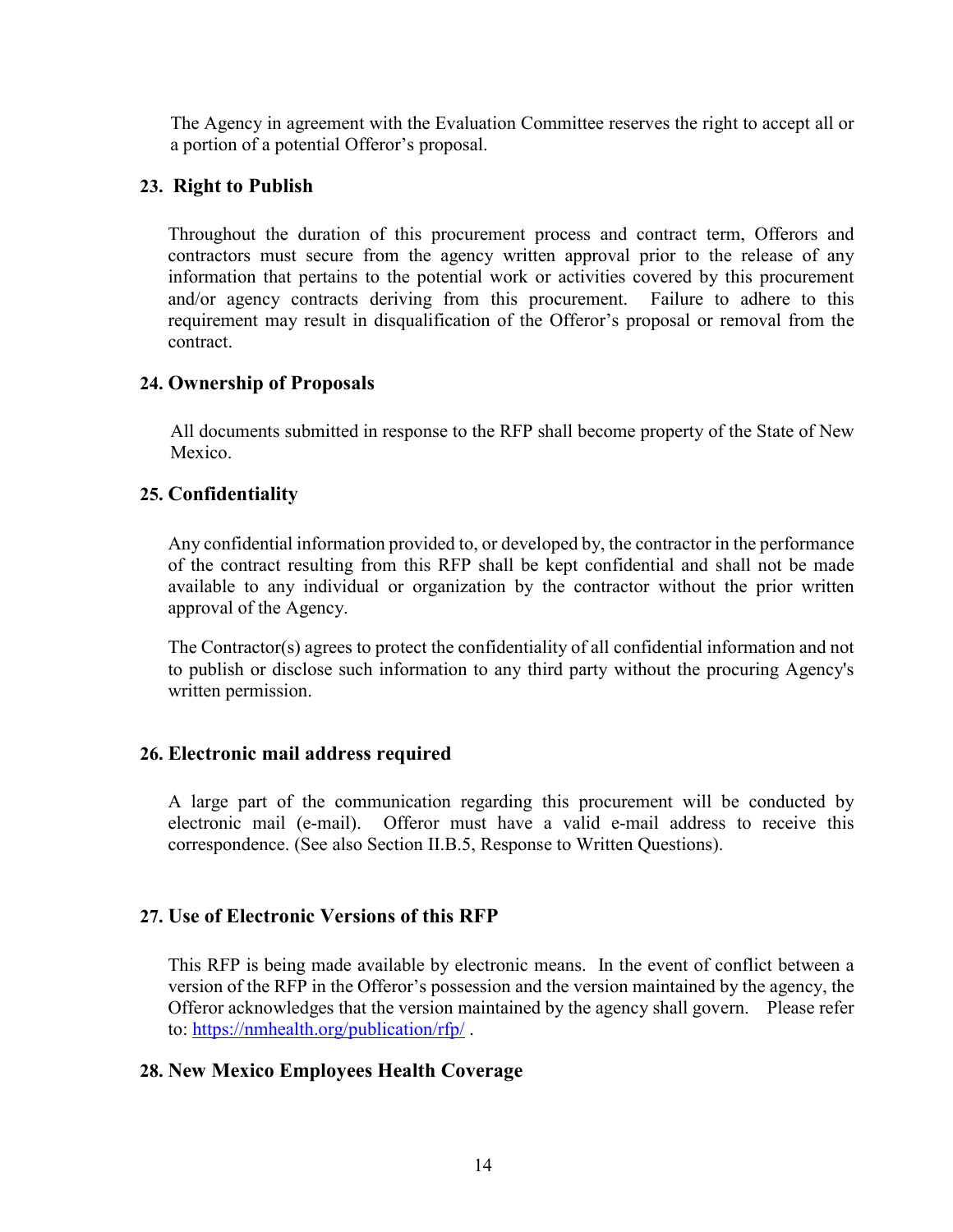- A. If the Offeror has, or grows to, six (6) or more employees who work, or who are expected to work, an average of at least 20 hours per week over a six (6) month period during the term of the contract, Offeror must agree to have in place, and agree to maintain for the term of the contract, health insurance for those employees if the expected annual value in the aggregate of any and all contracts between Contractor and the State exceed \$250,000 dollars.
- B. Offeror must agree to maintain a record of the number of employees who have (a) accepted health insurance; (b) decline health insurance due to other health insurance coverage already in place; or (c) decline health insurance for other reasons. These records are subject to review and audit by a representative of the state.
- C. Offeror must agree to advise all employees of the availability of State publicly financed health care coverage programs by providing each employee with, as a minimum, the following web site link to additional information: https://bewellnm.com.
- D. For Indefinite Quantity, Indefinite Delivery contracts (price agreements without specific limitations on quantity and providing for an indeterminate number of orders to be placed against it); these requirements shall apply the first day of the second month after the Offeror reports combined sales (from state and, if applicable, from local public bodies if from a state price agreement) of \$250,000.

#### <span id="page-18-0"></span>**29. Campaign Contribution Disclosure Form**

Offeror must complete, sign, and return the Campaign Contribution Disclosure Form, APPENDIX B, as a part of their proposal. This requirement applies regardless whether a covered contribution was made or not made for the positions of Governor and Lieutenant Governor or other identified official. Failure to complete and return the signed unaltered form will result in disqualification.

#### <span id="page-18-1"></span>**30. Letter of Transmittal**

Offeror's proposal must be accompanied by the Letter of Transmittal Form located in APPENDIX E which must be completed and signed by an individual person authorized to obligate the company. The letter of transmittal MUST:

- 1. Identify the submitting business entity.
- 2. Identify the name, title, telephone, and e-mail address of the person authorized by the Offeror organization to contractually obligate the business entity providing the Offer.
- 3. Identify the name, title, telephone, and e-mail address of the person authorized to negotiate the contract on behalf of the organization (if different than (2) above).
- 4. Identify the names, titles, telephone, and e-mail addresses of persons to be contacted for clarification/questions regarding proposal content.
- 5. Identify sub-contractors (if any) anticipated to be utilized in the performance of any resultant contract award.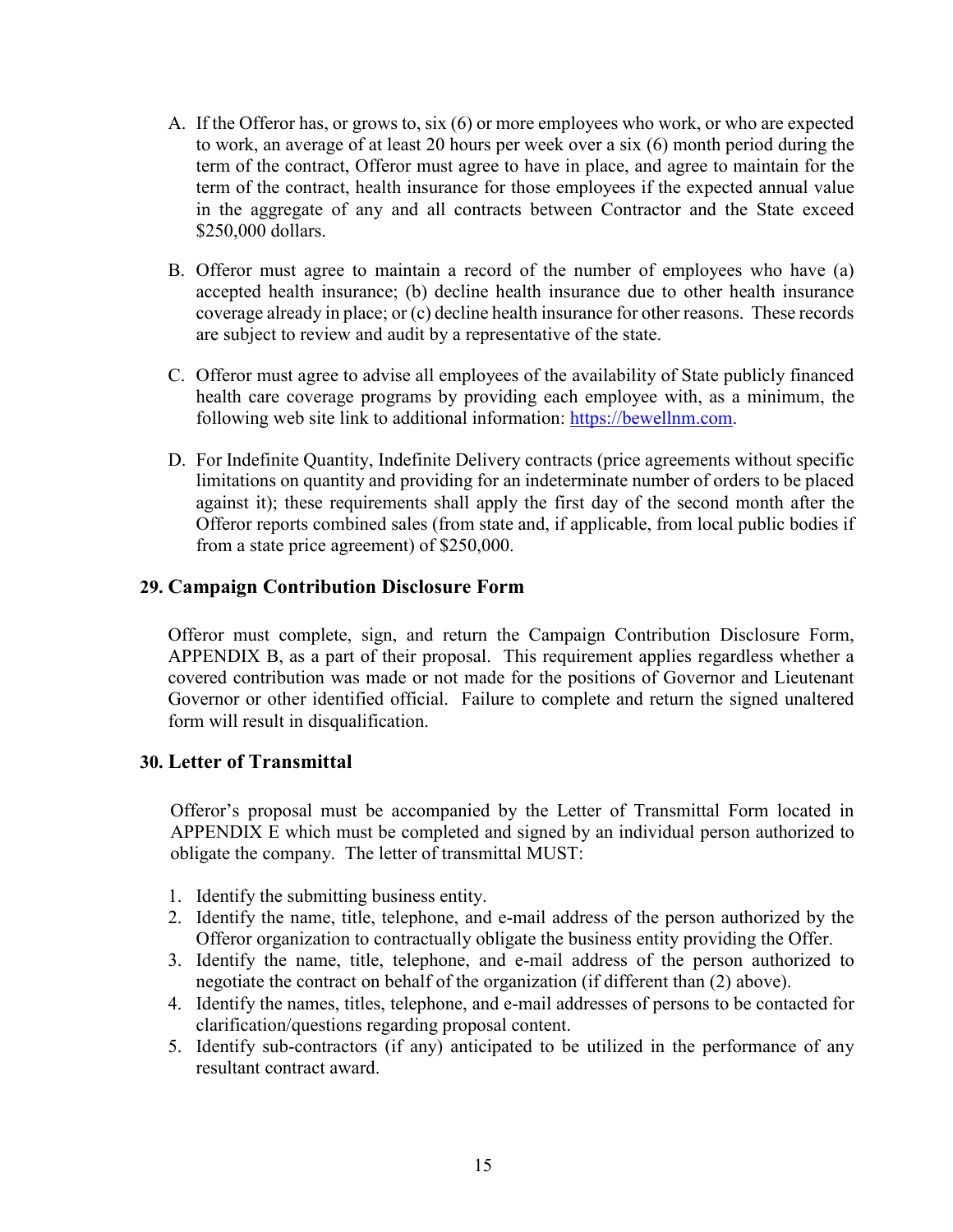- 6. Describe the relationship with any other entity which will be used in the performance of this awarded contract.
- 7. Identify the following with a check mark and signature where required:
	- 1. **Explicitly** indicate acceptance of the Conditions Governing the Procurement stated in Section II. C.1;
	- 2. **Explicitly** indicate acceptance of Section V of this RFP; and
	- 3. Acknowledge receipt of any and all amendments to this RFP.
- 8. Be signed by the person identified in para 2 above.

### <span id="page-19-0"></span>**31. Disclosure Regarding Responsibility**

- A. Any prospective Contractor and any of its Principals who enter into a contract greater than sixty thousand dollars (\$60,000.00) with any state agency or local public body for professional services, tangible personal property, services or construction agrees to disclose whether the Contractor, or any principal of the Contractor's company:
	- 1. is presently debarred, suspended, proposed for debarment, or declared ineligible for award of contract by any federal entity, state agency or local public body;
	- 2. has within a three-year period preceding this offer, been convicted in a criminal matter or had a civil judgment rendered against them for:
		- a. the commission of fraud or a criminal offense in connection with obtaining, attempting to obtain, or performing a public (federal, state or local) contract or subcontract;
		- b. violation of Federal or state antitrust statutes related to the submission of offers; or
		- c. the commission in any federal or state jurisdiction of embezzlement, theft, forgery, bribery, falsification or destruction of records, making false statements, tax evasion, violation of Federal criminal tax law, or receiving stolen property;
	- 3. is presently indicted for, or otherwise criminally or civilly charged by any (federal state or local) government entity with the commission of any of the offenses enumerated in paragraph A of this disclosure;
	- 4. has, preceding this offer, been notified of any delinquent Federal or state taxes in an amount that exceeds \$3,000.00 of which the liability remains unsatisfied. Taxes are considered delinquent if the following criteria apply.
		- a. The tax liability is finally determined. The liability is finally determined if it has been assessed. A liability is not finally determined if there is a pending administrative or judicial challenge. In the case of a judicial challenge of the liability, the liability is not finally determined until all judicial appeal rights have been exhausted.
		- b. The taxpayer is delinquent in making payment. A taxpayer is delinquent if the taxpayer has failed to pay the tax liability when full payment was due and required. A taxpayer is not delinquent in cases where enforced collection action is precluded.
		- c. Have within a three year period preceding this offer, had one or more contracts terminated for default by any federal or state agency or local public body.)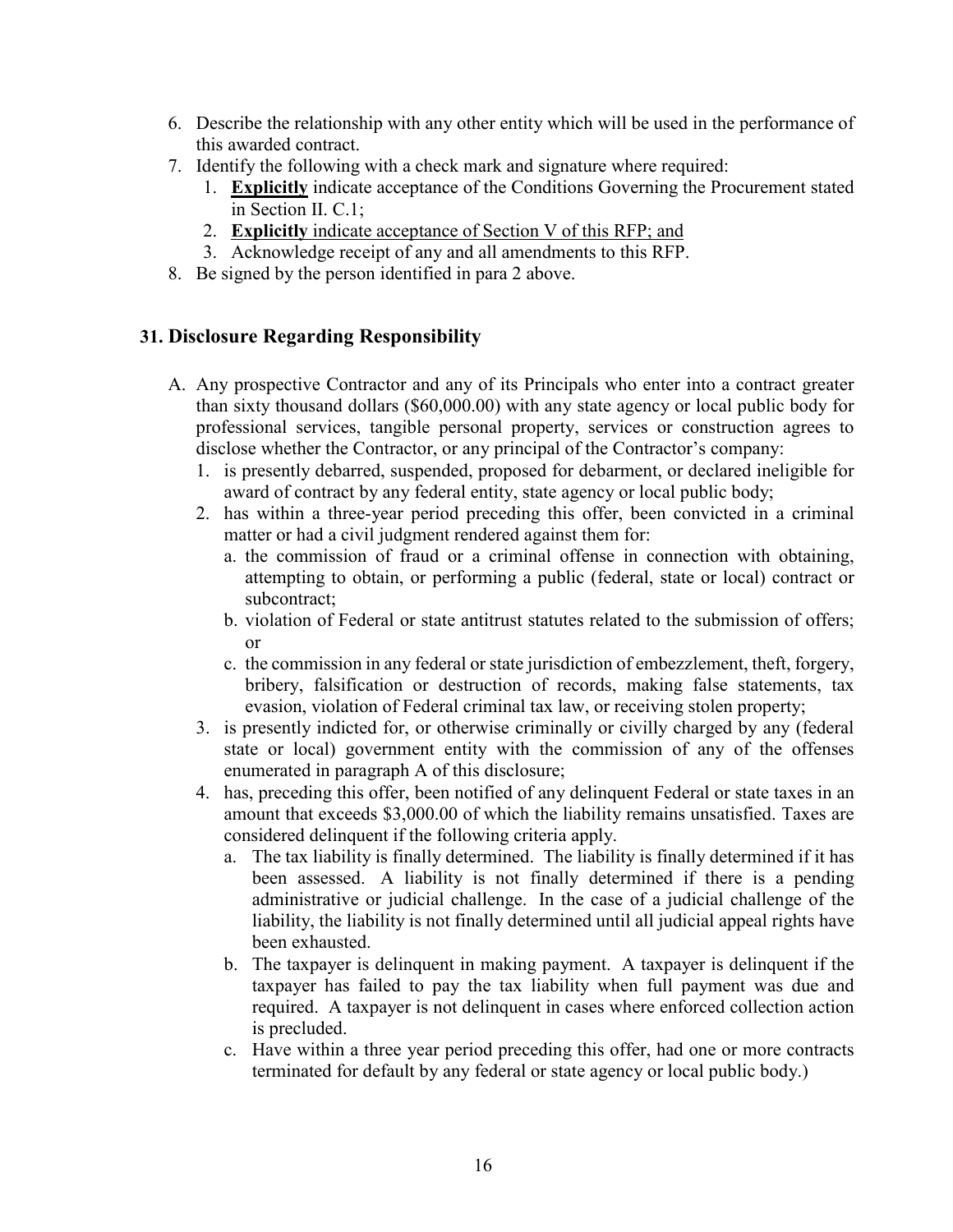- B. Principal, for the purpose of this disclosure, means an officer, director, owner, partner, or a person having primary management or supervisory responsibilities within a business entity or related entities.
- C. The Contractor shall provide immediate written notice to the Department of Health or other party to this Agreement if, at any time during the term of this Agreement, the Contractor learns that the Contractor's disclosure was at any time erroneous or became erroneous by reason of changed circumstances.
- D. A disclosure that any of the items in this requirement exist will not necessarily result in termination of this Agreement. However, the disclosure will be considered in the determination of the Contractor's responsibility and ability to perform under this Agreement. Failure of the Contractor to furnish a disclosure or provide additional information as requested will render the Offeror nonresponsive.
- E. Nothing contained in the foregoing shall be construed to require establishment of a system of records in order to render in good faith, the disclosure required by this document. The knowledge and information of a Contractor is not required to exceed that which is the normally possessed by a prudent person in the ordinary course of business dealings.
- F. The disclosure requirement provided is a material representation of fact upon which reliance was placed when making an award and is a continuing material representation of the facts during the term of this Agreement. If during the performance of the contract, the Contractor is indicted for or otherwise criminally or civilly charged by any government entity (federal, state or local) with commission of any offenses named in this document the Contractor must provide immediate written notice to the Chief Procurement Officer or other party to this Agreement. If it is later determined that the Contractor knowingly rendered an erroneous disclosure, in addition to other remedies available to the Government, the State Purchasing Agent or Central Purchasing Officer may terminate the involved contract for cause. Still further the State Purchasing Agent or Central Purchasing Officer may suspend or debar the Contractor from eligibility for future solicitations until such time as the matter is resolved to the satisfaction of the State Purchasing Agent or Central Purchasing Officer.

## <span id="page-20-0"></span>**32. New Mexico Preferences**

To ensure adequate consideration and application of NMSA 1978, § 13-1-21 (as amended), Offerors must include a copy of their preference certificate with their proposal. Certificates for preferences must be obtained through the New Mexico Department of Taxation & Revenue [http://www.tax.newmexico.gov/Businesses/in-state-veteran-preference-certification.aspx.](http://www.tax.newmexico.gov/Businesses/in-state-veteran-preference-certification.aspx)

#### A. **New Mexico Business Preference**

A copy of the certification must accompany your proposal**.**

#### B. **New Mexico Resident Veterans Business Preference**

A copy of the certification must accompany your proposal.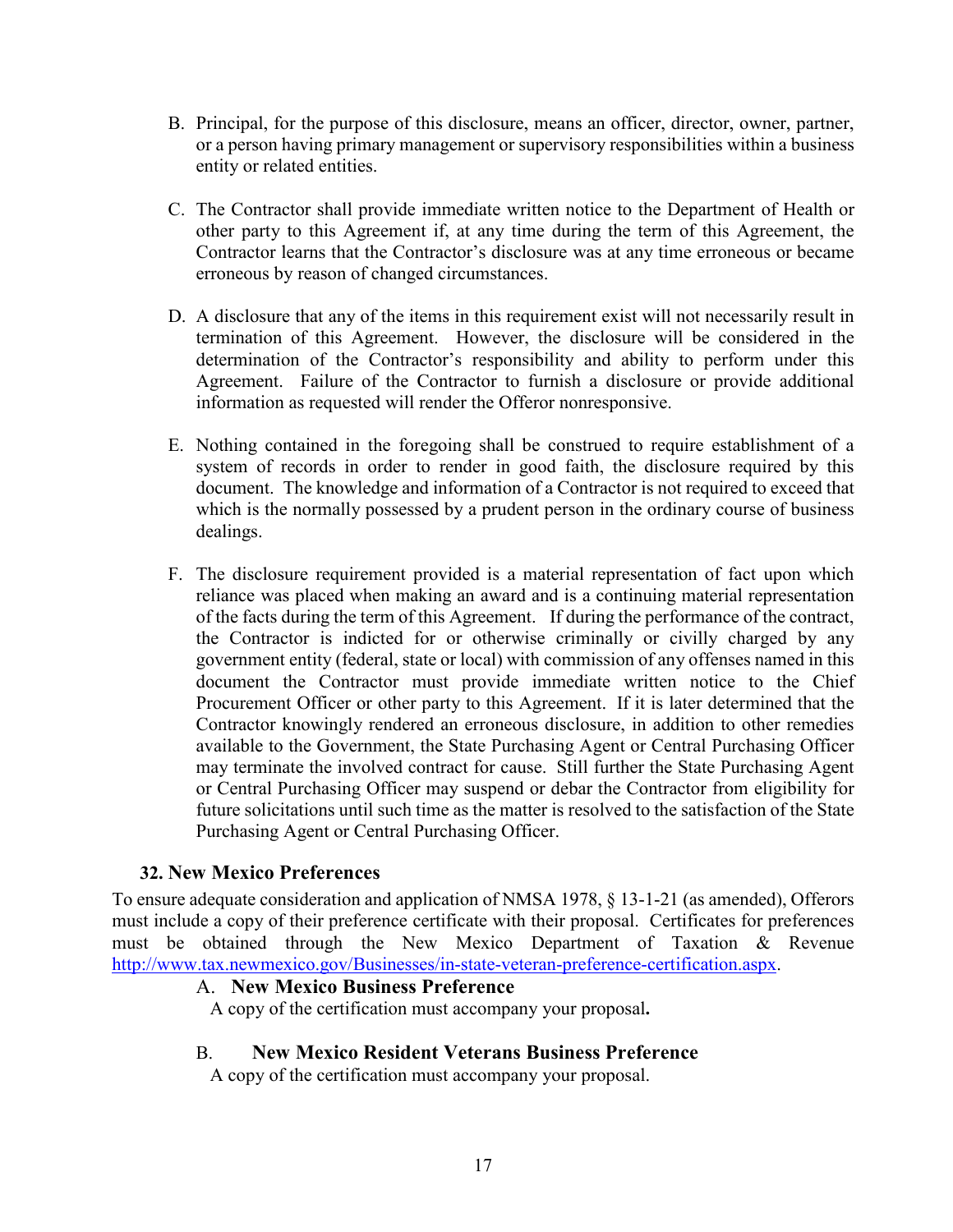**An agency shall not award a business both a resident business preference and a resident veteran business preference.** 

**The New Mexico Preferences shall not apply when the expenditures for this RFP includes federal funds.**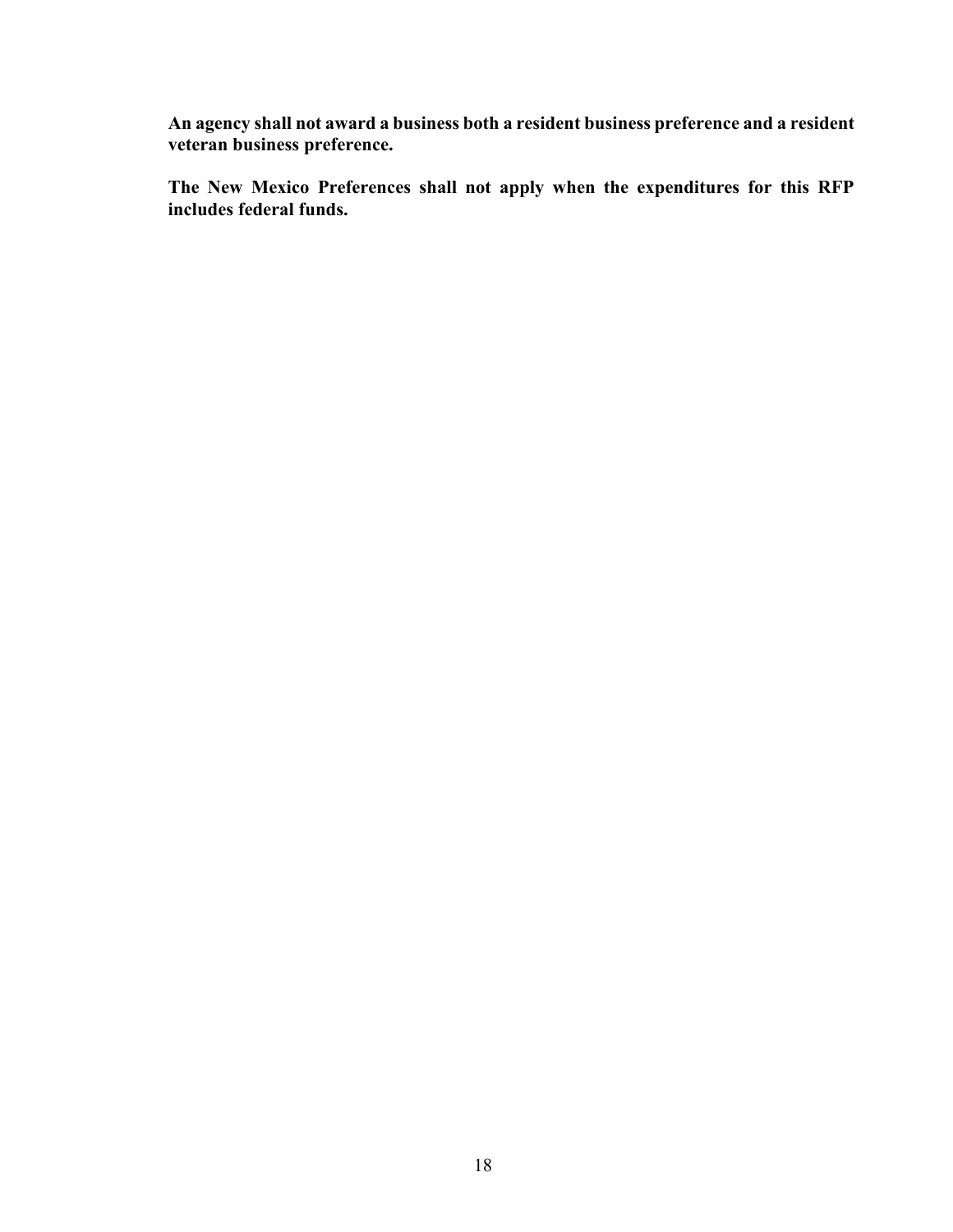# <span id="page-22-0"></span>**III. RESPONSE FORMAT AND ORGANIZATION**

# <span id="page-22-1"></span>**A. NUMBER OF RESPONSES**

Offerors shall submit only one proposal in response to this RFP.

# <span id="page-22-3"></span><span id="page-22-2"></span>**B. NUMBER OF COPIES**

# **1. Hard Copy Responses**

Offeror's proposal must be clearly labeled and numbered and indexed as outlined in **Section III.C. Proposal Format**. Proposals must be submitted as outlined below. The original copy shall be clearly marked as such on the front of the binder. Each portion of the proposal (technical/cost) must be submitted in separate binders and must be prominently displayed on the front cover. Envelopes, packages or boxes containing the original and the copies must be clearly labeled and submitted in a sealed envelope, package, or box bearing the following information:

Offerors should deliver:

- 1. **Technical Proposals** One (1) ORIGINAL, one (1) HARD COPY, and one (1) electronic copy of the proposal containing ONLY the Technical Proposal; ORIGINAL and COPY shall be in separate labeled binders/electronics. **The electronic version/copy CANNOT be emailed.**
	- Proposals containing confidential information **must** be submitted as two separate binders:
		- **Unredacted** version for evaluation purposes
		- **Redacted** version (information blacked out and not omitted or removed) for the public file
- 2. **Cost Proposals** One (1) ORIGINAL, one (1) HARD COPY, and one (1) electronic copy of the proposal containing ONLY the Cost Proposal; ORIGINAL and COPY of Cost Proposal shall be in separate labeled binders/electronics from the Technical Proposals. **The electronic copy CANNOT be emailed.**

The electronic version/copy of the proposal **must** mirror the physical binders submitted (i.e. One (1) **unredacted usb**, one (1) **redacted usb**). **The electronic version CANNOT be emailed.**

The original, hard copy and electronic copy information **must** be identical. In the event of a conflict between versions of the submitted proposal, the Original hard copy shall govern.

Any proposal that does not adhere to the requirements of this Section and **Section III.C.1, Proposal Format and Organization**, may be deemed non-responsive and rejected on that basis.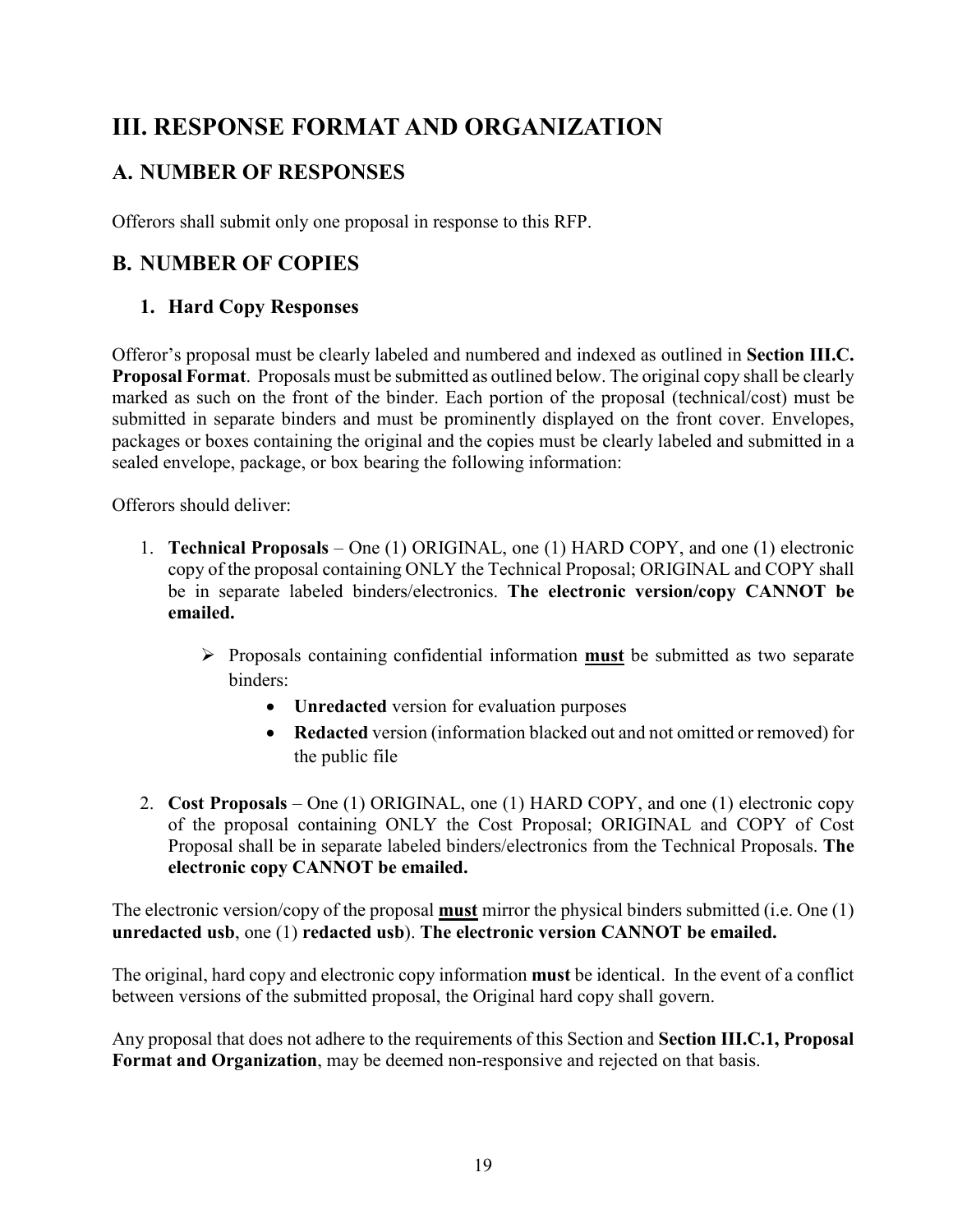**Both the electronic submission and the original proposal must be received no later than the time and date indicated in Section II.B.5.**

Any proposal that does not adhere to the requirements of this Section and **Section III.C.1 Proposal Format and Organization** may be deemed non-responsive and rejected on that basis.

# <span id="page-23-0"></span>**C. PROPOSAL FORMAT.**

All proposals must be submitted as follows:

Hard copies must be typewritten on standard  $8 \frac{1}{2}$  x 11 inch paper (larger paper is permissible for charts, spreadsheets, etc.) and placed within binders with tabs delineating each section.

Organization of folders/envelopes for hard copy proposals and electronic copy proposals and proposals submitted via USB:

## <span id="page-23-1"></span>**1. Proposal Content and Organization**

Direct reference to pre-prepared or promotional material may be used if referenced and clearly marked. Promotional material should be minimal. The proposal must be organized and indexed in the following format and must contain, at a minimum, all listed items in the sequence indicated.

#### **Technical Proposal** (Binder/USB 1):

- A. Signed Letter of Transmittal
- B. Table of Contents
- C. Proposal Summary (Optional)
- D. Response to Contract Terms and Conditions
- E. Offeror's Additional Terms and Conditions

#### F. Response to Specifications **(except cost information which shall be included in Cost Proposal/Binder 2 only)**

- 1. Organizational Experience
- 2. Organizational References
- 3. Mandatory Specification
- 4. Desirable Specification
- 5. Financial Stability Financial information considered confidential should be placed in the **Confidential Information** Binder/USB.
- 6. Performance Surety Bond
- 7. Signed Campaign Contribution Form
- 8. New Mexico Preferences (If applicable)
- G. Other Supporting Material (If applicable)

#### **Cost Proposal** (Binder/USB 2)**:**

.

1. Completed Cost Response Form

Within each section of the proposal, Offerors should address the items in the order indicated above. All forms provided in this RFP must be thoroughly completed and included in the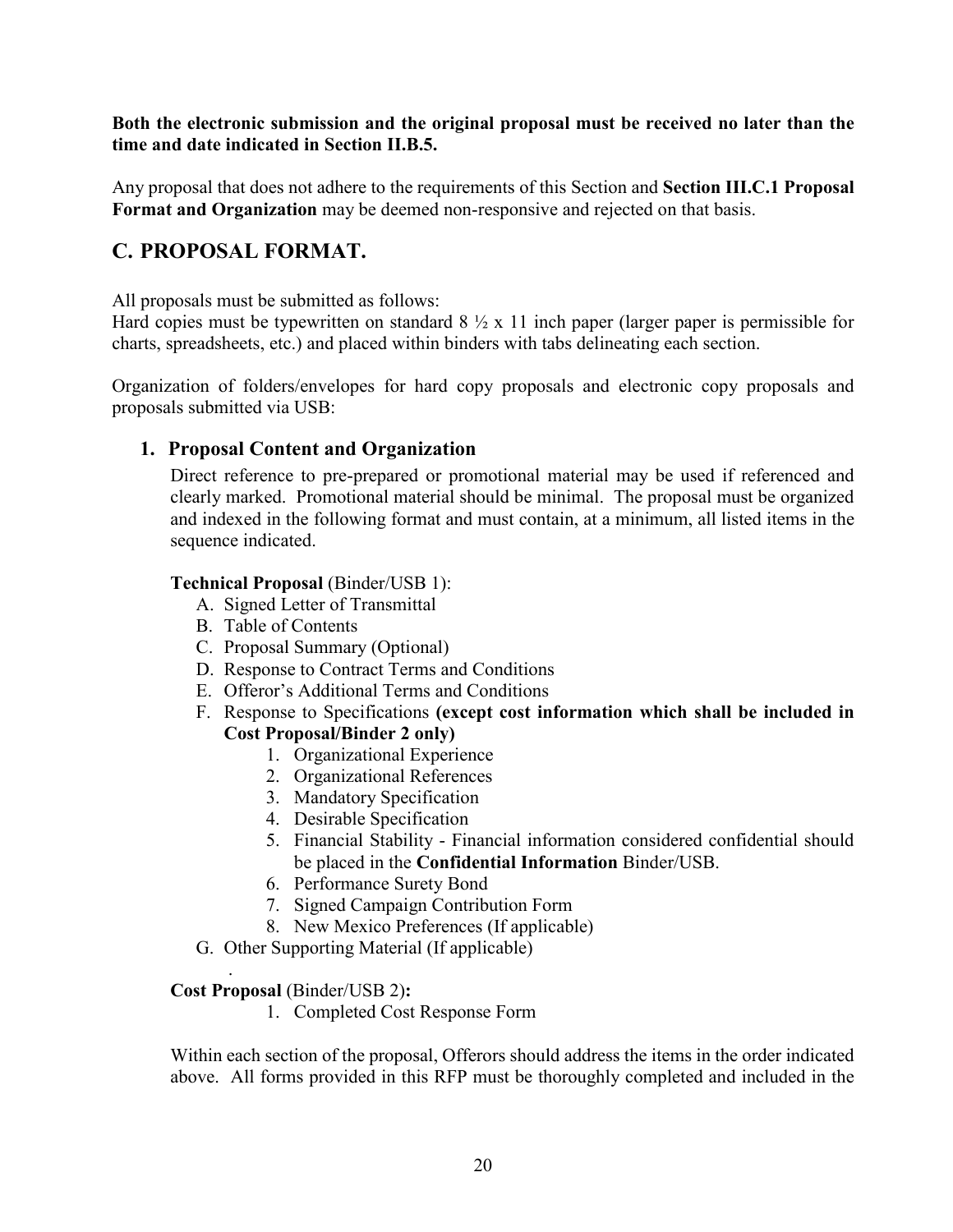appropriate section of the proposal. All discussion of proposed costs, rates or expenses must occur only in Binder/Electronic #2 on the cost response form.

The proposal summary may be included by potential Offerors to provide the Evaluation Committee with an overview of the proposal; however, this material will not be used in the evaluation process unless specifically referenced from other portions of the Offeror's proposal.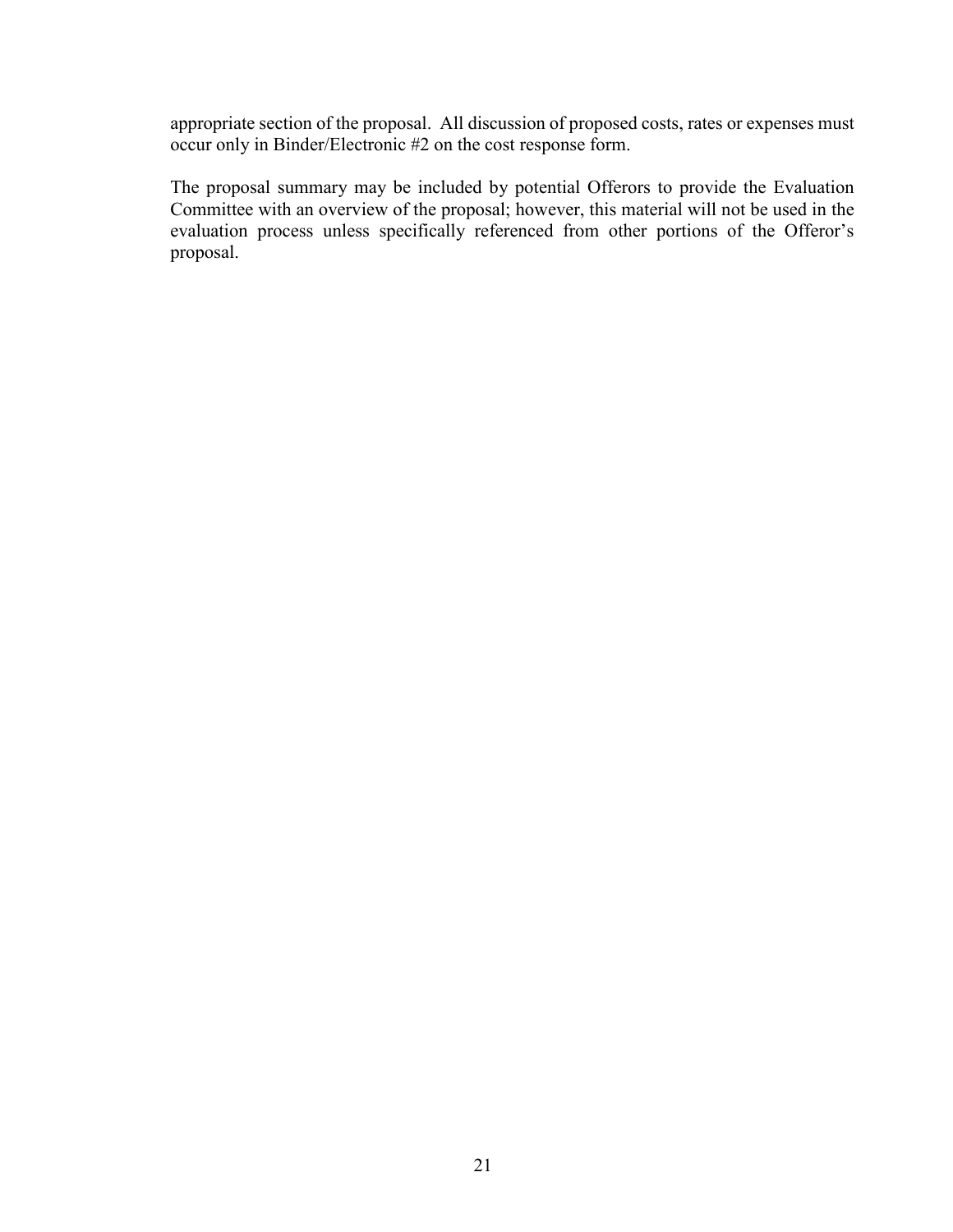# <span id="page-25-0"></span>**IV. SPECIFICATIONS**

Offerors should respond in the form of a thorough narrative to each specification, unless otherwise instructed. The narratives, including required supporting materials will be evaluated and awarded points accordingly.

# <span id="page-25-2"></span><span id="page-25-1"></span>**A. DETAILED SCOPE OF WORK**

#### **The Contractor shall perform the following work:**

- vi. Serve as outside counsel for the Department of Health upon the Department's designation, providing legal services as appropriate.
- vii. Establish and maintain an official file for each assigned case containing all correspondence, pleadings, exhibits, etc.
- viii. Work closely with relevant Department staff and any attorney(s) identified signed as liaison(s) within the Department's Office of General Counsel.
- ix. Keep the Department's Office of General Counsel timely informed during all litigation stages about dates of settlement conferences, mediations and arbitrations, and hearing dates on all dispositive motions.
- x. Travel for trials, hearings and meetings as necessary and appropriate.

# <span id="page-25-3"></span>**B. TECHNICAL SPECIFICATIONS**

#### **1. Organizational Experience**

#### Offerors **must**:

- a) provide a description of relevant experience with government and private sector clients. The narrative must thoroughly describe how the Offeror has supplied expertise for similar contracts and must include the extent of their experience, expertise and knowledge as a provider of legal services, including the provision of legal services to governmental entities. Please do not provide extensive or uninformative case lists. The Department retains the right to request additional information demonstrating the requisite experience;
- <span id="page-25-4"></span>b) indicate the approximate number of cases in which the Offeror has represented governmental entities in litigation and other matters within the past six years;
- c) identify all persons who will be assigned by the Offeror to perform the procured legal services, including dates of licensure and bar admission for each attorney, and a summary of the attorney or attorneys' educational background, training, and awards.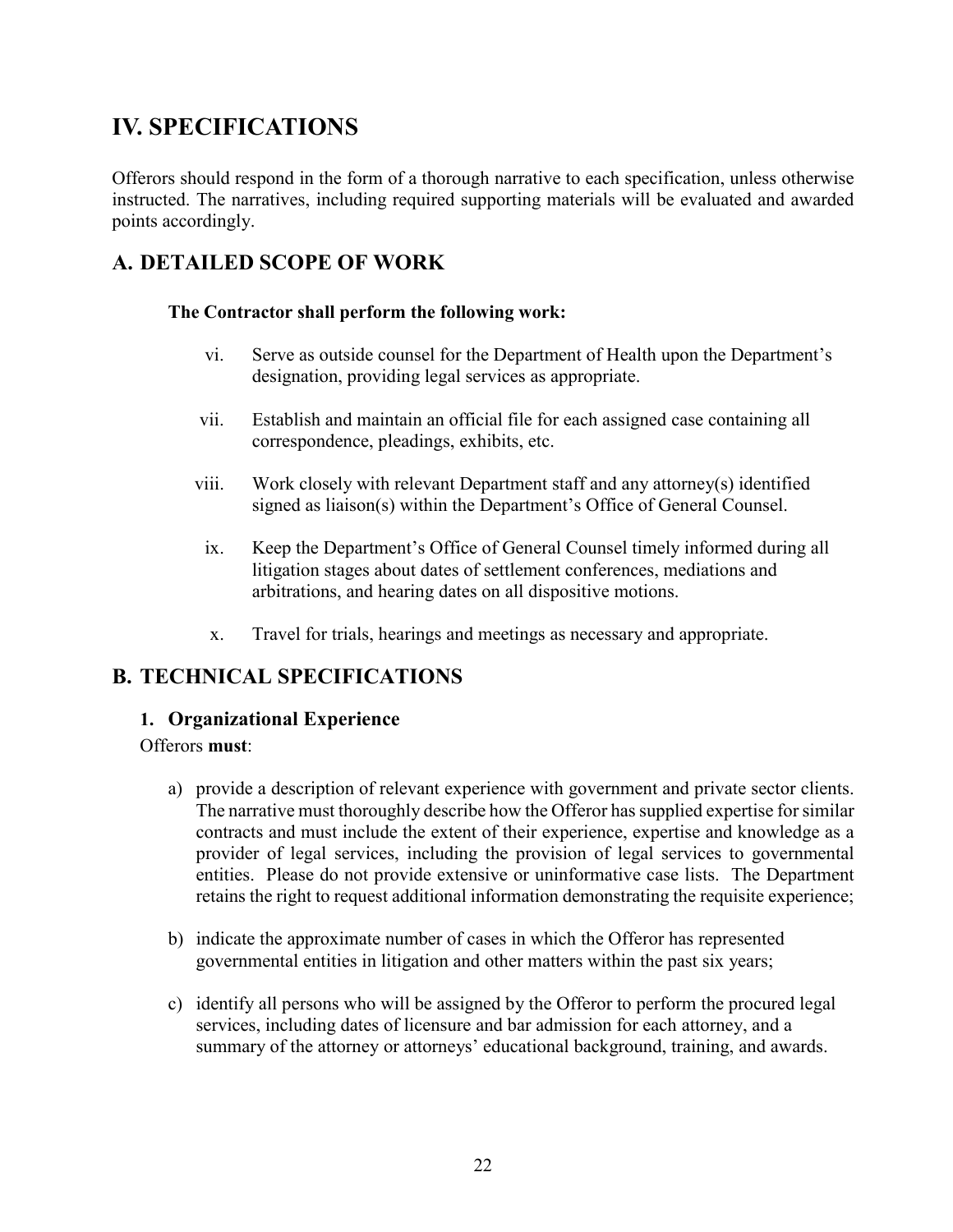#### **2. Organizational References**

Offerors should provide a minimum of three (3) references from similar projects performed for private, state or large local government clients within the last three years. **Offerors are required to submit APPENDIX F, Organization Reference Questionnaire, to the business references they list. The business references must submit the Reference Form directly to the designee described in Sec I Paragraph D.** It is the Offeror's responsibility to ensure the completed forms are received on or before January 21, 2022 for inclusion in the evaluation process.

Organizational References that are not received or are not complete, may adversely affect the vendor's score in the evaluation process. The Evaluation Committee may contact any or all business references for validation of information submitted. If this step is taken, the Procurement Manager and the Evaluation Committee must all be together on a conference call with the submitted reference so that the Procurement Manager and all members of the Evaluation Committee receive the same information. Additionally, the Agency reserves the right to consider any and all information available to it (outside of the Business Reference information required herein), in its evaluation of Offeror responsibility per Section II, Para C.18.

Offerors shall submit the following Business Reference information as part of Offer:

- a) Client name;
- b) Project description;
- c) Project dates (starting and ending);
- d) Technical environment (i.e., Software applications, Internet capabilities, Data communications, Network, Hardware);
- e) Staff assigned to reference engagement that will be designated for work per this RFP; and
- f) Client project manager name, telephone number, fax number and e-mail address.

## <span id="page-26-0"></span>**3. Oral Presentation**

If selected as a finalist, Offerors agree to provide the Evaluation Committee the opportunity to interview proposed staff members identified by the Evaluation Committee, at the option of the Agency. The Evaluation Committee may request a finalist to provide an oral presentation of the proposal as an opportunity for the Evaluation Committee to ask questions and seek clarifications.

#### <span id="page-26-1"></span>**4. Mandatory Specification**

- a) Work Performance
	- 1. Licensure: The provision of services under the RFP requires an active New Mexico Supreme Court attorney licensure or ability to obtain licensure by the time of assignment.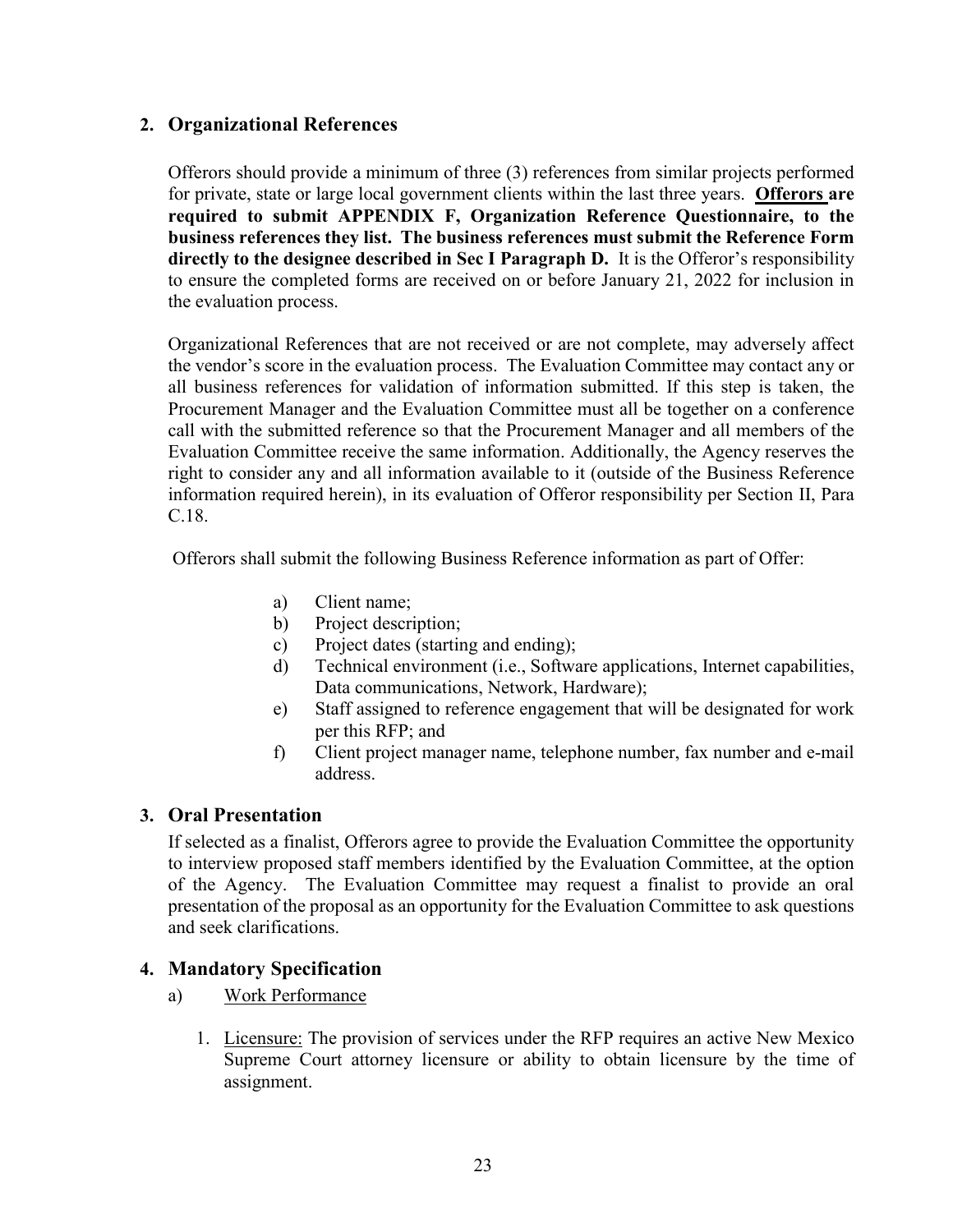- 2. Experience in Representing Governmental Entities: Attorneys and law firms submitting offers must have documented experience, skills and knowledge in representing municipal, county or state governmental entities in litigation.
- 3. Minimum Civil Litigation Experience: Attorneys and law firms submitting offers must have Principals/Owners/Directors/Partners with at least five (5) years' general civil litigation experience. Only attorneys approved in advance by the Department who are listed on the current Exhibit A to the Professional Services Agreement are permitted to work on, or bill for work on assigned cases. Work performed by unauthorized personnel will not be paid.
- 4. General and Premises Liability Insurance All Offerors must have active general and premises liability insurance at the minimum required limits of the New Mexico Tort Claims Act (although higher limits are desirable).
- 5. Special Assistant Attorney General Status: Assignment to represent the Department in litigation is contingent upon the ability of the Contractor to obtain the designation of Special Assistant Attorney General from the N.M Attorney General's Office for purposes of the litigation. Contractor shall comply with all protocols of the Attorney General's Office regarding obtaining such designation, and shall provide proof of such designation to the Department upon request.
- b) Resources
	- i. Timely Records: Offeror shall ensure that case files are created and maintained in a timely manner.
	- ii. Insurance and Certificates: Offeror shall provide proof of liability insurance and current copies of New Mexico State Bar license(s).

c) Billing Limitations: Offeror shall agree to comply with the following billing limitations.

- i. Offeror must commit to include any charges for the use of office space to conduct hearings and related proceedings in the hourly rate to be charged for services. Offeror must also commit to include all other administrative costs, including without limitation electronic encryption expenses, secretarial or administrative assistant services and travel and per diem expenses, in the hourly rate to be charged for legal services.
- ii. Offeror agrees to bill the Department in 0.10-hour billing units and at pre-approved hourly rates agreed upon in the final contract.
- iii. Nine-Hour Per Day Maximum. Unless previously approved by the Department, and except for trials, hearings, critical depositions, emergency situations, or travel time, no individual who is authorized to work on a matter may bill more than nine (9) hours per day.
- iv. Per Diem and Mileage. Personnel traveling on Department business must bill their expenses pursuant to the Department of Finance and Administration rules governing per diem and mileage reimbursement, 2.42.2 NMAC, as may be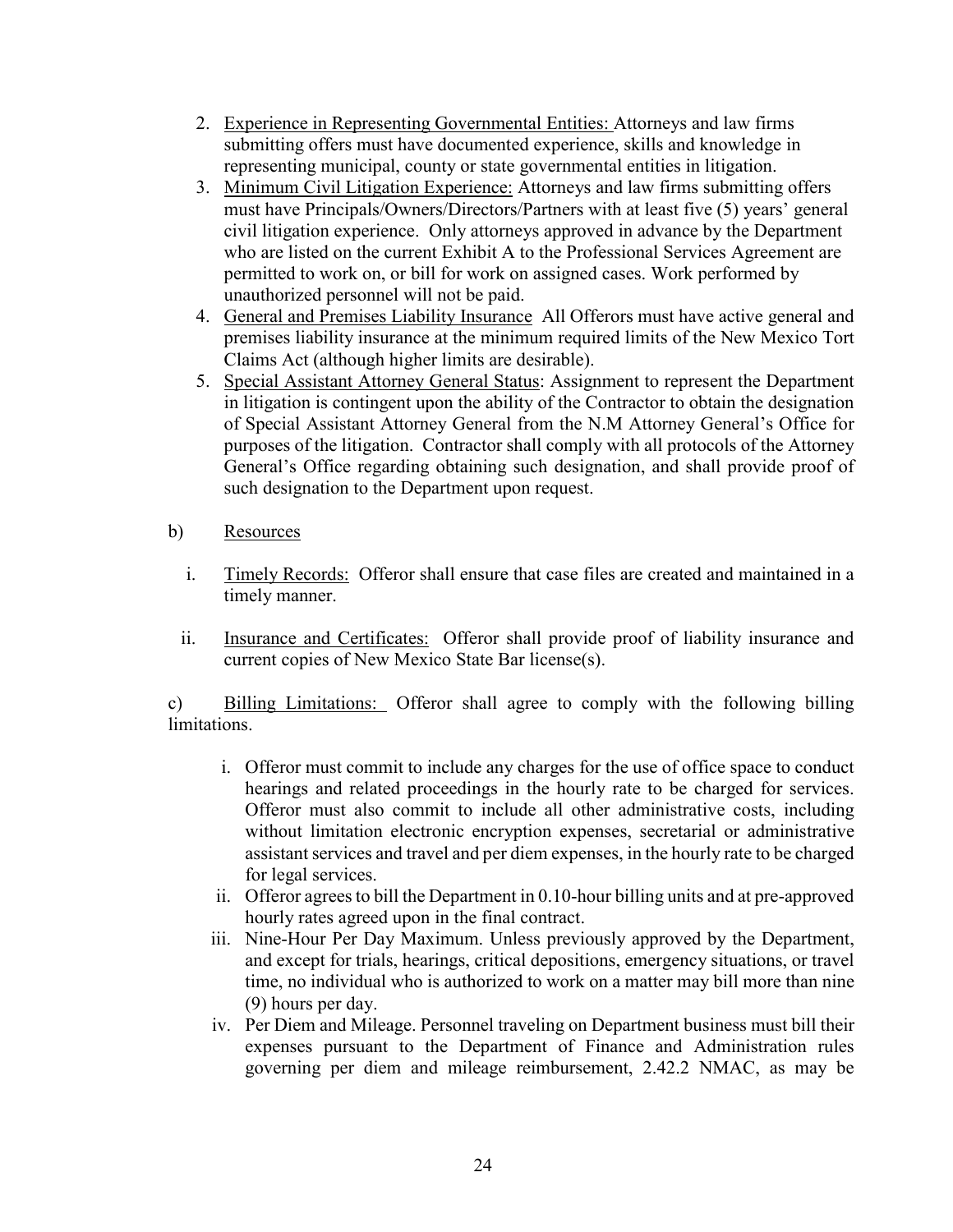amended from time to time. Like other expenses, Per Diem and Mileage must be billed separately from fees.

- v. In-Firm Conferences not Billable. Unless attended in person or telephonically by the Department contact, the Department will not pay for intra-office conferences.
- vi. One-Attorney per Meeting Rule. The Department generally requires that only one attorney attend meetings, conferences, depositions, hearings, trials, and other events, unless otherwise pre-approved by the Department contact person. Without such prior approval, the Department will pay for the attendance of only one attorney at any event.
- vii. The Department will not compensate the Contractor for unnecessary or unapproved trial preparation (considering imminence of trial, complexity of case, and likelihood of trial).
- viii. The Department will not compensate the Contractor for summer associate time.
- ix. The Department will not compensate the Contractor for unauthorized or "we thought you would like to know" communications which are not specific to assigned litigation.
- x. The Department will not compensate the Contractor for time spent researching issues common to civil practice in New Mexico.
- xi. The Department will not compensate the Contractor for marketing.
- xii. The Department will not compensate the Contractor for charges once a matter is closed or terminated.
- xiii. The following clerical and administrative costs are also not reimbursable:
	- 1. Time spent on electronic filing of pleadings, routine copying, faxing, filing or retrieving from files, organization or indexing of pleadings, correspondence or other documents the Contractor prepares or receive.
	- 2. Time spent on initial review, listing or copying of incoming mail to determine appropriate routing, filing, etc.
	- 3. Time spent on scheduling appointments, depositions, or meetings, including travel or court reporter arrangements.
	- 4. Preparation and review of monthly billing statements.
	- 5. Time associated with compliance to these practices and procedures or to any legal audit, either internal or external, of bills and expenses.
	- 6. Maintenance of a calendar or tickler system.
	- 7. The review of third-party billing statements.
	- 8. Time associated with investigating conflicts.
	- 9. Clerical time related to reviewing, opening or closing files.

d) Conflicts of interest. Offeror shall disclose any past, existing, or potential conflicts of interest in the course of representing the Department. This disclosure should include both direct and indirect conflicts of interest and also include any positions Offeror has taken in the recent past, or is presently taking, on issues that may be adverse or harmful to the interests of the Department. The disclosure must include a description of any previous litigation against the State of New Mexico or any of its political subdivisions in which Offeror or members of Offerors firm have been involved in any capacity. Offerors must also include a list of matters in which the Offeror or members of the Offeror's firm made pre-litigation demands on behalf of a client against the State of New Mexico or its political subdivisions, if any. If the Procurement Manager determines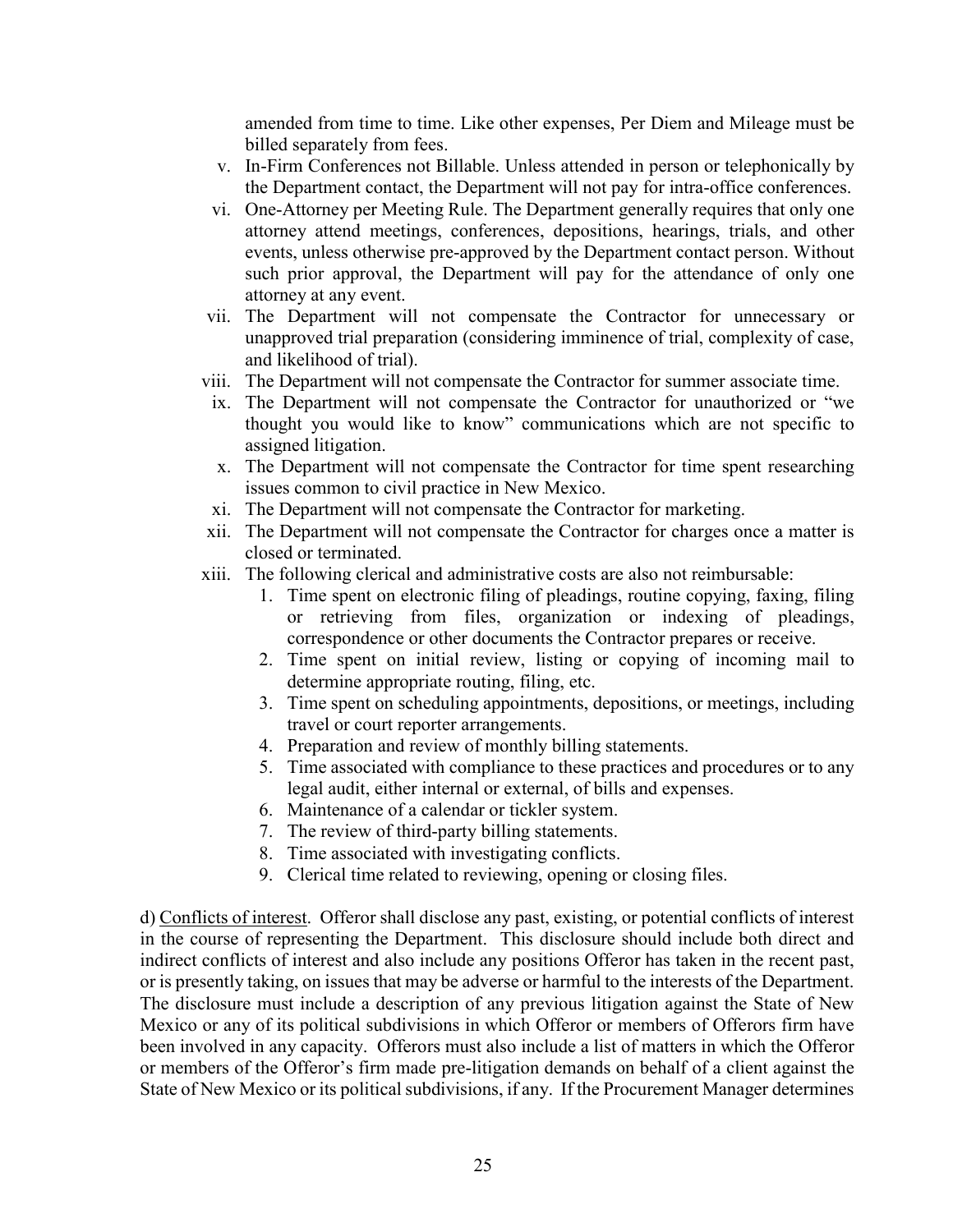that a conflict of interest exists, the Offeror shall be required by the Procurement Manager to submit additional documentation limited to a specific description of how the Offeror proposes to overcome the conflict. Such additional documentation shall be submitted to the Procurement Manager on or before 3:00 p.m. on February 1, 2022. If a contract is awarded to an Offeror pursuant to this RFP, and the Department later discovers a conflict of interest that was not previously disclosed as required herein, the contract may be terminated upon the date of such discovery on the basis of failure to satisfy a condition precedent.

## <span id="page-29-0"></span>**5. Desirable Specification**

Reduced travel rates. For those circumstances in which travel is required, reduced hourly rates are requested for such travel time.

## <span id="page-29-2"></span><span id="page-29-1"></span>**C. BUSINESS SPECIFICATIONS**

#### **1. Financial Stability**

Offerors must submit copies of the most recent year's independently audited financial statements and the most current 10K, as well as financial statements for the preceding three years, if they exist. The submission must include the audit opinion, the balance sheet, and statements of income, retained earnings, cash flows, and the notes to the financial statements. If independently audited financial statements do not exist, Offeror must state the reason and, instead, submit sufficient information (e.g.  $D \& B$  report) to enable the Evaluation Committee to assess the financial stability of the Offeror.

### <span id="page-29-3"></span>**2. Performance Surety Bond** RESERVED.

#### <span id="page-29-4"></span>**3. Letter of Transmittal Form**

The Offeror's proposal **must** be accompanied by the Letter of Transmittal Form located in APPENDIX E. The form **must** be completed and must be signed by the person authorized to obligate the company.

#### <span id="page-29-5"></span>**4. Campaign Contribution Disclosure Form**

The Offeror must complete an unaltered Campaign Contribution Disclosure Form and submit a signed copy with the Offeror's proposal. This must be accomplished whether or not an applicable contribution has been made. (See APPENDIX B)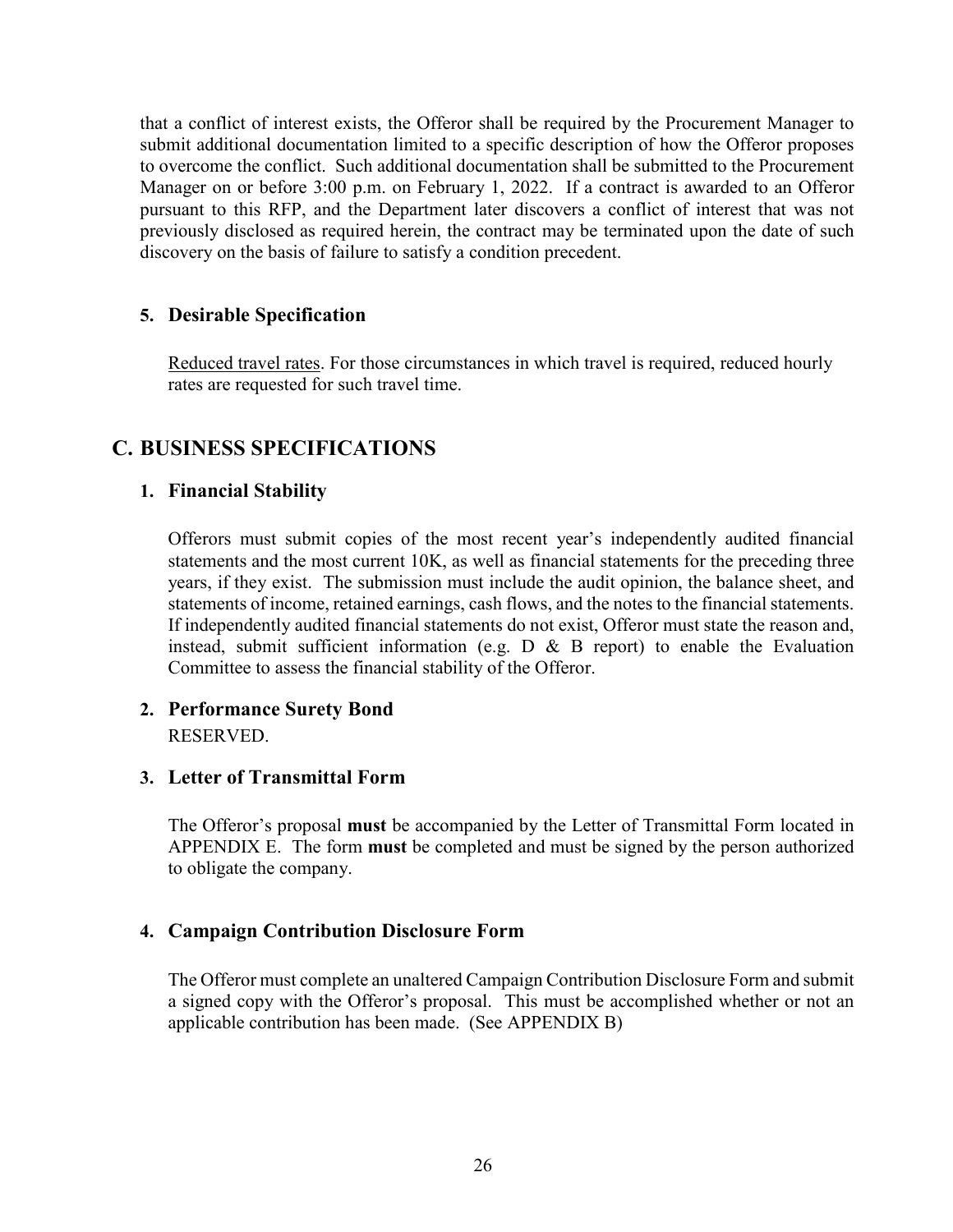### <span id="page-30-0"></span>**5. Cost**

Offerors must complete the Cost Response Form in APPENDIX D. Cost will be measured by hourly time charges for legal services work. All charges listed on APPENDIX D must be justified and evidence of need documented in the proposal.

#### <span id="page-30-1"></span>**6. Resident Business or Resident Veterans Preference**

To ensure adequate consideration and application of NMSA 1978, § 13-1-21 (as amended), Offerors must include a copy of their preference certificate in this section.

# <span id="page-30-2"></span>**V. EVALUATION**

# <span id="page-30-3"></span>**A. EVALUATION POINT SUMMARY**

The following is a summary of evaluation factors with point values assigned to each. These weighted factors will be used in the evaluation of individual potential Offeror proposals by subcategory.

| <b>Factors</b> – <i>correspond</i> to section IV.B and IV C |                                                  | <b>Points Available</b>     |
|-------------------------------------------------------------|--------------------------------------------------|-----------------------------|
| <b>B.</b>                                                   | <b>Technical Specifications</b>                  | Points must be assigned     |
|                                                             |                                                  | and defined for all factors |
|                                                             |                                                  | (must total $100\%$ of      |
|                                                             |                                                  | available points)           |
| B. 1.                                                       | Organizational Experience                        | 400                         |
| B. 2.                                                       | <b>Organizational References</b>                 | 100                         |
| B. 3.                                                       | Oral Presentations (if requested by eval. comm.) | <b>200</b>                  |
| B. 4.                                                       | <b>Mandatory Specification</b>                   | Pass/Fail                   |
| B. 5.                                                       | Desirable Specification                          | 50                          |
| $\mathbf{C}$ .                                              | <b>Business Specifications</b>                   |                             |
| C.1.                                                        | <b>Financial Stability</b>                       | Pass/Fail                   |
| C.2.                                                        | Performance Surety Bond                          | Pass/Fail                   |
| C.3.                                                        | Letter Of Transmittal                            | Pass/Fail                   |
| C.4.                                                        | Signed Campaign Contribution Disclosure Form     | Pass/Fail                   |
| C.5.                                                        | Cost                                             | 150                         |
| <b>TOTAL</b>                                                |                                                  | 900 points (700 if no oral  |
|                                                             |                                                  | presentations)              |
| C.6.                                                        | New Mexico Preference - Resident Vendor Points   | 5% of total points          |
| per Section IV C. 6                                         |                                                  |                             |
| C.6.                                                        | New Mexico Preference - Resident Veterans        | 10% of total points         |
|                                                             | Points per Section IV C.6                        |                             |

Table 1: Evaluation Point Summary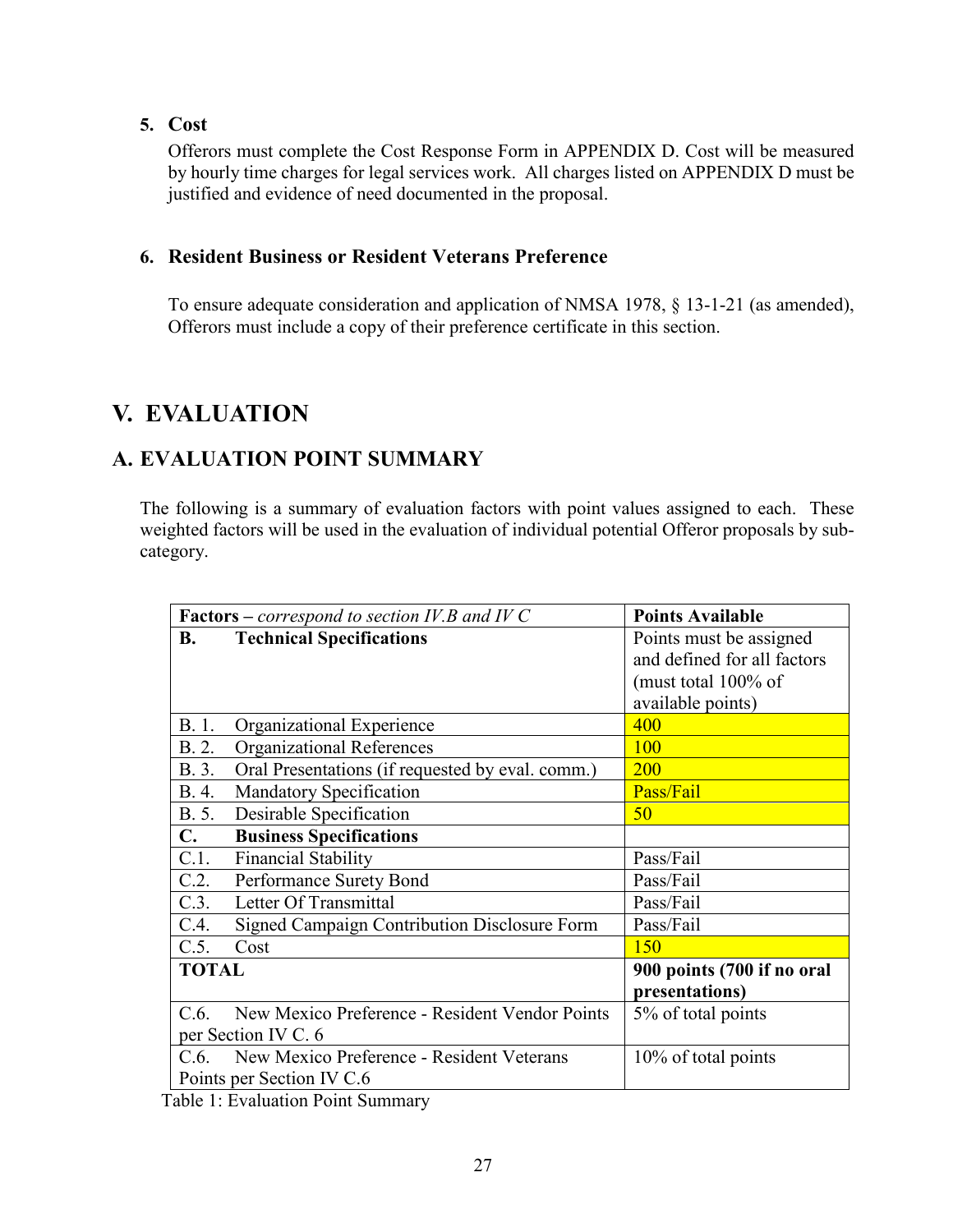# <span id="page-31-1"></span><span id="page-31-0"></span>**B. EVALUATION FACTORS**

Make sure numbers match table

### **1. B.1 Organizational Experience (See Table 1)**

Points will be awarded based on evaluation of the relevance of the Offeror's described experience to the work to be contracted, the thoroughness and clarity of the response, and the breadth and depth of the engagements cited. Agencies must include evaluation criteria based on Section IV. B.

## <span id="page-31-2"></span>**2. B.2 Organizational References (See Table 1)**

Points will be awarded based upon an evaluation of the responses to a series of questions as per Appendix F. Points will be awarded for each individual response up to 1/3 of the total points for this category. Lack of a response will be awarded zero (0) points. Agencies must include evaluation criteria based on Section IV. B.

## <span id="page-31-3"></span>**3. B.3 Oral Presentation (See Table 1)**

Points will be awarded based on the quality, organization and effectiveness of communication of the information presented, as well as the professionalism of the presenters and technical knowledge of the proposed staff. Prior to Oral Presentation, Agency will provide the Offeror a presentation agenda. (If no Oral Presentations are required all Offerors will receive the same amount of total points for this evaluation factor). Agencies must include evaluation criteria based on Section IV. B.

#### <span id="page-31-4"></span>**4. B.4 Mandatory Specifications**

<span id="page-31-5"></span>Agencies must include evaluation criteria based on Section IV. B.

#### **5. B.5 Desirable Specifications**

Agencies must include evaluation criteria based on Section IV. B.

<span id="page-31-6"></span>**6. C.1 Financial Stability (See Table 1)**

Pass/Fail only. No points assigned.

<span id="page-31-7"></span>**7. C.2 Performance Bond (See Table 1)**

If required. Pass/Fail only. No points assigned.

- <span id="page-31-8"></span>**8. C.3 Letter of Transmittal (See Table 1)** Pass/Fail only. No points assigned.
- <span id="page-31-9"></span>**9. C.4 Campaign Contribution Disclosure Form (See Table 1)** Pass/Fail only. No points assigned.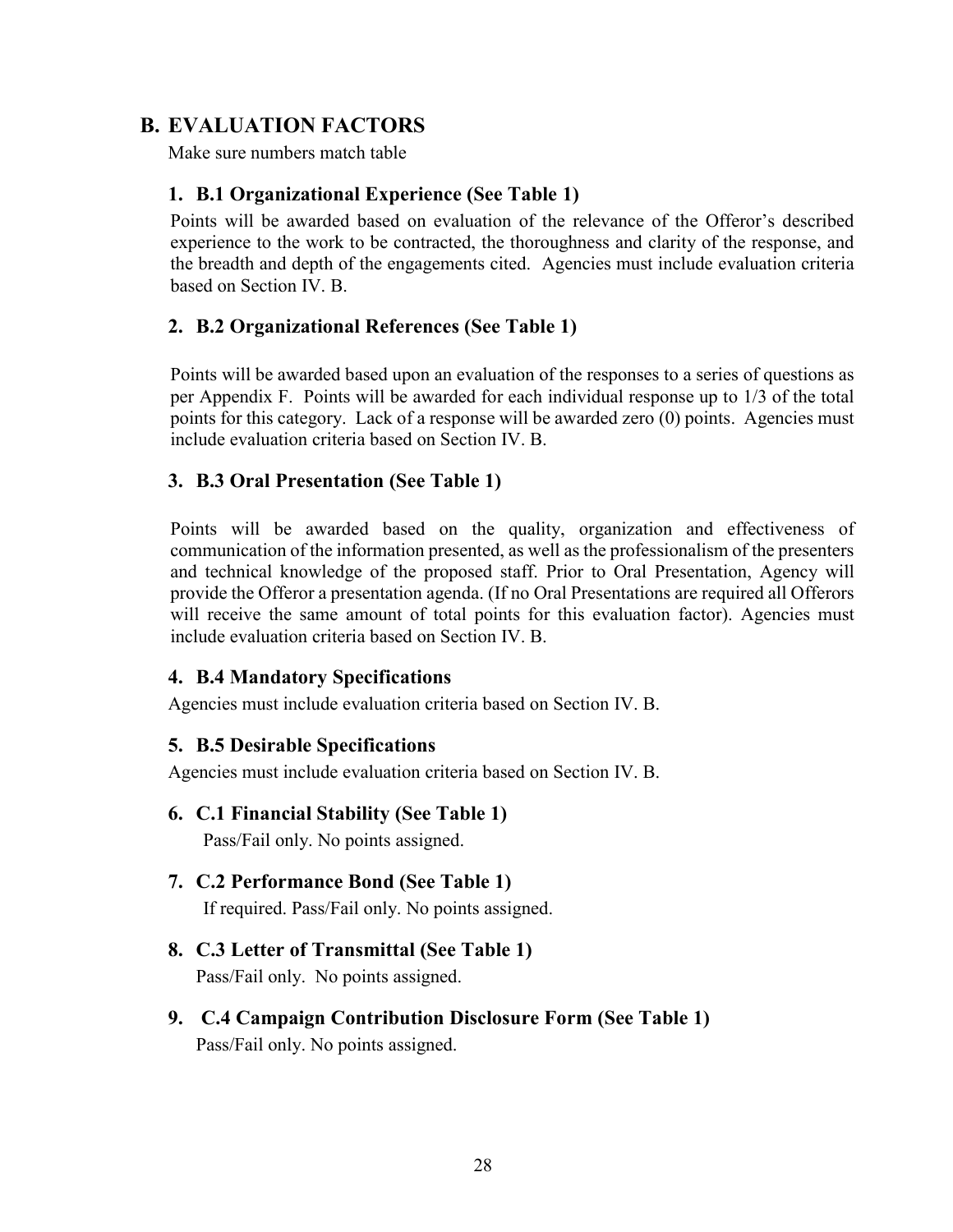### <span id="page-32-0"></span>**10.C.5 Cost (See Table 1)**

The evaluation of each Offeror's cost proposal will be conducted using the following formula:

Lowest Responsive Offer Bid

------------------------------------------------------- X Available Award Points

This Offeror's Bid

### <span id="page-32-1"></span>**11.C.6. New Mexico Preferences**

Percentages will be determined based upon the point-based system outlined in NMSA 1978, § 13-1-21 (as amended).

### A. **New Mexico Business Preference**

If the Offeror has provided a copy of their Preference Certificate, the Preference Points for a New Mexico Business is 5%.

## B. **New Mexico Resident Veterans Business Preference**

If the Offeror has provided a copy of their Preference Certificate, the Preference Point is 10%.

# <span id="page-32-2"></span>**C. EVALUATION PROCESS**

.

- 1. All Offeror proposals will be reviewed for compliance with the requirements and specifications stated within the RFP. Proposals deemed non-responsive will be eliminated from further consideration.
- 2. The Procurement Manager may contact the Offeror for clarification of the response.
- 3. The Evaluation Committee may use other sources of information to perform the evaluation as specified in Section II. C.18.
- 4. Responsive proposals will be evaluated on the factors in Section IV, which have been assigned a point value. The responsible Offerors with the highest scores will be selected as finalist Offerors, based upon the proposals submitted. The responsible Offerors whose proposals are most advantageous to the State taking into consideration the evaluation factors in Section IV will be recommended for award. Please note, however, that a serious deficiency in the response to any one factor may be grounds for rejection regardless of overall score.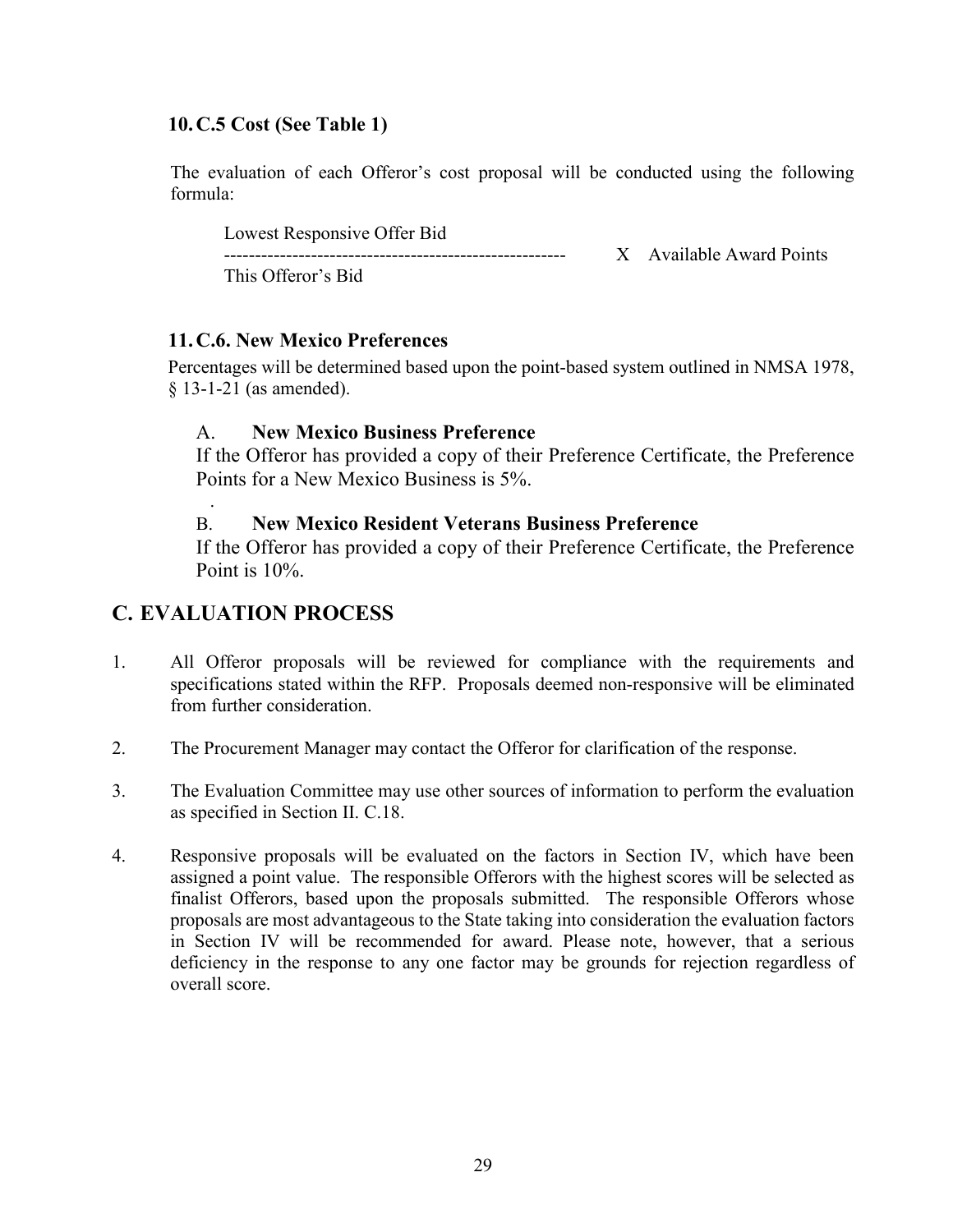# **APPENDIX A**

# <span id="page-33-1"></span><span id="page-33-0"></span>**ACKNOWLEDGEMENT OF RECEIPT FORM**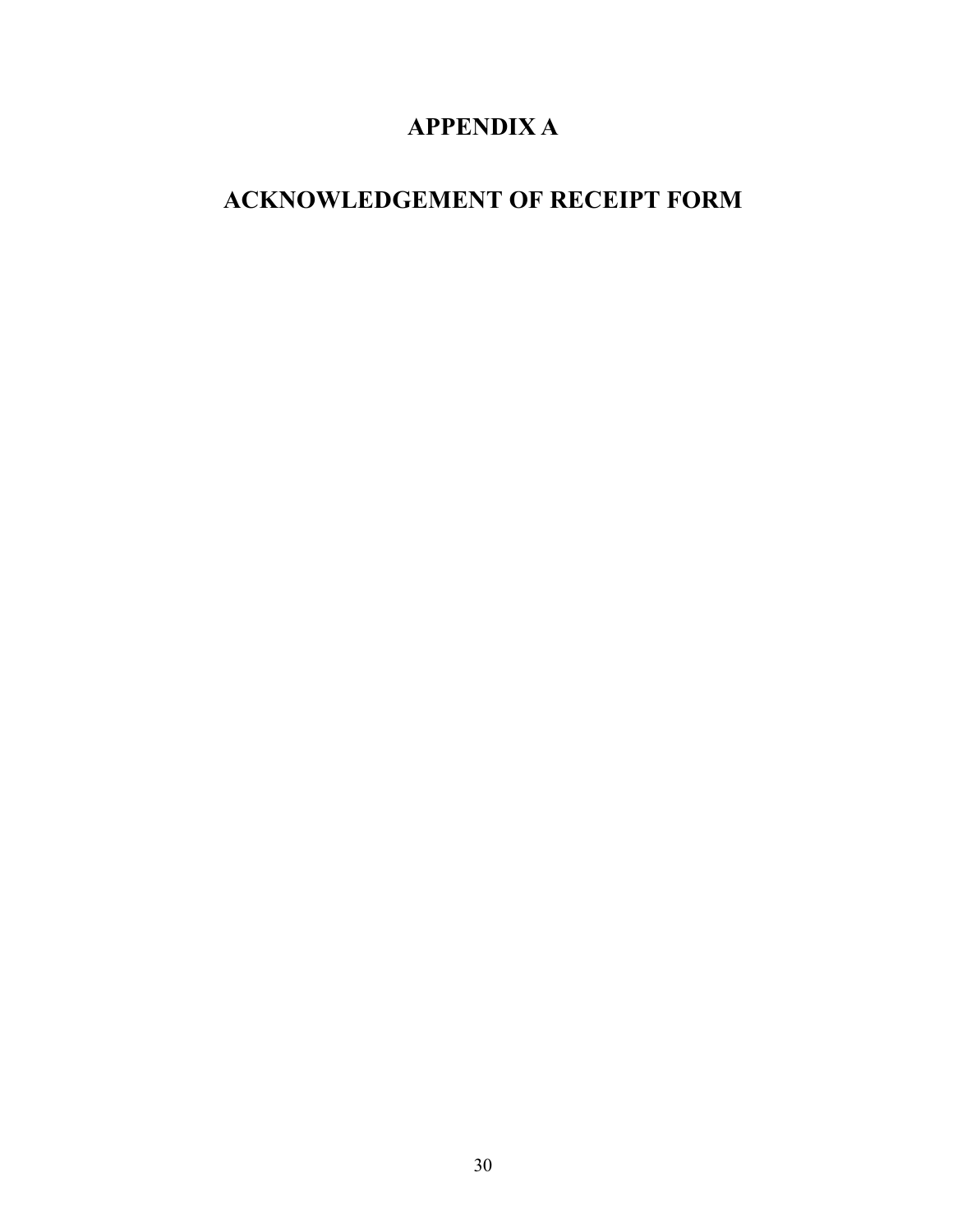# **APPENDIX A**

# **REQUEST FOR PROPOSAL**

## DOH01122022 Provision of Legal Services for the Department of Health **ACKNOWLEDGEMENT OF RECEIPT FORM**

In acknowledgement of receipt of this Request for Proposal the undersigned agrees that s/he has received a complete copy, beginning with the title page and table of contents, and ending with APPENDIX G.

The acknowledgement of receipt should be signed and returned to the Procurement Manager no later than 3:00 p.m. MST on January 14, 2022. Only potential Offerors who elect to return this form completed with the indicated intention of submitting a proposal will receive copies of all Offeror written questions and the written responses to those questions as well as RFP amendments, if any are issued.

| FIRM:                  |                 |                  |
|------------------------|-----------------|------------------|
| <b>REPRESENTED BY:</b> |                 |                  |
| TITLE:                 | PHONE NO.:      |                  |
| E-MAIL:                | <b>FAX NO.:</b> |                  |
| <b>ADDRESS:</b>        |                 |                  |
| CITY:                  | STATE:          | <b>ZIP CODE:</b> |
| <b>SIGNATURE:</b>      |                 | DATE:            |

This name and address will be used for all correspondence related to the Request for Proposal.

Firm does/does not (circle one) intend to respond to this Request for Proposal.

<span id="page-34-0"></span>Sheila Apodaca Procurement Manager DOH01122022 Provision of Legal Services for the Department of Health NM Department of Health, Office of General Counsel E-mail: [Sheila.Apodaca@state.nm.us](mailto:Sheila.Apodaca@state.nm.us)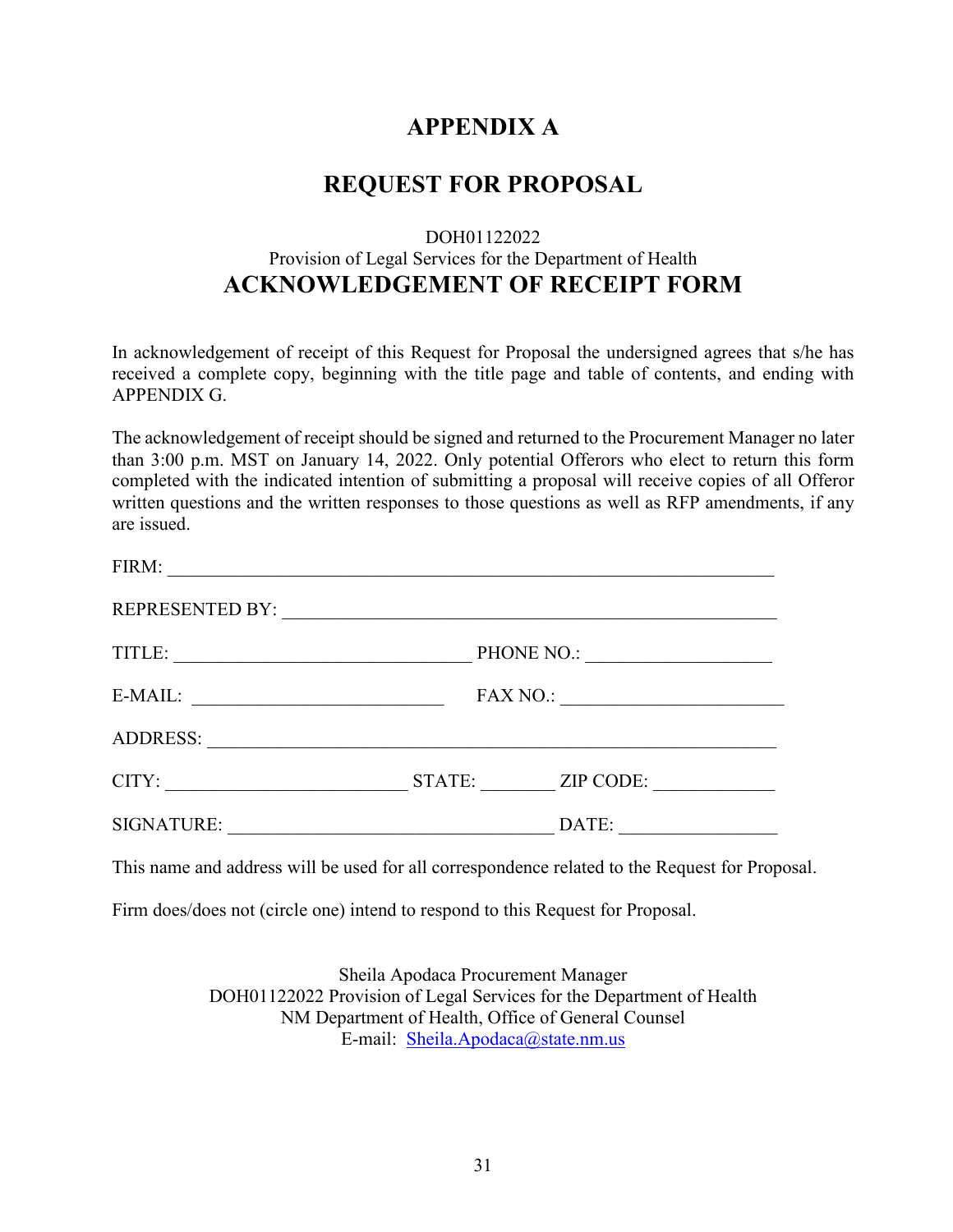# **APPENDIX B**

# <span id="page-35-0"></span>**CAMPAIGN CONTRIBUTION DISCLOSURE FORM**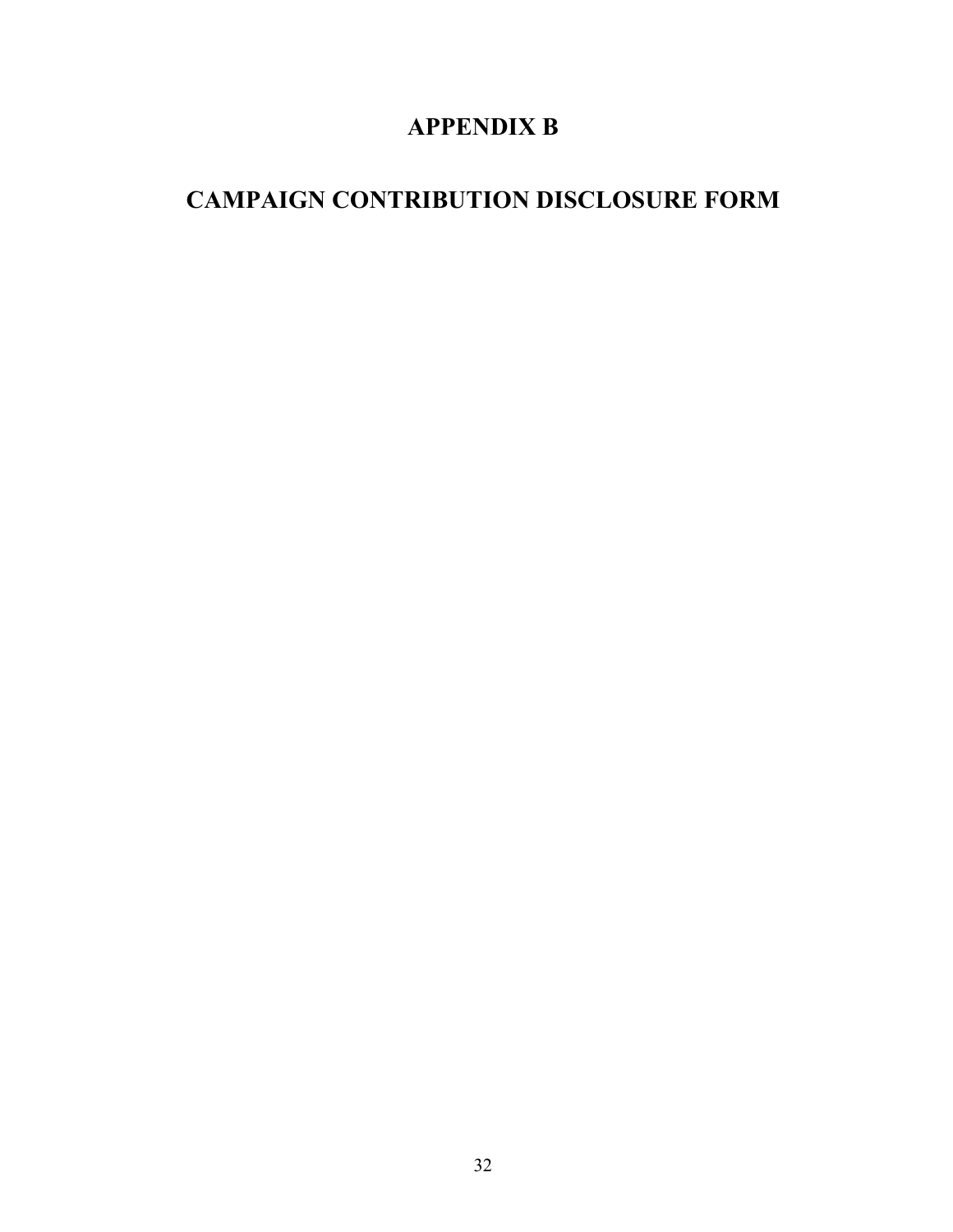### **Campaign Contribution Disclosure Form**

Pursuant to NMSA 1978, § 13-1-191.1 (2006), any person seeking to enter into a contract with any state agency or local public body for professional services, a design and build project delivery system, or the design and installation of measures the primary purpose of which is to conserve natural resources must file this form with that state agency or local public body. This form must be filed even if the contract qualifies as a small purchase or a sole source contract. The prospective contractor must disclose whether they, a family member or a representative of the prospective contractor has made a campaign contribution to an applicable public official of the state or a local public body during the two years prior to the date on which the contractor submits a proposal or, in the case of a sole source or small purchase contract, the two years prior to the date the contractor signs the contract, if the aggregate total of contributions given by the prospective contractor, a family member or a representative of the prospective contractor to the public official exceeds two hundred and fifty dollars (\$250) over the two year period.

Furthermore, the state agency or local public body shall void an executed contract or cancel a solicitation or proposed award for a proposed contract if: 1) a prospective contractor, a family member of the prospective contractor, or a representative of the prospective contractor gives a campaign contribution or other thing of value to an applicable public official or the applicable public official's employees during the pendency of the procurement process or 2) a prospective contractor fails to submit a fully completed disclosure statement pursuant to the law.

THIS FORM MUST BE FILED BY ANY PROSPECTIVE CONTRACTOR WHETHER OR NOT THEY, THEIR FAMILY MEMBER, OR THEIR REPRESENTATIVE HAS MADE ANY CONTRIBUTIONS SUBJECT TO DISCLOSURE.

The following definitions apply:

"Applicable public official" means a person elected to an office or a person appointed to complete a term of an elected office, who has the authority to award or influence the award of the contract for which the prospective contractor is submitting a competitive sealed proposal or who has the authority to negotiate a sole source or small purchase contract that may be awarded without submission of a sealed competitive proposal.

"Campaign Contribution" means a gift, subscription, loan, advance or deposit of money or other thing of value, including the estimated value of an in-kind contribution, that is made to or received by an applicable public official or any person authorized to raise, collect or expend contributions on that official's behalf for the purpose of electing the official to either statewide or local office. "Campaign Contribution" includes the payment of a debt incurred in an election campaign, but does not include the value of services provided without compensation or unreimbursed travel or other personal expenses of individuals who volunteer a portion or all of their time on behalf of a candidate or political committee, nor does it include the administrative or solicitation expenses of a political committee that are paid by an organization that sponsors the committee.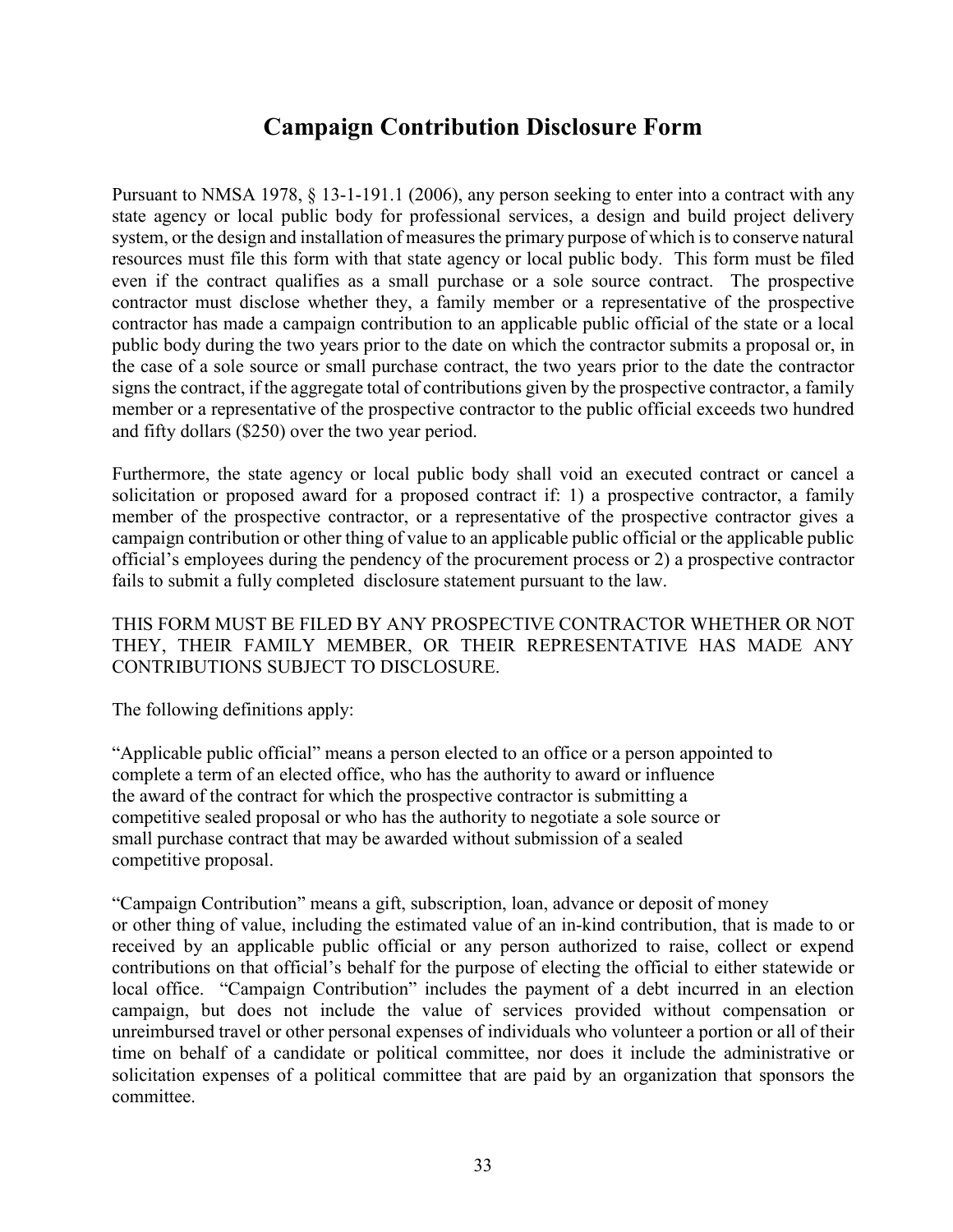"Family member" means spouse, father, mother, child, father-in-law, mother-in-law, daughter-in-law or son-in-law.

"Pendency of the procurement process" means the time period commencing with the public notice of the request for proposals and ending with the award of the contract or the cancellation of the request for proposals.

"Person" means any corporation, partnership, individual, joint venture, association or any other private legal entity.

"Prospective contractor" means a person who is subject to the competitive sealed proposal process set forth in the Procurement Code or is not required to submit a competitive sealed proposal because that person qualifies for a sole source or a small purchase contract.

"Representative of a prospective contractor" means an officer or director of a corporation, a member or manager of a limited liability corporation, a partner of a partnership or a trustee of a trust of the prospective contractor.

### DISCLOSURE OF CONTRIBUTIONS:

\_\_\_\_\_\_\_\_\_\_\_\_\_\_\_\_\_\_\_\_\_\_\_\_\_\_\_

| <b>Contribution Made By:</b>        |                                                                                                                               |  |
|-------------------------------------|-------------------------------------------------------------------------------------------------------------------------------|--|
| Relation to Prospective Contractor: |                                                                                                                               |  |
| Name of Applicable Public Official: | <u> Alexandria de la contrada de la contrada de la contrada de la contrada de la contrada de la contrada de la c</u>          |  |
| Date Contribution(s) Made:          |                                                                                                                               |  |
| Amount(s) of Contribution(s)        | <u> 2008 - Johann John Stone, mars an deus Amerikaansk kommunister (</u>                                                      |  |
| Nature of Contribution(s)           |                                                                                                                               |  |
| Purpose of Contribution(s)          | <u> 1950 - Johann John Stone, mars et al. 1950 - John Stone, mars et al. 1950 - John Stone, mars et al. 1950 - John Stone</u> |  |
| (Attach extra pages if necessary)   |                                                                                                                               |  |
| Signature                           | Date                                                                                                                          |  |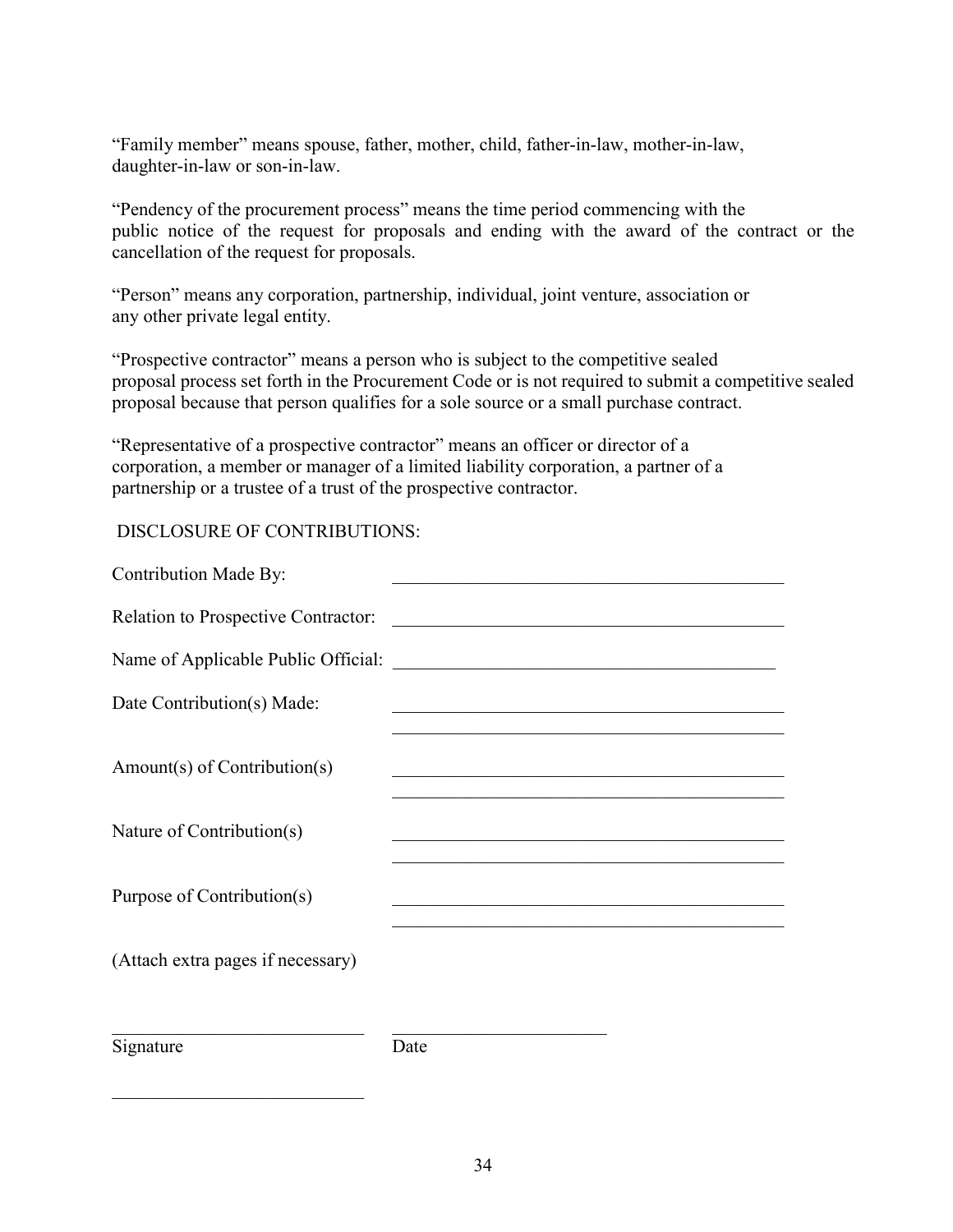Title (position)

### $-OR-$

NO CONTRIBUTIONS IN THE AGGREGATE TOTAL OVER TWO HUNDRED FIFTY DOLLARS (\$250) WERE MADE to an applicable public official by me, a family member or representative.

 $\mathcal{L}_\text{max}$  , and the contribution of the contribution of  $\mathcal{L}_\text{max}$  , and the contribution of  $\mathcal{L}_\text{max}$ 

Signature Date

 $\overline{\phantom{a}}$ Title (Position)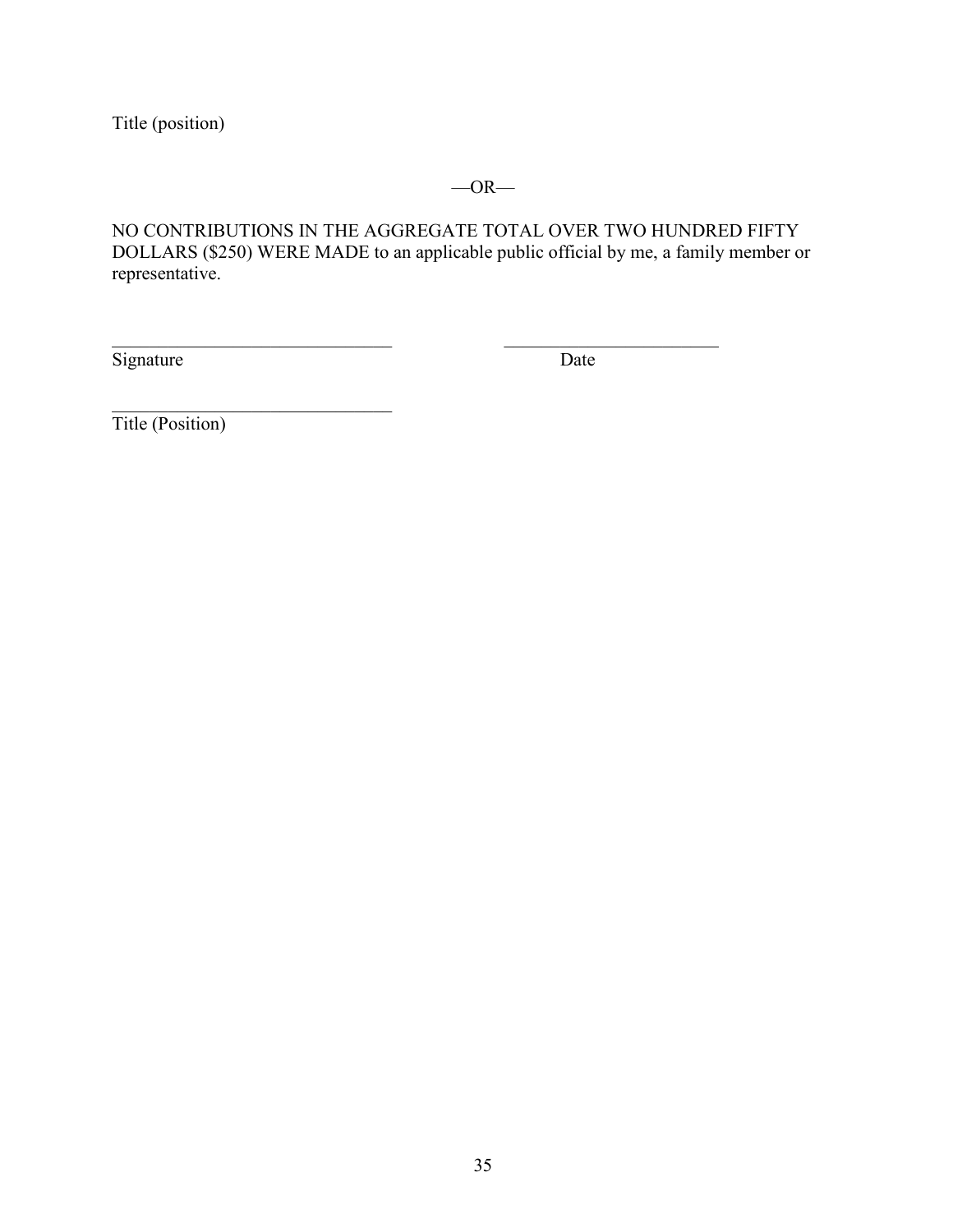### **APPENDIX C**

### **SAMPLE CONTRACT**

#### **STATE OF NEW MEXICO (DEPARTMENT OF HEALTH)** PROFESSIONAL SERVICES CONTRACT **#\_\_\_\_\_\_\_\_\_\_\_\_\_\_\_\_\_\_\_\_\_\_\_\_\_**

THIS AGREEMENT is made and entered into by and between the State of New Mexico, DEPARTMENT OF HEALTH, hereinafter referred to as the "Agency," and **NAME OF CONTRACTOR**, hereinafter referred to as the "Contractor," and is effective as of the date set forth below upon which it is executed by the General Services Department/State Purchasing Division (GSD/SPD Contracts Review Bureau).

IT IS AGREED BETWEEN THE PARTIES:

### **1. Scope of Work.**

The Contractor shall perform the following work:

1. Serve as outside counsel for the Department of Health upon the Department's designation, providing legal services as appropriate.

2. Establish and maintain an official file for each assigned case containing all correspondence, pleadings, exhibits, etc.

3. Work closely with relevant Department staff and any attorney(s) identified signed as liaison(s) within the Department's Office of General Counsel.

4. Keep the Department's Office of General Counsel timely informed during all litigation stages about dates of settlement conferences, mediations and arbitrations, and hearing dates on all dispositive motions.

5. Travel for trials, hearings, and meetings as necessary and appropriate.

B. Work Performance

1. Licensure: The provision of services under the RFP requires an active New Mexico Supreme Court attorney licensure or ability to obtain licensure by the time of assignment.

2. Experience in Representing Governmental Entities: Attorneys and law firms submitting offers must have documented experience, skills, and knowledge in representing municipal, county or state governmental entities in litigation.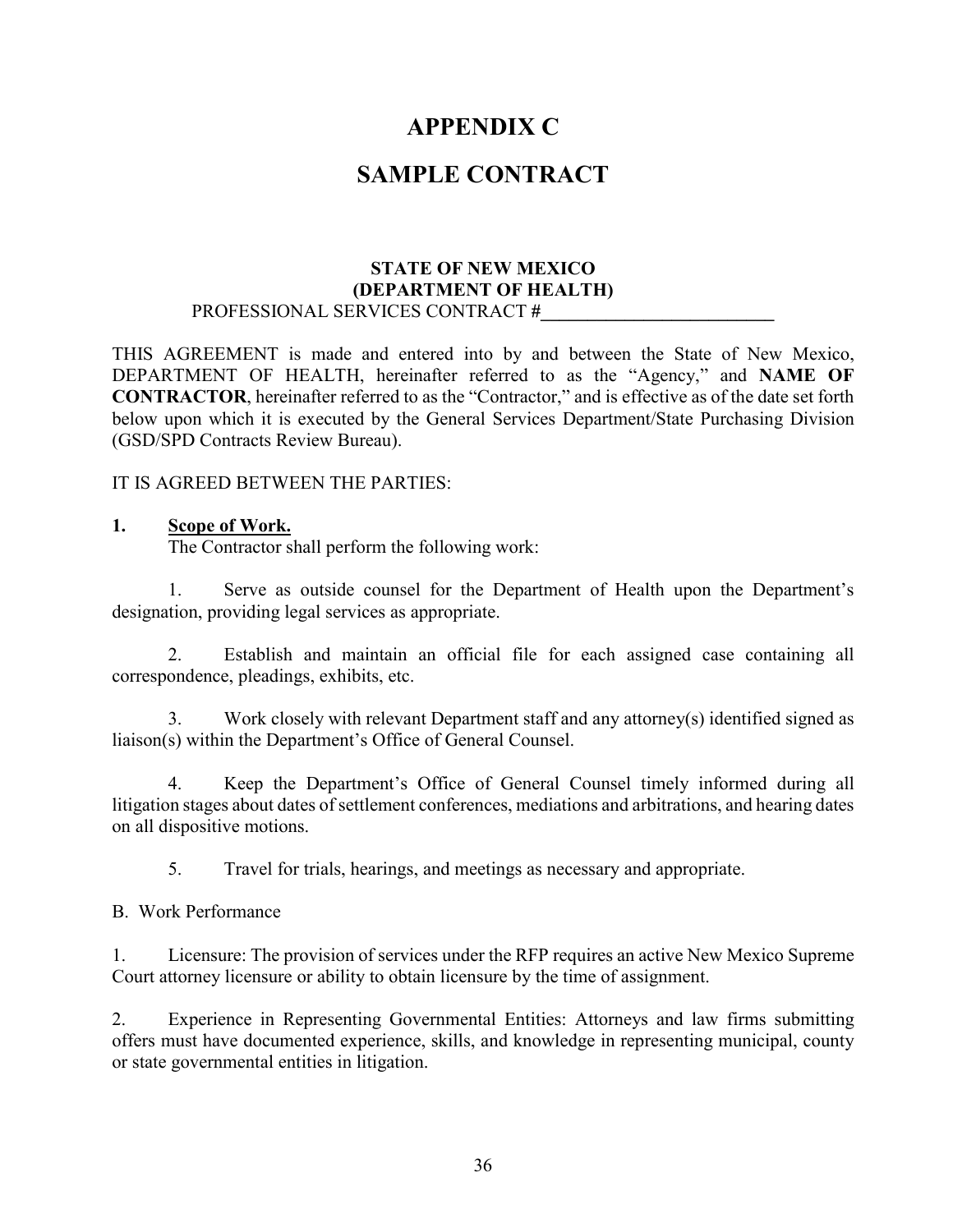3. Minimum Civil Litigation Experience: Attorneys and law firms submitting offers must have Principals/Owners/Directors/Partners with at least five (5) years' general civil litigation experience. Only attorneys approved in advance by the Department who are listed in the Rate Schedule in Article 2 of this Agreement are permitted to work on, or bill for work on assigned cases. Work performed by unauthorized personnel will not be paid.

4. General and Premises Liability Insurance: All Offerors must have active general and premises liability insurance at the minimum required limits of the New Mexico Tort Claims Act (although higher limits are desirable).

5. Special Assistant Attorney General Status: Assignment to represent the Department in litigation is contingent upon the ability of the Contractor to obtain the designation of Special Assistant Attorney General from the N.M Attorney General's Office for purposes of the litigation. Contractor shall comply with all protocols of the Attorney General's Office regarding obtaining such designation and shall provide proof of such designation to the Department upon request.

C. Resources

1. Timely Records: Contractorshall ensure that case files are created and maintained in a timely manner.

2. Insurance and Certificates: Contractor shall provide proof of liability insurance and current copies of New Mexico State Bar license(s).

D. Billing Limitations: Contractor shall agree to comply with the following billing limitations.

1. Contractor must commit to include any charges for the use of office space to conduct hearings and related proceedings in the hourly rate to be charged for services. Contractor must also commit to include all other administrative costs, including without limitation electronic encryption expenses, secretarial or administrative assistant services and travel and per diem expenses, in the hourly rate to be charged for legal services.

2. Contractor agrees to bill the Department in 0.10-hour billing units and at pre-approved hourly rates agreed upon in the final contract.

3. Nine-Hour Per Day Maximum. Unless previously approved by the Department, and except for trials, hearings, critical depositions, emergency situations, or travel time, no individual who is authorized to work on a matter may bill more than nine (9) hours per day.

4. Per Diem and Mileage. Personnel traveling on Department business must bill their expenses pursuant to the Department of Finance and Administration rules governing per diem and mileage reimbursement, 2.42.2 NMAC, as may be amended from time to time. Like other expenses, Per Diem and Mileage must be billed separately from fees.

5. In-Firm Conferences not Billable. Unless attended in person or telephonically by the Department contact, the Department will not pay for intra-office conferences.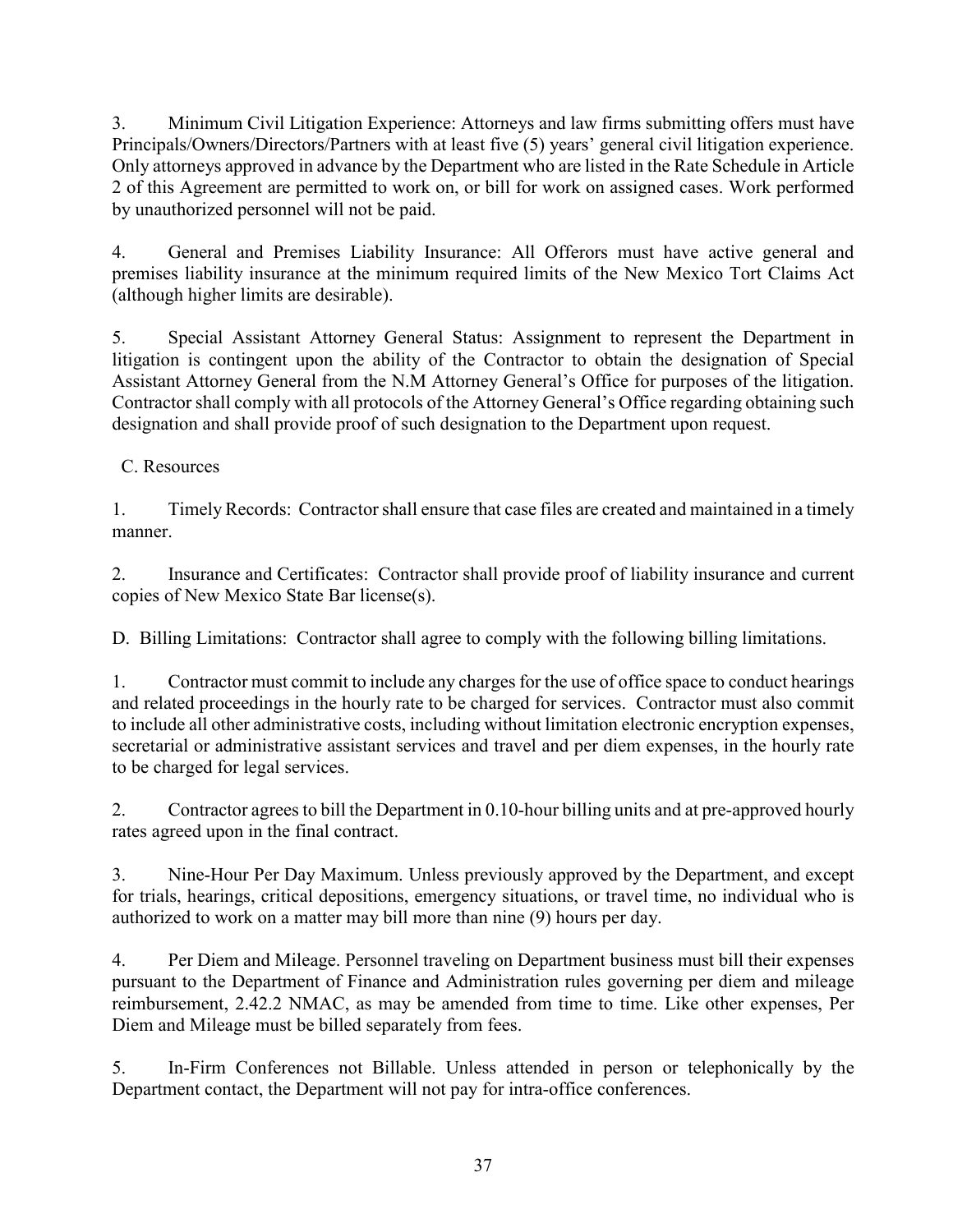6. One-Attorney per Meeting Rule. The Department generally requires that only one attorney attend meetings, conferences, depositions, hearings, trials, and other events, unless otherwise preapproved by the Department contact person. Without such prior approval, the Department will pay for the attendance of only one attorney at any event.

7. The Department will not compensate the Contractor for unnecessary or unapproved trial preparation (considering imminence of trial, complexity of case, and likelihood of trial).

8. The Department will not compensate the Contractor for summer associate time.

9. The Department will not compensate the Contractor for unauthorized or "we thought you would like to know" communications which are not specific to assigned litigation.

10. The Department will not compensate the Contractor for time spent researching issues common to civil practice in New Mexico.

11. The Department will not compensate the Contractor for marketing.

12. The Department will not compensate the Contractor for charges once a matter is closed or terminated.

13. The following clerical and administrative costs are also not reimbursable:

a) Time spent on electronic filing of pleadings, routine copying, faxing, filing or retrieving from files, organization or indexing of pleadings, correspondence or other documents the Contractor prepares or receive.

b). Time spent on initial review, listing or copying of incoming mail to determine appropriate routing, filing, etc.

c) Time spent on scheduling appointments, depositions, or meetings, including travel or court reporter arrangements.

d) Preparation and review of monthly billing statements.

e) Time associated with compliance to these practices and procedures or to any legal audit, either internal or external, of bills and expenses.

- f) Maintenance of a calendar or tickler system.
- g) The review of third-party billing statements.
- h) Time associated with investigating conflicts.
- i) Clerical time related to reviewing, opening or closing files.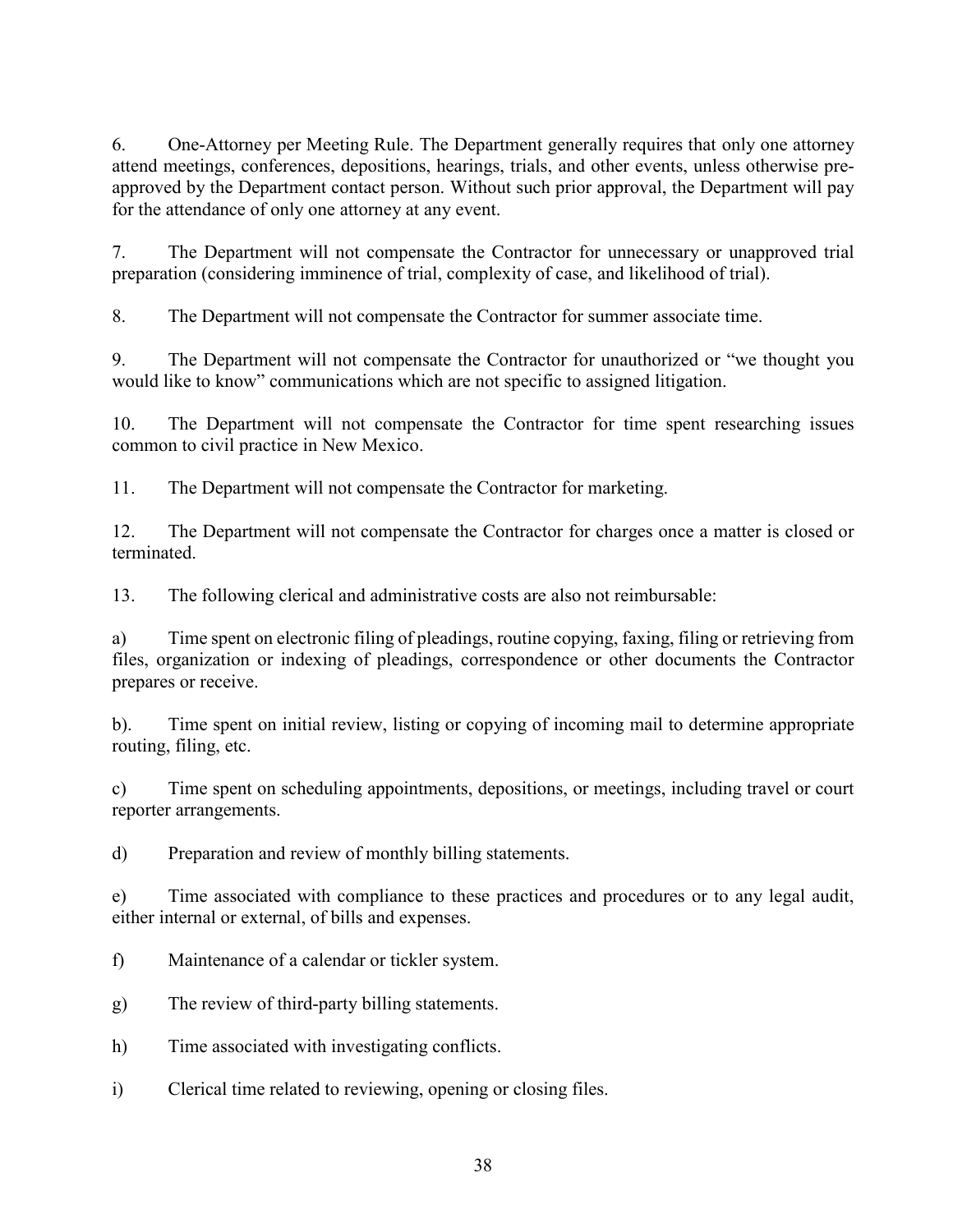E. Conflicts of interest. Contractor shall disclose any past, existing, or potential conflicts of interest in the course of representing the Department. This disclosure should include both direct and indirect conflicts of interest and also include any positions Contractor has taken in the recent past, or is presently taking, on issues that may be adverse or harmful to the interests of the Department. The disclosure must include a description of any previous litigation against the State of New Mexico or any of its political subdivisions in which Contractor or members of Contractor's firm have been involved in any capacity. Contractor must also include a list of matters in which the Contractor or members of the Contractor's firm made pre-litigation demands on behalf of a client against the State of New Mexico or its political subdivisions, if any. If the Department determines that a conflict of interest exists, the Contractor shall be required by the Department to submit additional documentation limited to a specific description of how the Contractor proposes to overcome the conflict. If this agreement is awarded to Contractor pursuant to this RFP, and the Department later discovers a conflict of interest that was not previously disclosed as required herein, the contract may be terminated upon the date of such discovery on the basis of failure to satisfy a condition precedent.

### **2. Compensation***.*

A. The Agency shall pay to the Contractor in full payment for services satisfactorily performed pursuant to the Scope of Work at the standard hourly rates described on the schedule below for FY22. **The total amount payable to the Contractor under this Agreement, including gross receipts tax and expenses, shall not exceed (AMOUNT) in FY22.**

B. The Agency shall pay to the Contractor in full payment for services satisfactorily performed pursuant to the Scope of Work at the standard hourly rates described on the schedule below for FY23. **The total amount payable to the Contractor under this Agreement, including gross receipts tax and expenses, shall not exceed (AMOUNT) in FY23.**

C. The Agency shall pay to the Contractor in full payment for services satisfactorily performed pursuant to the Scope of Work at the standard hourly rates described on the schedule below for FY24. **The total amount payable to the Contractor under this Agreement, including gross receipts tax and expenses, shall not exceed (AMOUNT) in FY24.**

D. The Agency shall pay to the Contractor in full payment for services satisfactorily performed pursuant to the Scope of Work at the standard hourly rates described on the schedule below for FY25. **The total amount payable to the Contractor under this Agreement, including gross receipts tax and expenses, shall not exceed (AMOUNT) in FY25.**

E. The Agency shall pay to the Contractor in full payment for services satisfactorily performed pursuant to the Scope of Work at the standard hourly rates described on the schedule below for FY26. **The total amount payable to the Contractor under this Agreement, including gross receipts tax and expenses, shall not exceed (AMOUNT) in FY26.**

F. Payment in FY22, FY23, FY24, and FY25 is subject to availability of funds pursuant to the Appropriations Paragraph set forth below and to any negotiations between the parties from year to year pursuant to Paragraph 1, Scope of Work, and to approval by the GSD/SPD. All invoices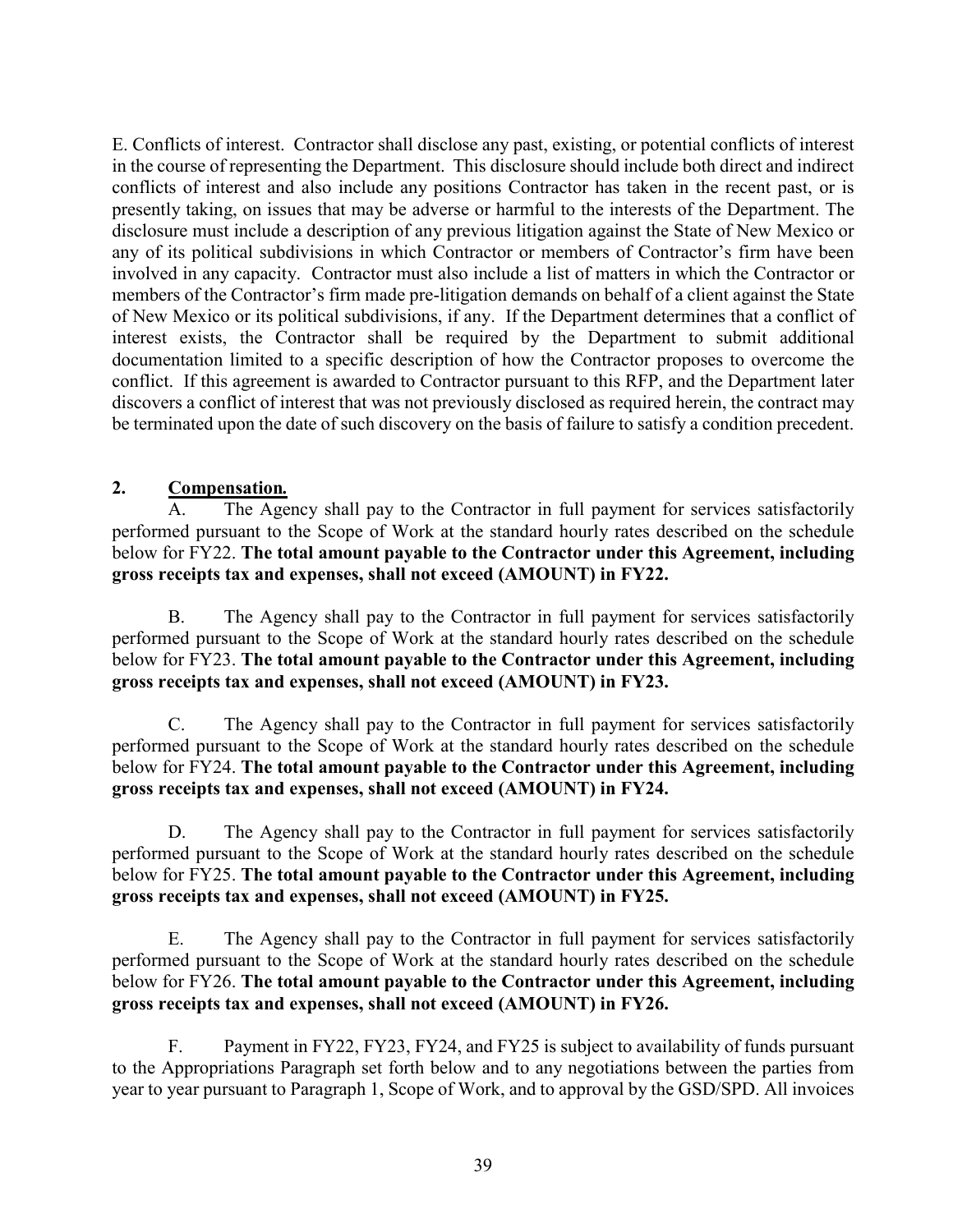MUST BE received by the Agency no later than fifteen (15) days after the termination of the Fiscal Year in which the services were delivered. Invoices received after such date WILL NOT BE PAID.

H. Contractor must submit a detailed statement accounting for all services performed and expenses incurred. If the Agency finds that the services are not acceptable, within thirty days after the date of receipt of written notice from the Contractor that payment is requested, it shall provide the Contractor a letter of exception explaining the defect or objection to the services, and outlining steps the Contractor may take to provide remedial action. Upon certification by the Agency that the services have been received and accepted, payment shall be tendered to the Contractor within thirty days after the date of acceptance. If payment is made by mail, the payment shall be deemed tendered on the date it is postmarked. However, the agency shall not incur late charges, interest, or penalties for failure to make payment within the time specified herein.

E. Schedule of rates: the Contractor shall bill for services rendered by the following persons, according to the corresponding identified rate, provided that the Contractor shall bill at a rate of seventy-five percent (75%) of the corresponding rate for travel time for each person.

| Name of Billing Professional | Title | Rate |
|------------------------------|-------|------|
|                              |       |      |
|                              |       |      |
|                              |       |      |
|                              |       |      |
|                              |       |      |
|                              |       |      |
|                              |       |      |
|                              |       |      |
|                              |       |      |
|                              |       |      |
|                              |       |      |
|                              |       |      |
|                              |       |      |
|                              |       |      |

### **3. Term.**

THIS AGREEMENT SHALL NOT BECOME EFFECTIVE UNTIL APPROVED BY THE GSD/SPD Contracts Review Bureau. This Agreement shall terminate on **Date** unless terminated pursuant to paragraph 4 (Termination), or paragraph 5 (Appropriations). In accordance with NMSA 1978, § 13-1-150, no contract term for a professional services contract, including extensions and renewals, shall exceed four years, except as set forth in NMSA 1978, § 13-1-150.

### **4. Termination.**

A. Grounds. The Agency may terminate this Agreement for convenience or cause. The Contractor may only terminate this Agreement based upon the Agency's uncured, material breach of this Agreement.

B. Notice; Agency Opportunity to Cure.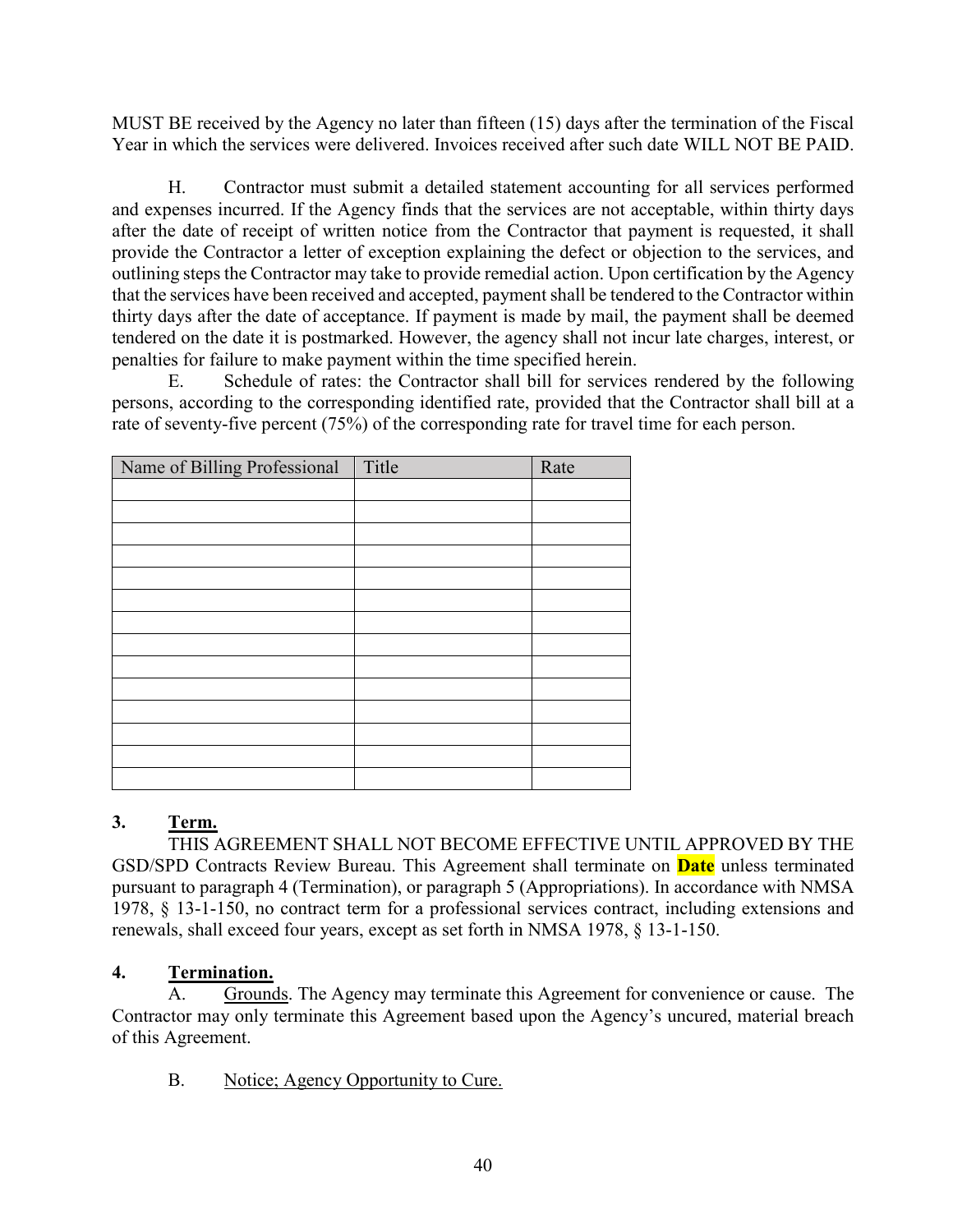1. Except as otherwise provided in Paragraph  $(4)(B)(3)$ , the Agency shall give Contractor written notice of termination at least thirty (30) days prior to the intended date of termination.

2. Contractor shall give Agency written notice of termination at least thirty (30) days prior to the intended date of termination, which notice shall (i) identify all the Agency's material breaches of this Agreement upon which the termination is based and (ii) state what the Agency must do to cure such material breaches. Contractor's notice of termination shall only be effective (i) if the Agency does not cure all material breaches within the thirty (30) day notice period or (ii) in the case of material breaches that cannot be cured within thirty (30) days, the Agency does not, within the thirty (30) day notice period, notify the Contractor of its intent to cure and begin with due diligence to cure the material breach.

3. Notwithstanding the foregoing, this Agreement may be terminated immediately upon written notice to the Contractor (i) if the Contractor becomes unable to perform the services contracted for, as determined by the Agency; (ii) if, during the term of this Agreement, the Contractor is suspended or debarred by the State Purchasing Agent; or (iii) the Agreement is terminated pursuant to Paragraph 5, "Appropriations", of this Agreement.

C. Liability. Except as otherwise expressly allowed or provided under this Agreement, the Agency's sole liability upon termination shall be to pay for acceptable work performed prior to the Contractor's receipt or issuance of a notice of termination; provided, however, that a notice of termination shall not nullify or otherwise affect either party's liability for pre-termination defaults under or breaches of this Agreement. The Contractor shall submit an invoice for such work within thirty (30) days of receiving or sending the notice of termination. *THIS PROVISION IS NOT EXCLUSIVE AND DOES NOT WAIVE THE AGENCY'S OTHER LEGAL RIGHTS AND REMEDIES CAUSED BY THE CONTRACTOR'S DEFAULT/BREACH OF THIS AGREEMENT.*

D. Termination Management. If this agreement is terminated pursuant to its provisions, or if the parties mutually agree to discontinue their contractual relationship, or upon expiration of the term of the AGREEMENT, immediately upon expiration or receipt by either the Agency or the Contractor of notice of termination of this agreement, the Contractor shall: 1) not incur any further obligations for salaries, services or any other expenditure of funds under this agreement without written approval of the Agency, except as provided in part (4) of this paragraph, below; 2) comply with all directives issued by the Agency in the notice of termination as to the performance of work under this agreement; and 3) take such action as the Agency shall direct for the protection, preservation, retention or transfer of all property titled to the Agency and records generated under this agreement, and 4) if providing health services or client support as part of the scope of work of this agreement, continue to provide essential services and supports to ensure the health and safety of individual clients as directed by the Agency during the period of termination management. This requirement is not avoided by an inadvertent expiration of term for the agreement. In this event the Agency may temporarily extend the term, enter into a new short term agreement or otherwise enter into an agreement, consistent with the New Mexico Procurement Code until all transition of services are completed. As of the date of termination of this agreement, the Contractor shall furnish to the Agency: (a) a complete detailed inventory of nonexpendable Agency property or equipment provided to or purchased by the Contractor with agreement funds as defined in Article 31 (Property) of this agreement, and (b) a final closing of the financial records and books of accounts which were required to be kept by the Contractor under the provisions of this agreement regarding financial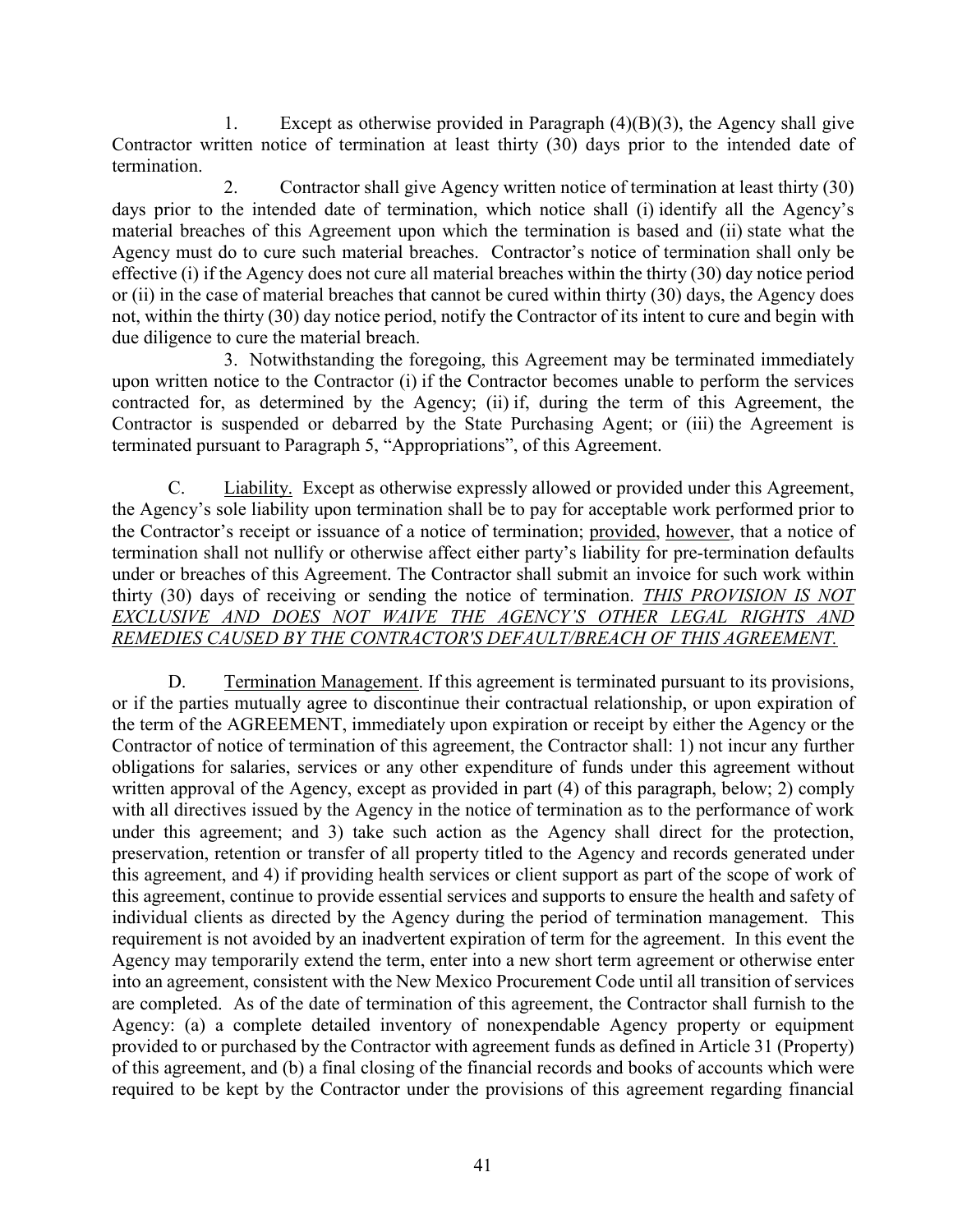records. Any non-expendable personal property or equipment provided to or purchased by the Contractor with agreement funds shall become property of the Agency upon termination and shall be submitted to the agency as soon as practicable.

### **5***.* **Appropriations.**

The terms of this Agreement are contingent upon sufficient appropriations and authorization being made by the Legislature of New Mexico for the performance of this Agreement. If sufficient appropriations and authorization are not made by the Legislature, this Agreement shall terminate immediately upon written notice being given by the Agency to the Contractor. The Agency's decision as to whether sufficient appropriations are available shall be accepted by the Contractor and shall be final. If the Agency proposes an amendment to the Agreement to unilaterally reduce funding, the Contractor shall have the option to terminate the Agreement or to agree to the reduced funding, within thirty (30) days of receipt of the proposed amendment.

### **6. Status of Contractor.**

The Contractor and its agents and employees are independent contractors performing professional services for the Agency and are not employees of the State of New Mexico. The Contractor and its agents and employees shall not accrue leave, retirement, insurance, bonding, use of state vehicles, or any other benefits afforded to employees of the State of New Mexico as a result of this Agreement. The Contractor acknowledges that all sums received hereunder are reportable by the Contractor for tax purposes, including without limitation, self-employment and business income tax. The Contractor agrees not to purport to bind the State of New Mexico unless the Contractor has express written authority to do so, and then only within the strict limits of that authority.

### **7. Assignment.**

The Contractor shall not assign or transfer any interest in this Agreement or assign any claims for money due or to become due under this Agreement without the prior written approval of the Agency.

### **8. Subcontracting.**

The Contractor shall not subcontract any portion of the services to be performed under this Agreement without the prior written approval of the Agency. No such subcontract shall relieve the primary Contractor from its obligations and liabilities under this Agreement, nor shall any subcontract obligate direct payment from the Procuring Agency.

### **9. Release.**

Final payment of the amounts due under this Agreement shall operate as a release of the Agency, its officers and employees, and the State of New Mexico from all liabilities, claims and obligations whatsoever arising from or under this Agreement.

### **10. Confidentiality.**

Any confidential information provided to or developed by the Contractor in the performance of this Agreement shall be kept confidential and shall not be made available to any individual or organization by the Contractor without the prior written approval of the Agency.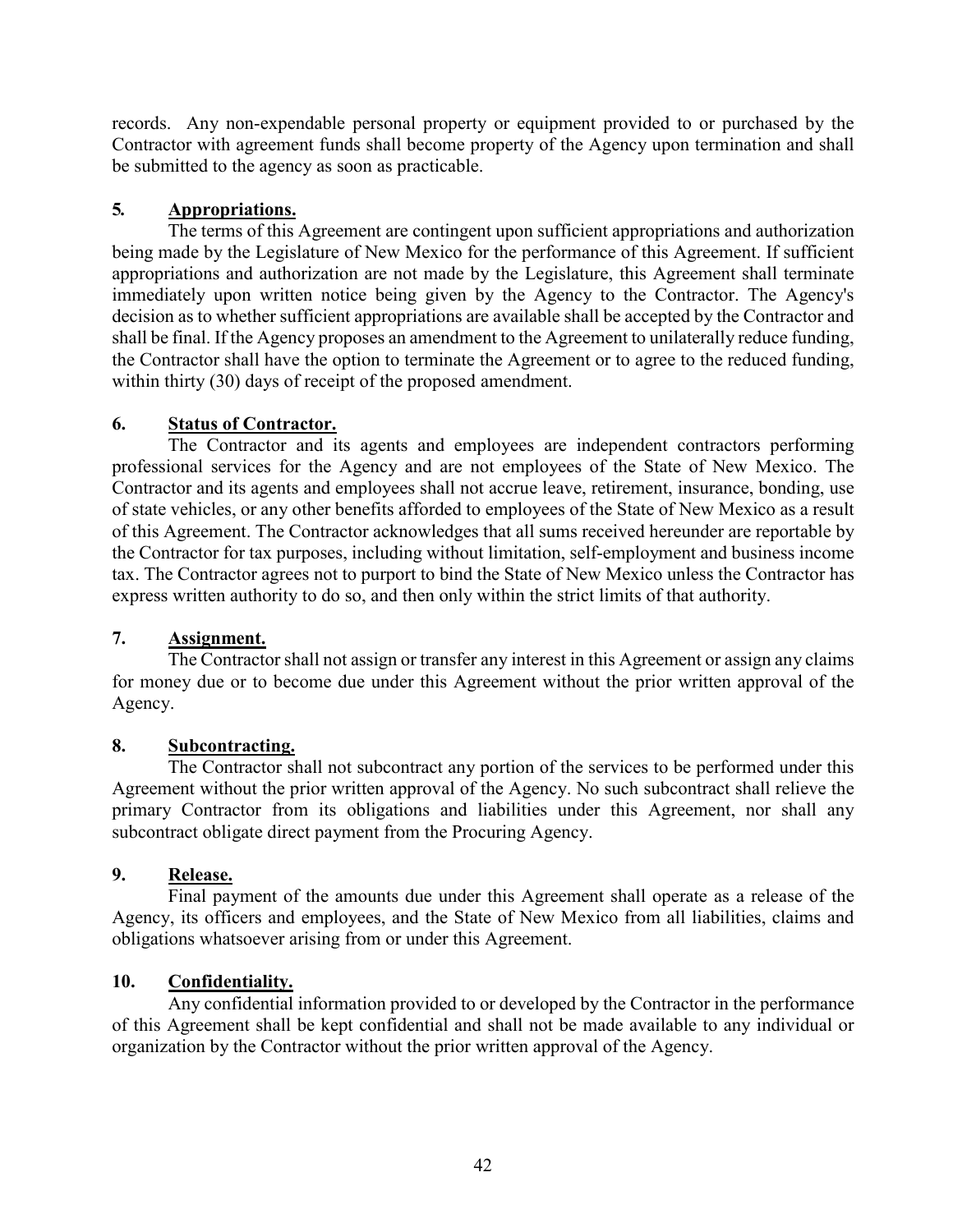The Contractor shall maintain complete confidential records for the benefit of clients, sufficient to fulfill the provisions of the Scope of Work, and to document the services rendered under the Scope of Work. All records maintained pursuant to this provision shall be available for inspection by the Agency. The Contractor shall comply with the Federal Health Insurance Portability and Accountability Act (HIPAA) of 1996, the Health Information Technology for Economic and Clinical Health Act of 2009 (HITECH Act) and applicable regulations and all other state and federal rules, regulations and laws protecting the confidentiality of information. If the Contractor may reasonably be expected to have access to Agency's Protected Health Information (PHI) and will perform business associate functions as defined by HIPAA, Contractor shall execute the HIPAA/HITECH Business Associate Agreement as a separately executed mandatory agreement which is hereby incorporated by reference into and made part of this agreement. Failure to execute the HIPAA/HITECH Business Associate Agreement when required by the Agency shall constitute grounds for termination of this agreement in accordance with Article 4 (Termination) of this agreement.

### **11. Product of Service -- Copyright.**

A. All materials developed or acquired by the Contractor under this Agreement shall become the property of the State of New Mexico and shall be delivered to the Agency no later than the termination date of this Agreement. Nothing developed or produced, in whole or in part, by the Contractor under this Agreement shall be the subject of an application for copyright or other claim of ownership by or on behalf of the Contractor.

B. Client information developed under this agreement may not be used by the Contractor or be transferred to a third party in any form, including aggregate data, without the express written permission of the Agency, except to fulfill the provisions of the Scope of Work under this agreement.

### **12. Conflict of Interest; Governmental Conduct Act.**

A. The Contractor represents and warrants that it presently has no interest and, during the term of this Agreement, shall not acquire any interest, direct or indirect, which would conflict in any manner or degree with the performance or services required under the Agreement.

B. The Contractor further represents and warrants that it has complied with, and, during the term of this Agreement, will continue to comply with, and that this Agreement complies with all applicable provisions of the Governmental Conduct Act, Chapter 10, Article 16 NMSA 1978. Without in anyway limiting the generality of the foregoing, the Contractor specifically represents and warrants that:

1) in accordance with NMSA 1978, § 10-16-4.3, the Contractor does not employ, has not employed, and will not employ during the term of this Agreement any Agency employee while such employee was or is employed by the Agency and participating directly or indirectly in the Agency's contracting process;

2) this Agreement complies with NMSA 1978, § 10-16-7(A) because (i) the Contractor is not a public officer or employee of the State; (ii) the Contractor is not a member of the family of a public officer or employee of the State; (iii) the Contractor is not a business in which a public officer or employee or the family of a public officer or employee has a substantial interest; or (iv) if the Contractor is a public officer or employee of the State, a member of the family of a public officer or employee of the State, or a business in which a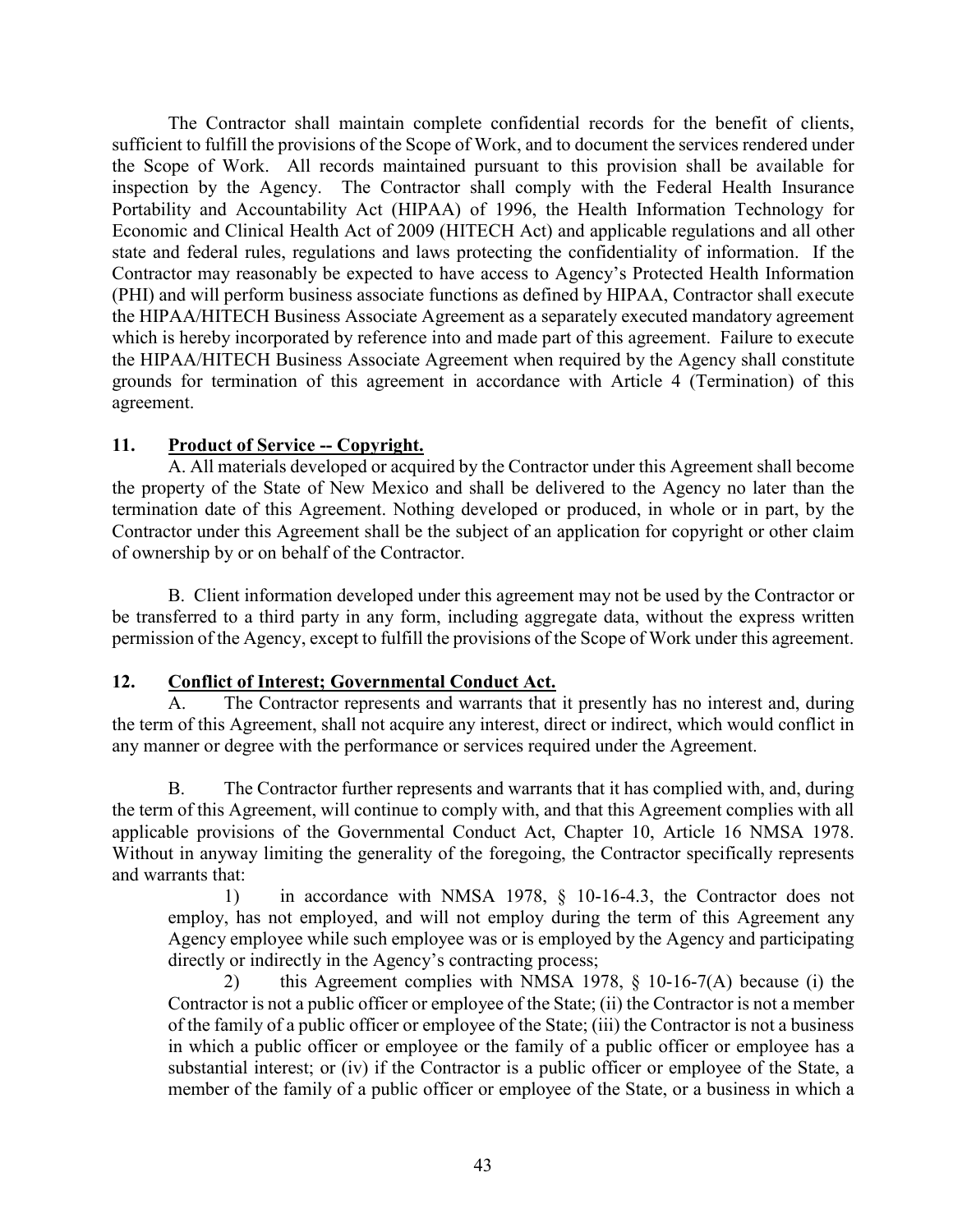public officer or employee of the State or the family of a public officer or employee of the State has a substantial interest, public notice was given as required by NMSA 1978, § 10-16- 7(A) and this Agreement was awarded pursuant to a competitive process;

in accordance with NMSA 1978,  $\S$  10-16-8(A), (i) the Contractor is not, and has not been represented by, a person who has been a public officer or employee of the State within the preceding year and whose official act directly resulted in this Agreement and (ii) the Contractor is not, and has not been assisted in any way regarding this transaction by, a former public officer or employee of the State whose official act, while in State employment, directly resulted in the Agency's making this Agreement;

this Agreement complies with NMSA 1978,  $\S$  10-16-9(A)because (i) the Contractor is not a legislator; (ii) the Contractor is not a member of a legislator's family; (iii) the Contractor is not a business in which a legislator or a legislator's family has a substantial interest; or (iv) if the Contractor is a legislator, a member of a legislator's family, or a business in which a legislator or a legislator's family has a substantial interest, disclosure has been made as required by NMSA 1978, § 10-16-7(A), this Agreement is not a sole source or small purchase contract, and this Agreement was awarded in accordance with the provisions of the Procurement Code;

5) in accordance with NMSA 1978, § 10-16-13, the Contractor has not directly participated in the preparation of specifications, qualifications or evaluation criteria for this Agreement or any procurement related to this Agreement; and

in accordance with NMSA 1978,  $\S$  10-16-3 and  $\S$  10-16-13.3, the Contractor has not contributed, and during the term of this Agreement shall not contribute, anything of value to a public officer or employee of the Agency.

C. Contractor's representations and warranties in Paragraphs A and B of this Article 12 are material representations of fact upon which the Agency relied when this Agreement was entered into by the parties. Contractor shall provide immediate written notice to the Agency if, at any time during the term of this Agreement, Contractor learns that Contractor's representations and warranties in Paragraphs A and B of this Article 12 were erroneous on the effective date of this Agreement or have become erroneous by reason of new or changed circumstances. If it is later determined that Contractor's representations and warranties in Paragraphs A and B of this Article 12 were erroneous on the effective date of this Agreement or have become erroneous by reason of new or changed circumstances, in addition to other remedies available to the Agency and notwithstanding anything in the Agreement to the contrary, the Agency may immediately terminate the Agreement.

D. All terms defined in the Governmental Conduct Act have the same meaning in this Article 12(B).

### **13. Amendment.**

A. This Agreement shall not be altered, changed or amended except by instrument in writing executed by the parties hereto and all other required signatories. From time to time and in accordance with changes in state and Agency policy, this agreement shall be amended to comport with current policy, rules, regulations, and law.

B. If the Agency proposes an amendment to the Agreement to unilaterally reduce funding due to budget or other considerations, the Contractor shall, within thirty (30) days of receipt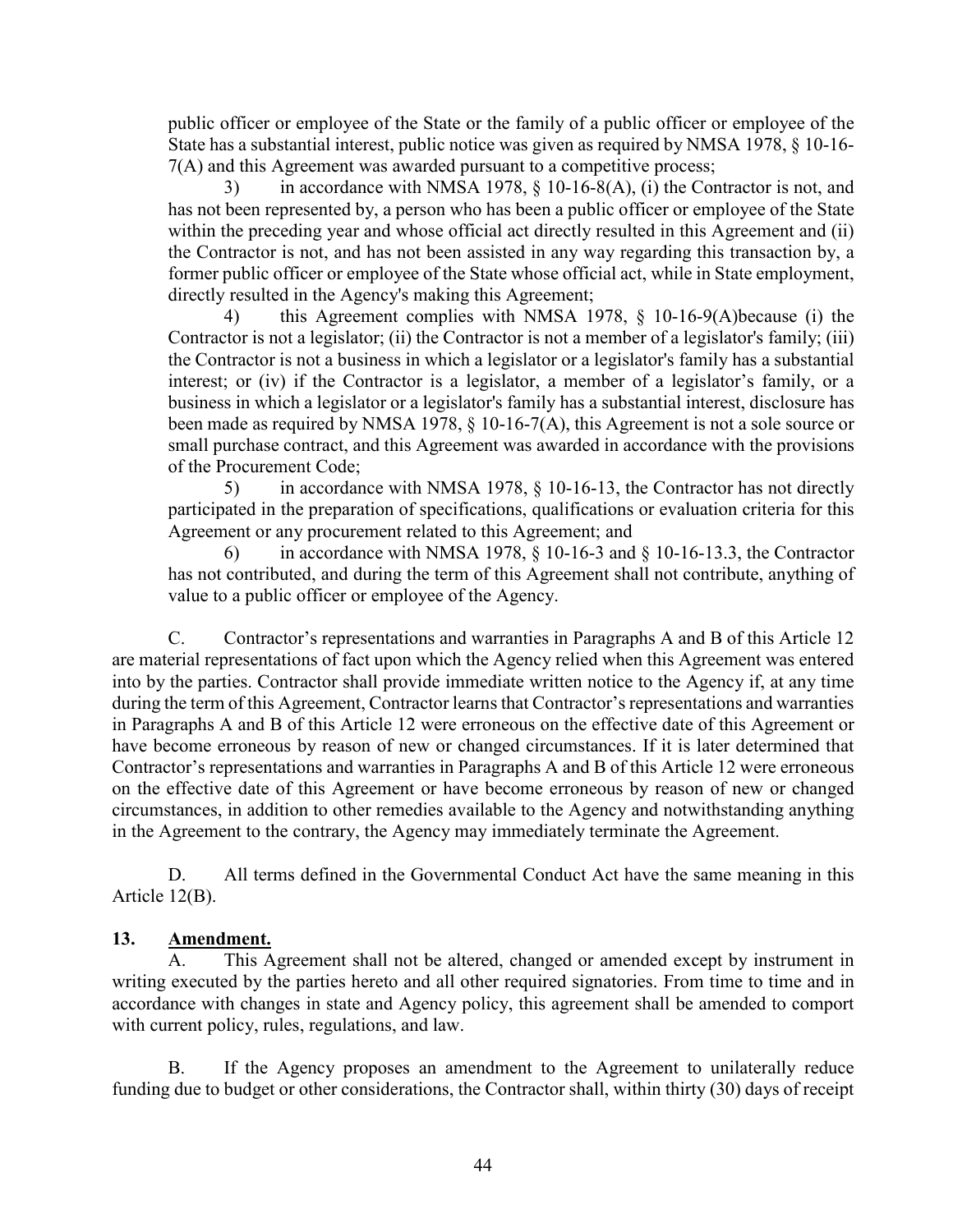of the proposed Amendment, have the option to terminate the Agreement, pursuant to the termination provisions as set forth in Article 4 herein, or to agree to the reduced funding.

### **14. Merger.**

This Agreement incorporates all the Agreements, covenants and understandings between the parties hereto concerning the subject matter hereof, and all such covenants, Agreements and understandings have been merged into this written Agreement. No prior Agreement or understanding, oral or otherwise, of the parties or their agents shall be valid or enforceable unless embodied in this Agreement.

### **15. Penalties for violation of law.**

The Procurement Code, NMSA 1978 §§ 13-1-28 through 13-1-199, imposes civil and criminal penalties for its violation. In addition, the New Mexico criminal statutes impose felony penalties for illegal bribes, gratuities and kickbacks.

### **16. Equal Opportunity Compliance.**

The Contractor agrees to abide by all federal and state laws and rules and regulations, and executive orders of the Governor of the State of New Mexico, pertaining to equal employment opportunity. In accordance with all such laws of the State of New Mexico, the Contractor assures that no person in the United States shall, on the grounds of race, religion, color, national origin, ancestry, sex, age, physical or mental handicap, or serious medical condition, spousal affiliation, sexual orientation or gender identity, be excluded from employment with or participation in, be denied the benefits of, or be otherwise subjected to discrimination under any program or activity performed under this Agreement. If Contractor is found not to be in compliance with these requirements during the life of this Agreement, Contractor agrees to take appropriate steps to correct these deficiencies.

### **17. Applicable Law.**

The laws of the State of New Mexico shall govern this Agreement, without giving effect to its choice of law provisions. Venue shall be proper only in a New Mexico court of competent jurisdiction in accordance with NMSA 1978, § 38-3-1 (G). By execution of this Agreement, Contractor acknowledges and agrees to the jurisdiction of the courts of the State of New Mexico over any and all lawsuits arising under or out of any term of this Agreement.

### **18. Workers Compensation.**

The Contractor agrees to comply with state laws and rules applicable to workers compensation benefits for its employees. If the Contractor fails to comply with the Workers Compensation Act and applicable rules when required to do so, this Agreement may be terminated by the Agency.

### **19***.* **Records and Financial Audit.**

A. The Contractor shall maintain detailed time and expenditure records that indicate the date; time, nature and cost of services rendered during the agreement's term and effect and retain them for a period of three (3) years from the date of final payment under this agreement. The records shall be subject to inspection by the Agency, the Department of Finance and Administration and the State Auditor. The Agency shall have the right to audit billings both before and after payment. Payment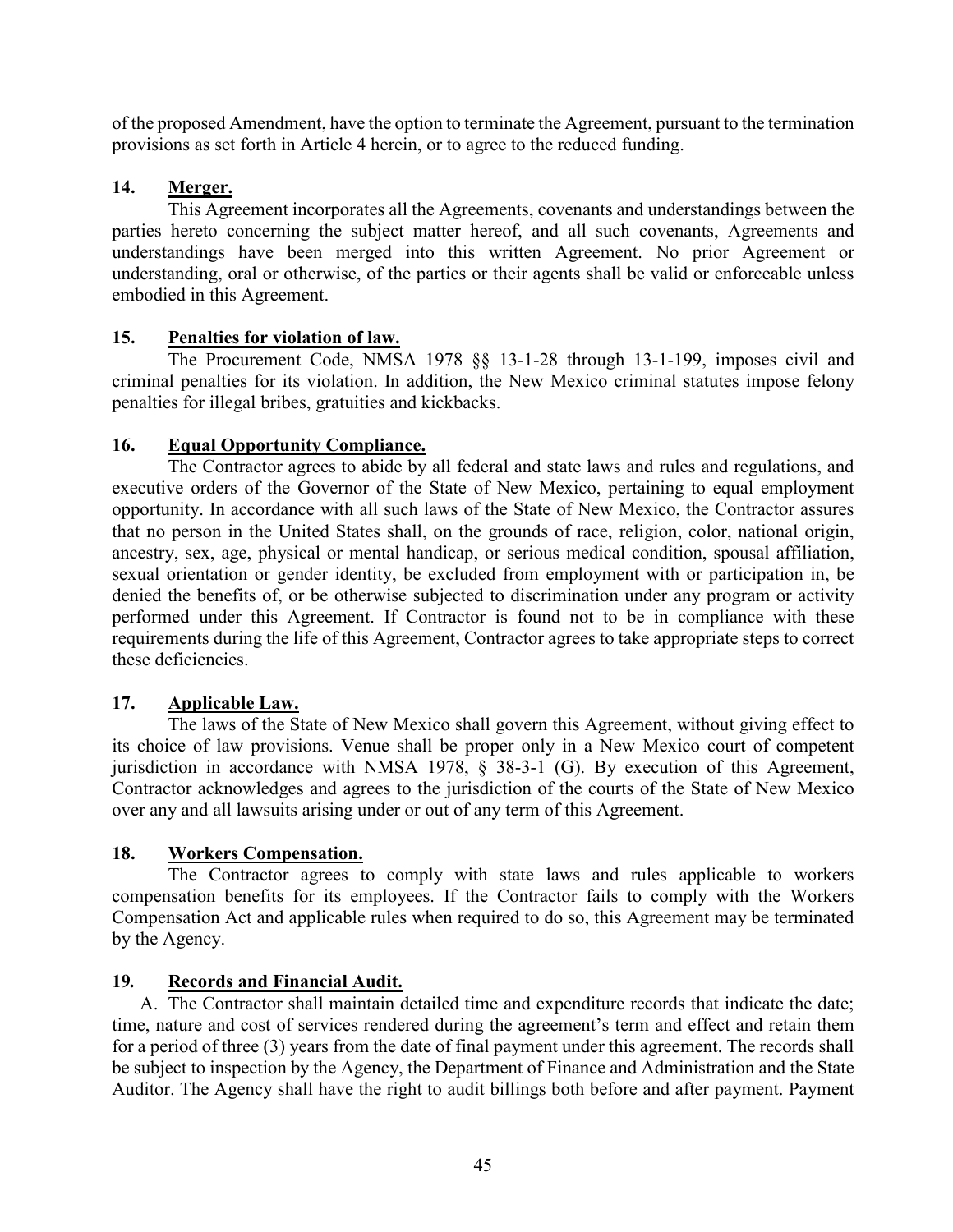under this agreement shall not foreclose the right of the Agency to recover excessive or illegal payments.

B. The Contractor receiving state or federal funds from the Agency shall comply, if applicable, with auditing requirements under the Single Audit Act (31 U.S.C. §7501, et seq.) and the New Mexico State Auditor's rules and regulations. If the Contractor is determined to be a sub recipient and not a vendor under the federal Single Audit Act, the Contractor shall comply with the audit requirements of the Single Audit Act. This includes the Contractor retaining its financial records for a period five years after the time the audit was released.

C. If the Contractor receives more than \$750,000 in federal funding, or more than \$750,000 from the Agency, in any single fiscal year, the Contractor shall prepare annual financial statements and obtain an audit of, or an opinion on, the financial statements from an external Certified Public Accountant.

D. The Contractor shall maintain the financial statements for a period of no less than six years and shall make the financial statements and the CPA's audit or opinion available to the Agency upon request.

E. Applicable annual financial reports shall be submitted to the Agency no later than six months following the close of the Contractor's fiscal year.

F. To ensure proper delivery and receipt, the Contractor shall submit their annual audit report or financial reports (if no audit was required to):

> Department of Health Financial Accounting Bureau Chief Suite N-3150 P.O. Box 26110 Santa Fe, New Mexico 87502-6110

G. The Agency may take corrective action as deemed necessary for Contractor's failure to comply with 19-A through 19-F above. Corrective action may include, but is not limited to, termination of agreement and preclusion from engaging Contractor in the future.

#### **20. Indemnification.**

The Contractor shall defend, indemnify and hold harmless the Agency and the State of New Mexico from all actions, proceeding, claims, demands, costs, damages, attorneys' fees and all other liabilities and expenses of any kind from any source which may arise out of the performance of this Agreement, caused by the negligent act or failure to act of the Contractor, its officers, employees, servants, subcontractors or agents, or if caused by the actions of any client of the Contractor resulting in injury or damage to persons or property during the time when the Contractor or any officer, agent, employee, servant or subcontractor thereof has or is performing services pursuant to this Agreement. In the event that any action, suit or proceeding related to the services performed by the Contractor or any officer, agent, employee, servant or subcontractor under this Agreement is brought against the Contractor, the Contractor shall, as soon as practicable but no later than two (2) days after it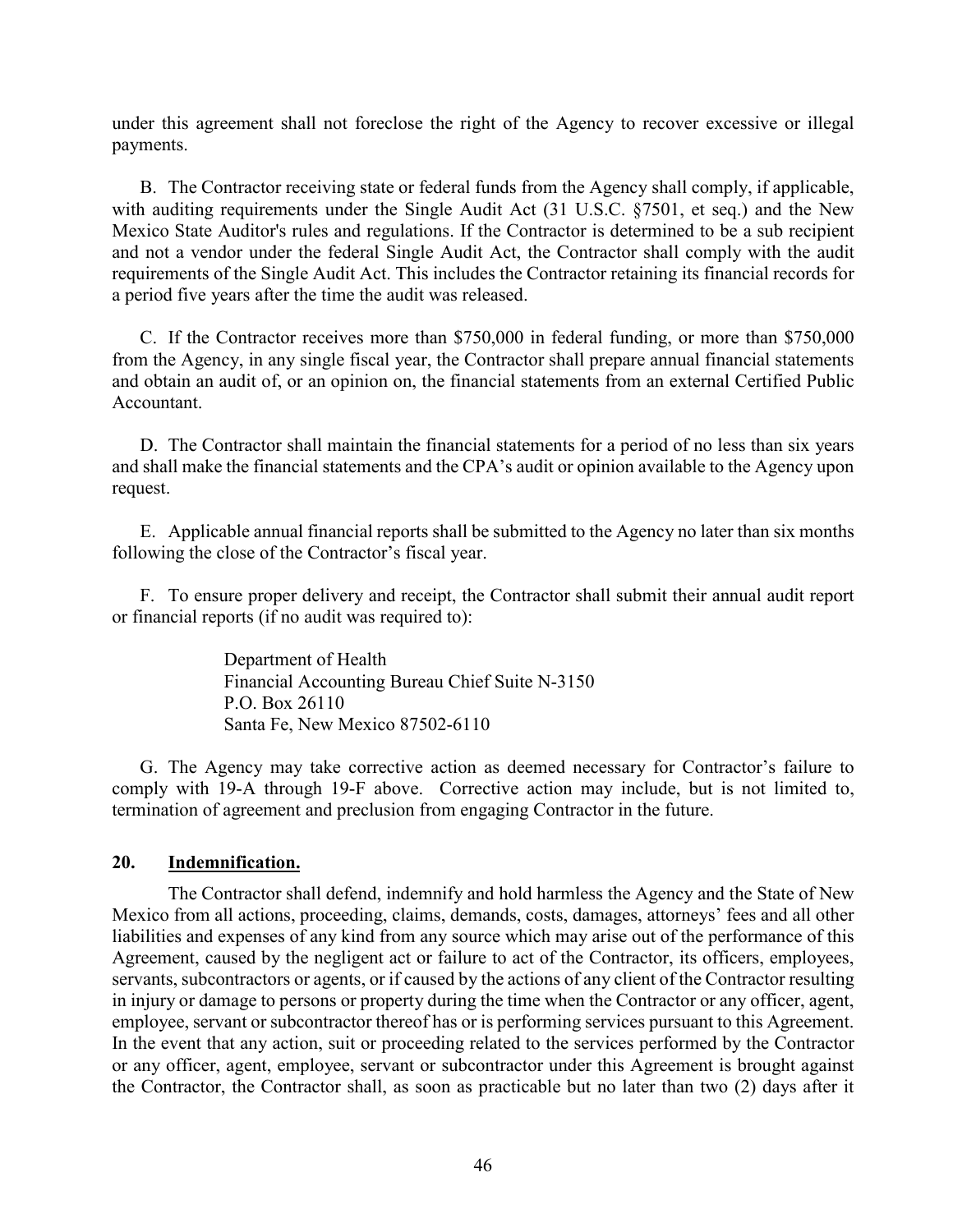receives notice thereof, notify the legal counsel of the Agency and the Risk Management Division of the New Mexico General Services Department by certified mail.

### **21. New Mexico Employees Health Coverage.**

If Contractor has, or grows to, six  $(6)$  or more employees who work, or who are expected to work, an average of at least 20 hours per week over a six (6) month period during the term of the contract, Contractor certifies, by signing this agreement, to have in place, and agree to maintain for the term of the contract, health insurance for those employees and offer that health insurance to those employees if the expected annual value in the aggregate of any and all contracts between Contractor and the State exceed \$250,000 dollars.

B. Contractor agrees to maintain a record of the number of employees who have (a) accepted health insurance; (b) declined health insurance due to other health insurance coverage already in place; or (c) declined health insurance for other reasons. These records are subject to review and audit by a representative of the state.

C. Contractor agrees to advise all employees of the availability of State publicly financed health care coverage programs by providing each employee with, as a minimum, the following web site link to additional information: https://bewellnm.com.

### **22. Invalid Term or Condition.**

If any term or condition of this Agreement shall be held invalid or unenforceable, the remainder of this Agreement shall not be affected and shall be valid and enforceable.

### **23. Enforcement of Agreement.**

A party's failure to require strict performance of any provision of this Agreement shall not waive or diminish that party's right thereafter to demand strict compliance with that or any other provision. No waiver by a party of any of its rights under this Agreement shall be effective unless express and in writing, and no effective waiver by a party of any of its rights shall be effective to waive any other rights.

### **24. Notices.**

Any notice required to be given to either party by this Agreement shall be in writing and shall be delivered in person, by courier service or by U.S. mail, either first class or certified, return receipt requested, postage prepaid, as follows:

To the Agency:

New Mexico Department of Health P.O. Box 26110 1190 St. Francis Drive, Santa Fe, NM 87502-6110

To the Contractor: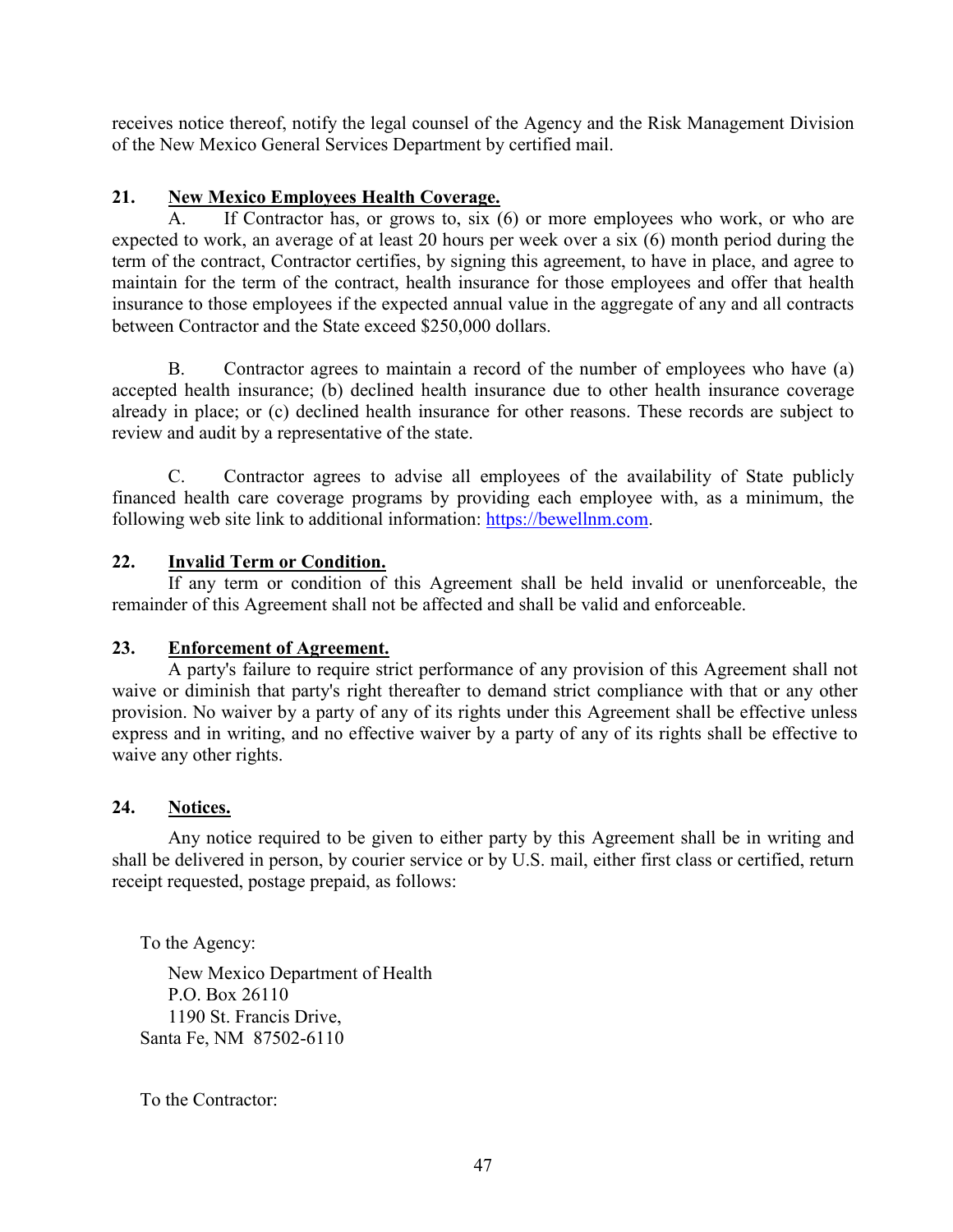[insert name, address and email].

#### **25. Authority.**

If Contractor is other than a natural person, the individual(s) signing this Agreement on behalf of Contractor represents and warrants that he or she has the power and authority to bind Contractor, and that no further action, resolution, or approval from Contractor is necessary to enter into a binding contract.

### **26. Licensure.**

The Contractor agrees to retain professional licensure, accreditation, credentialing or continuing education required to perform the scope of professional services provided for the Agency. The Contractor agrees to make evidence of licensure or other regulatory requirements for the scope of professional services available to the Agency if requested in writing.

### **27. Liability Insurance.**

The Contractor shall maintain professional and general liability insurance, as required, for all services provided under this agreement and Contractor shall supply evidence of such coverage upon the Agency's request.

### **28. Federal Grant or Other Federally Funded Agreements.**

A. Lobbying. The Contractor shall not use any funds provided under this agreement, either directly or indirectly, for the purpose of conducting lobbying activities or hiring a lobbyist or lobbyists on its behalf at the federal, state, or local government level, as defined in the Lobbyist Regulation Act, NMSA 1978, Sections 2-11-1, *et. seq*., and applicable federal law. No federal appropriated funds can be paid or will be paid, by or on behalf of the Contractor, or any person for influencing or attempting to influence an officer or employee of any Department, a Member of Congress, an officer or employee of Congress, or an employee of a Member of Congress in connection with the awarding of any federal agreement, or the making of any federal grant, the making of any federal loan, the entering into of any cooperative agreement, or modification of any federal agreement, grant, loan, or cooperative agreement. If any funds other than federal appropriated funds have been paid or will be paid to any person influencing or attempting to influence an officer or employee of any Department, a Member of Congress, an officer or employee of Congress, or an employee of a Member of Congress in connection of any applicable federal agreement, grant, loan, or cooperative agreement, the Contractor shall complete and submit Standard Form LLL, "Disclosure Form to Report Lobbying," in accordance with its instructions.

B. Suspension and Debarment. For agreements that involve the expenditure of federal funds, each party represents that neither it, nor any of its management or any other employees or independent contractors who will have any involvement in the services or products supplied under this agreement, have been excluded from participation in any government healthcare program, debarred from or under any other federal program (including but not limited to debarment under the Generic Drug Enforcement Act), or convicted of any offense defined in 42 U.S.C. Section 1320a-7, and that it, its employees, and independent contractors are not otherwise ineligible for participation in federal healthcare or education programs. Further, each party represents that it is not aware of any such pending action(s) (including criminal actions) against it or its employees or independent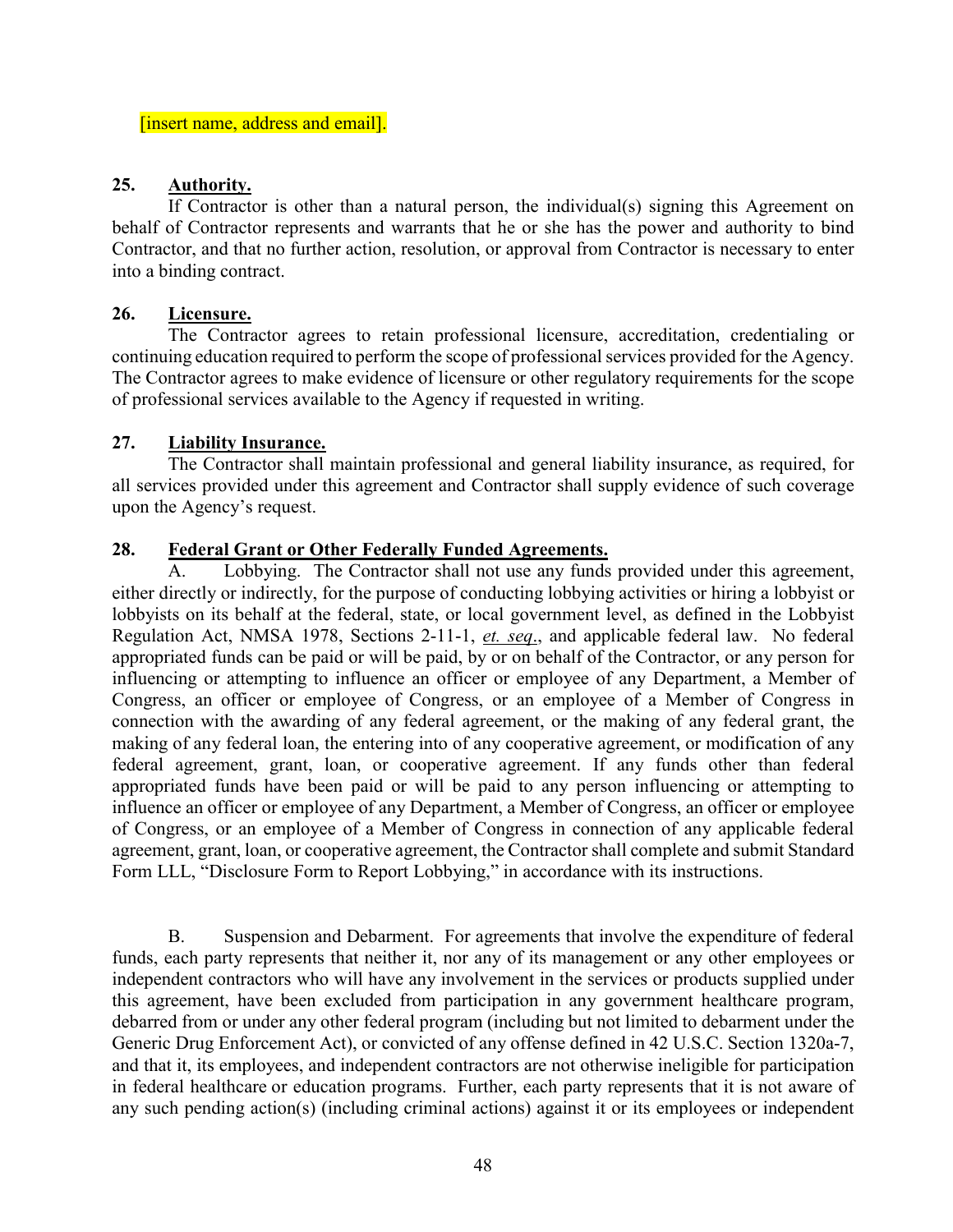contractors. Each party shall notify the other party immediately upon becoming aware of any pending or final action in any of these areas.

C. Political Activity. No funds hereunder shall be used for any partisan political activity or to further the election or defeat of any candidate for public office.

D. Employee Whistleblower Rights and Requirement to Inform Employees of Whistleblower Rights (Sept. 2013) [Federal Grant funded projects only].

1. This agreement and employees working on this agreement will be subject to the whistleblower rights and remedies in the pilot program on Contractor employee whistleblower protections established at 41 U.S.C. 4712 by section 828 of the National Defense Authorization Act for Fiscal Year 2013 (Pub. L.112-239) and FAR 3.908.

2. The Contractor shall inform its employees in writing, in the predominant language of the workforce, of employee whistleblower rights and protections under 41 U.S.C. 4712, as described in section 3.908 of the Federal Acquisition Regulation. 3. The Contractor shall insert the substance of this clause, including this paragraph (3), in all subcontracts over the simplified acquisition threshold.

E. For agreements and subgrants that involve the expenditure of federal funds for amounts in excess of \$150,000, requires the Contractor to agree to comply with all applicable standards, orders or regulations issued pursuant to the Clean Air Act (42 U.S.C. 7401-7671q) and the Federal Water Pollution Control Act as amended (33 U.S.C. 1251-1387). Violations must be reported to the Federal awarding agency and the Regional Office of the Environmental Protection Agency (EPA).

F. Byrd Anti-Lobbying Amendment (31 U.S.C. 1352) — For agreements that involve the expenditure of federal funds, Contractors that apply or bid for an agreement exceeding \$100,000 must file the required certification. Each tier certifies to the tier above that it will not and has not used federal appropriated funds to pay any person or organization for influencing or attempting to influence an officer or employee of any agency, a member of Congress, officer or employee of Congress, or an employee of a member of Congress in connection with obtaining any federal agreement, grant or any other award covered by 31 U.S.C. 1352. Each tier must also disclose any lobbying with non-federal funds that takes place in connection with obtaining any federal award. Such disclosures are forwarded from tier to tier up to the non-federal award.

G. For agreements that involve the expenditure of federal funds, Contractor must comply with section 6002 of the Solid Waste Disposal Act, as amended by the Resource Conservation and Recovery Act. The requirements of Section 6002 include procuring only items designated in guidelines of the Environmental Protection Agency (EPA) at 40 CFR part 247 that contain the highest percentage of recovered materials practicable, consistent with maintaining a satisfactory level of competition, where the purchase price of the item exceeds \$10,000 or the value of the quantity acquired during the preceding fiscal year exceeded \$10,000; procuring solid waste management services in a manner that maximizes energy and resource recovery; and establishing an affirmative procurement program for procurement of recovered materials identified in the EPA guidelines.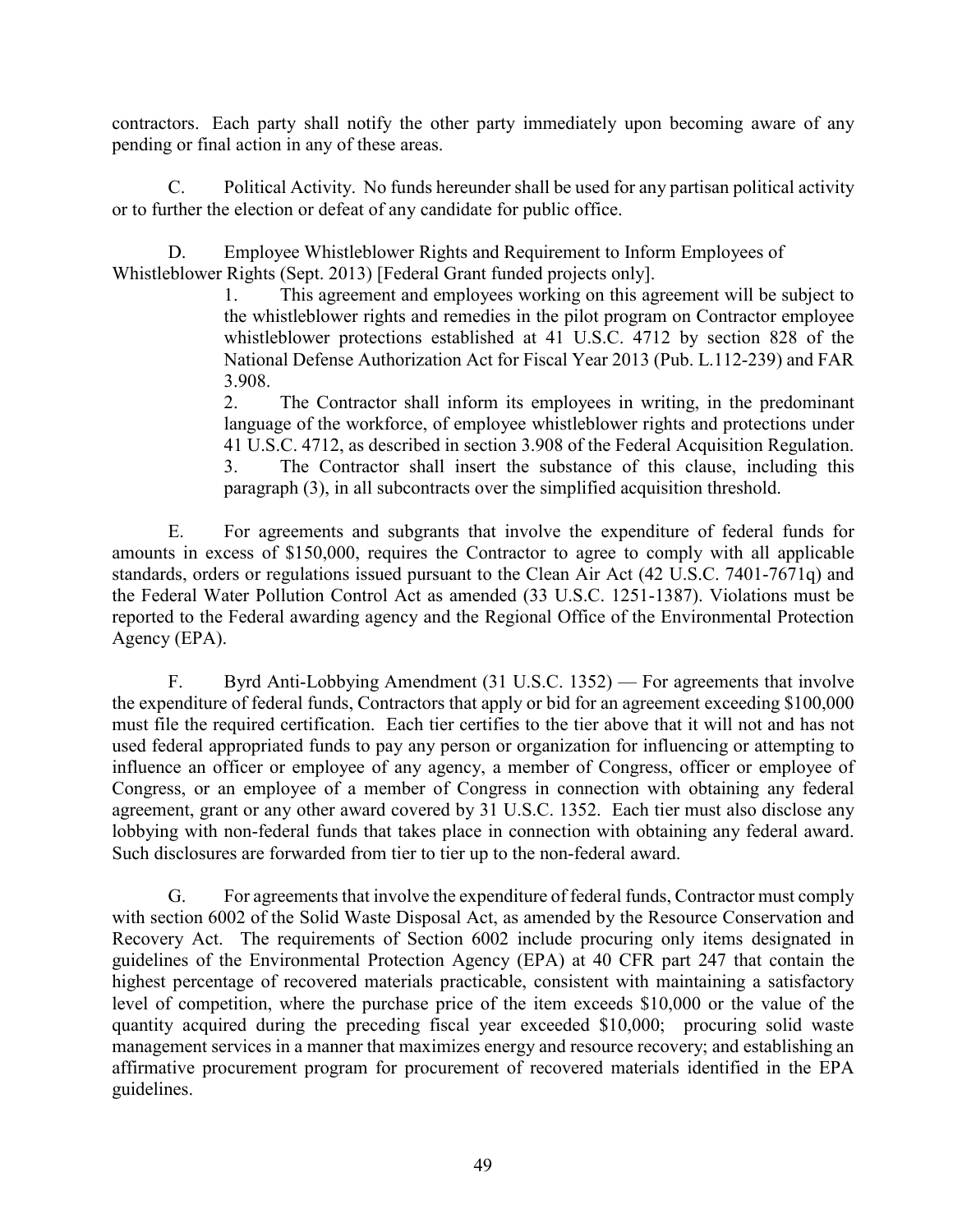### **29. Governing Bodies.**

The parties agree that if the Contractor has one or more Governing Bodies, the Governing Bodies of the Contractor shall have the right and responsibility to establish policy for the Contractor and shall be elected to ensure that such policy is established by the Governing Bodies in an impartial and independent manner. Nothing herein shall in any way restrict the authority of the Governing Bodies from appropriately delegating day-to-day management responsibilities to its employees, agent, or agents. By such delegation, employees and/or agents of the Contractor must conduct the operation of the Contractor consistent with the policies and procedures approved by the Governing Bodies.

### **30. Property.**

A. Title to all property furnished by the Agency shall remain in the Agency. Title to all property acquired by the Contractor, including acquisition through lease-purchase agreement, for the cost of which the Contractor is to be reimbursed as a direct item of cost under this agreement shall immediately vest in the Agency upon delivery of such property to the Contractor. Title to other property, the costs of which is to be reimbursed to the Contractor under this agreement, shall immediately vest in the Agency upon 1) issuance for use of such property in the performance of this agreement or 2) use of such property in the performance of this agreement or 3) reimbursement of the cost thereof by the Agency, whichever first occurs.

B. Title to the Agency property shall not be affected or lose its identity by reason of affixation to any realty or attachment at law.

C. The Contractor shall maintain a property inventory and administer a program of maintenance, repair, and protection of Agency property so as to assure its full availability and usefulness for performance under this agreement. In the event the Contractor is indemnified, reimbursed, or otherwise compensated for any loss or destruction of, or damage to Agency property during the period of this agreement, it shall use the proceeds to repair or replace the Agency property.

### **IN WITNESS WHEREOF, the parties have executed this Agreement as of the date of signature by the GSD/SPD Contracts Review Bureau below.**

Agency

By: the contract of the contract of the contract of the contract of the contract of  $\Gamma$ 

By: Letting the contract of the contract of the contract of the contract of the contract of the contract of the contract of the contract of the contract of the contract of the contract of the contract of the contract of th

Agency's Legal Counsel – Certifying legal sufficiency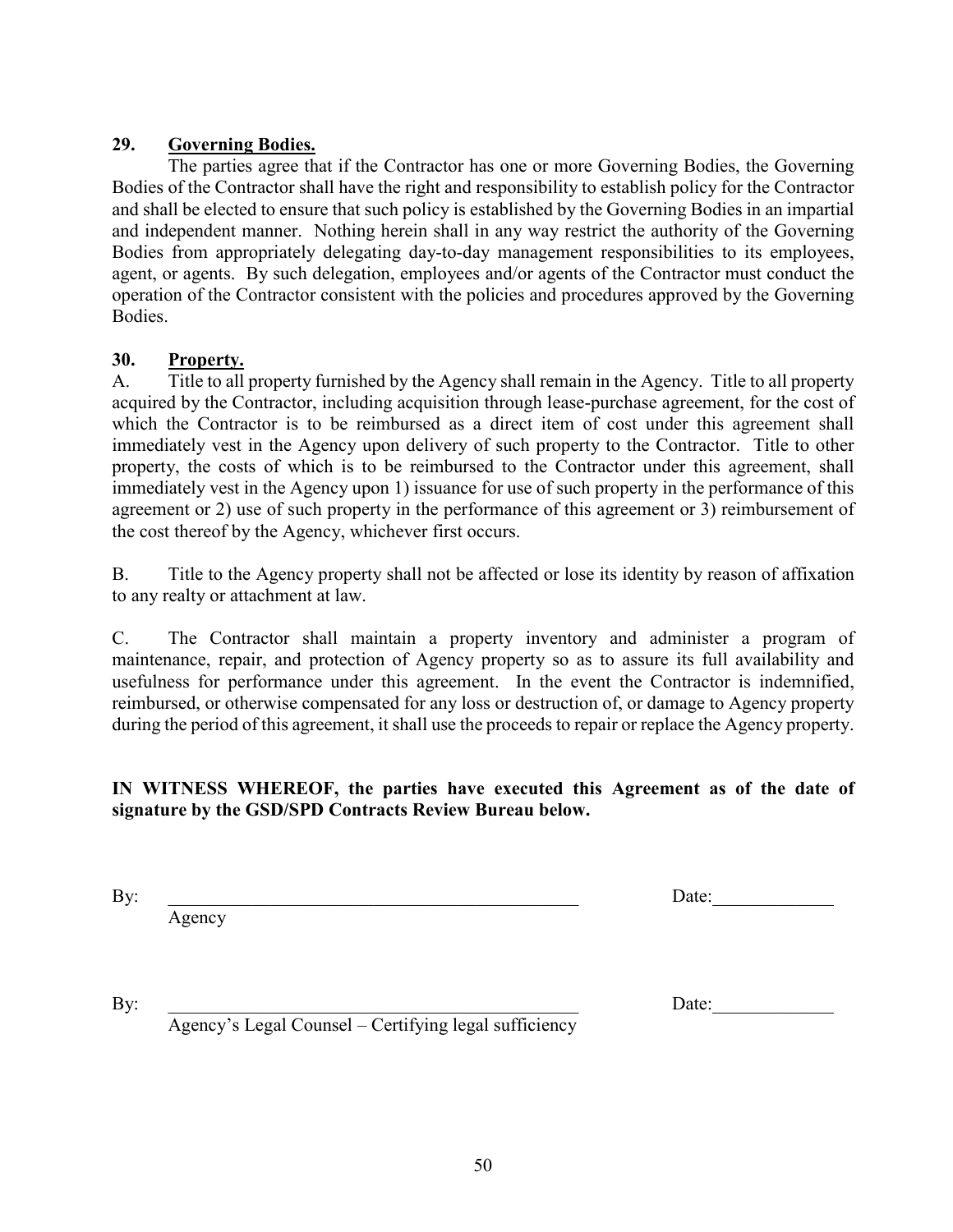Contractor

The records of the Taxation and Revenue Department reflect that the Contractor is registered with the Taxation and Revenue Department of the State of New Mexico to pay gross receipts and compensating taxes.

By: Late:

ID Number: **00-000000-00-0**

Taxation and Revenue Department

Agency's Chief Financial Officer

This Agreement has been approved by the GSD/SPD Contracts Review Bureau:

GSD/SPD Contracts Review Bureau

By: \_\_\_\_\_\_\_\_\_\_\_\_\_\_\_\_\_\_\_\_\_\_\_\_\_\_\_\_\_\_\_\_\_\_\_\_\_\_\_\_\_\_\_\_ Date:\_\_\_\_\_\_\_\_\_\_\_\_\_

By: \_\_\_\_\_\_\_\_\_\_\_\_\_\_\_\_\_\_\_\_\_\_\_\_\_\_\_\_\_\_\_\_\_\_\_\_\_\_\_\_\_\_\_\_ Date:\_\_\_\_\_\_\_\_\_\_\_\_\_

By: 2010 Date: 2010 Date: 2010 Date: 2010 Date: 2010 Date: 2010 Date: 2010 Date: 2010 Date: 2010 Date: 2010 Date: 2010 Date: 2010 Date: 2010 Date: 2010 Date: 2010 Date: 2010 Date: 2010 Date: 2010 Date: 2010 Date: 2010 Date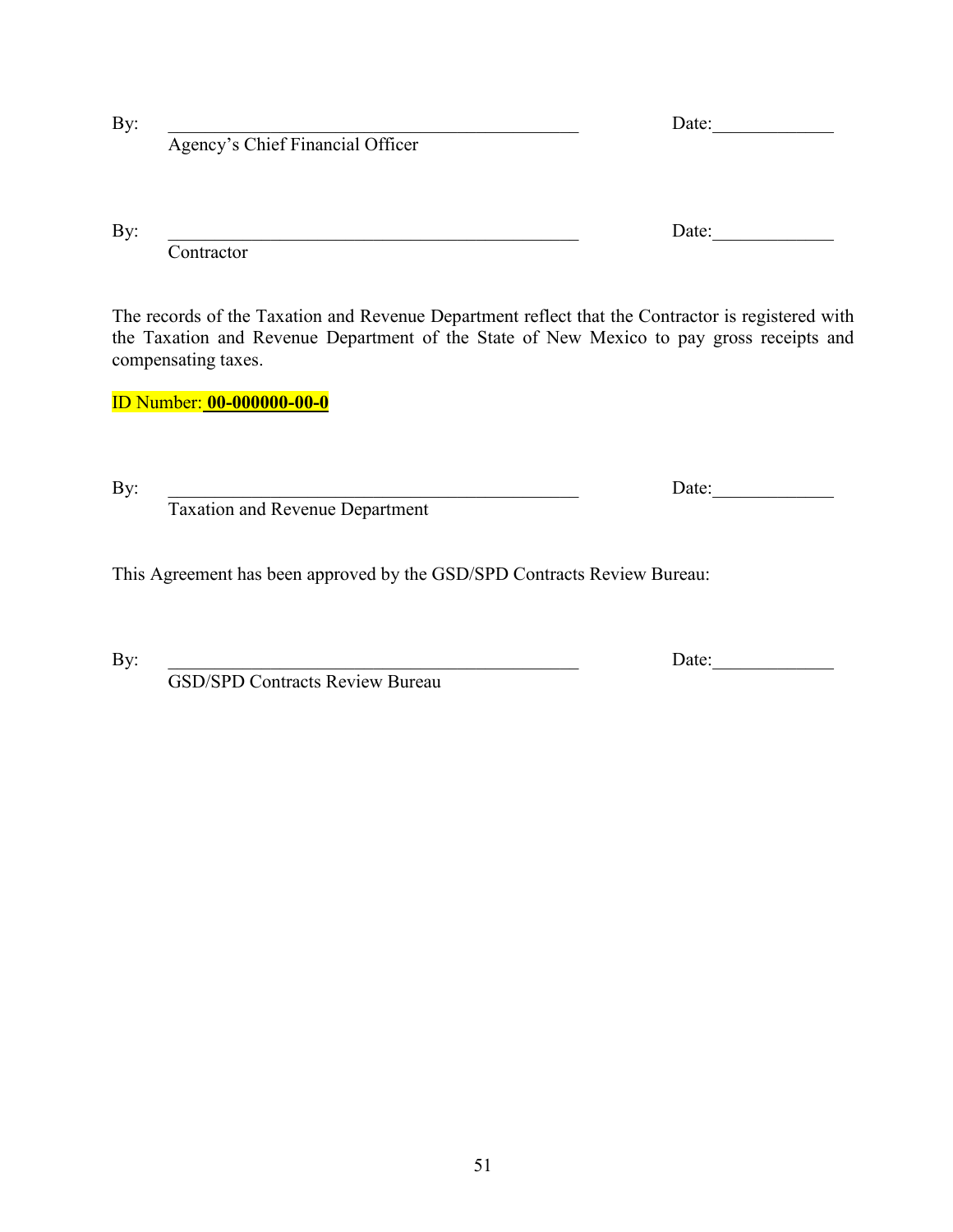# **HIPAA BUSINESS ASSOCIATE AGREEMENT**

This Business Associate Agreement ("Agreement") is entered into between the New Mexico Department of Health ("Department") and **Exercise 2**, hereinafter referred to as "Business Associate." , in order to comply the Health Insurance Portability and Accountability Act of 1996 ("HIPAA") as amended by Health Information Technology for Economic and Clinical Health Act of 2009 (the "HITECH Act"), including the Standards of the Privacy of Individually Identifiable Health Information and the Security Standards at 45 CFR Parts 160 and 164.

### **BUSINESS ASSOCIATE**, by a related agreement identified by number as

\_\_\_\_\_\_\_\_\_\_\_\_\_\_\_\_\_\_\_\_ (the "Related Agreement"), has agreed to provide services to, or on behalf of, Department (referred to in such Related Agreement as Department or the "Procuring Agency") which may involve the disclosure by Department to Business Associate (referred to in such Related Agreement as "Contractor") of Protected Health Information. This Business Associate Agreement is intended to supplement the obligations of the Department and the Contractor as set forth in the Related Agreement and is hereby incorporated therein.

**THE PARTIES** acknowledge HIPAA, as amended by the HITECH Act, requires that Department and Business Associate enter into a written agreement that provides for the safeguarding and protection of all Protected Health Information which Department may disclose to the Business Associate, or which may be created or received by the Business Associate on behalf of the Department.

### **1. Definition of Terms**

- a. Breach. "Breach" has the meaning assigned to the term breach under 42 U.S.C. § 17921(1) [HITECH Act § 13400 (1)] and 45 CFR § 164.402.
- b. Business Associate. "Business Associate", herein being the same entity as the Contractor in the Related Agreement, shall have the same meaning as defined under the HIPAA standards as defined below, including without limitation Contractor acting in the capacity of a Business Associate as defined in 45 CFR § 160.103.
- c. Department. "Department" shall mean in this agreement the State of New Mexico Department of Health.
- d. Individual. "Individual" shall have the same meaning as in 45 CFR §160.103 and shall include a person who qualifies as a personal representative in accordance with 45 CFR  $$164.502$  (g).
- e. HIPAA Standards. "HIPAA Standards" shall mean the legal requirements as set forth in the Health Insurance Portability and Accountability Act of 1996, the Health Information Technology for Economic and Clinical Health Act of 2009, and the regulations and policy guidance, as each may be amended over time, including without limitation:
- i. Privacy Rule. "Privacy Rule" shall mean the Standards for Privacy of Individually Identifiable Health Information in 45 CFR Part 160 and Part 164, Subparts A and E.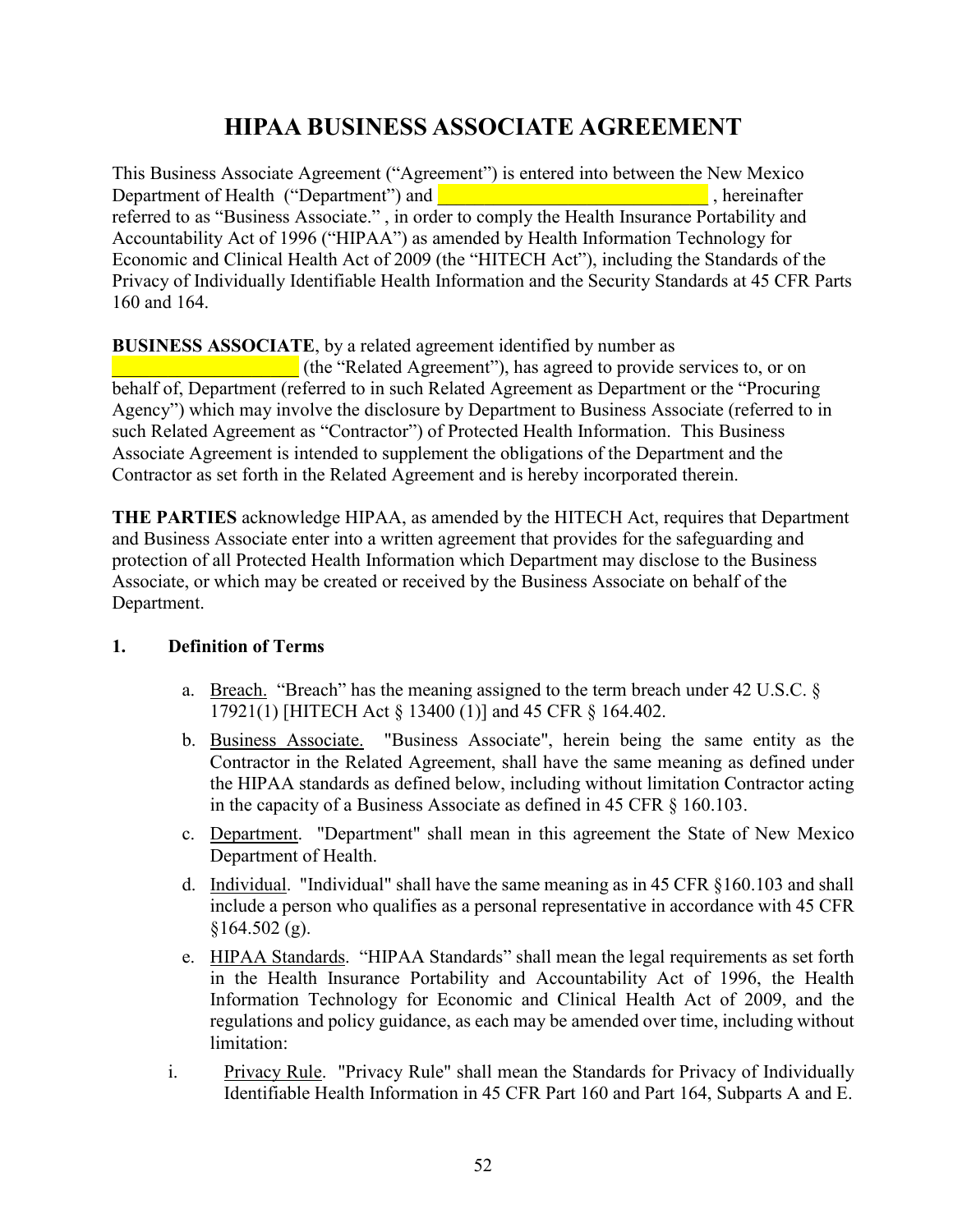- ii. Breach Notification Rule. "Breach Notification" shall mean the Notification in the case of Breach of Unsecured Protected Health Information, 45 CFR Part 164, Subparts A and D
- iii. Security Rule. "Security Rule" shall mean the Security Standards for the Protection of Electronic Protected Health Information at 45 CFR Parts 160 and 164, Subparts A and C, including the following:

A. Security Standards. "Security Standards" hereinafter shall mean the Standards for the Protection of Electronic Protected Health Information at 45 CFR §164.306.

B. Administrative Safeguards. "Administrative Safeguards" shall mean the Standards for the Protection of Electronic Protected Health Information at 45 CFR §164.308.

C. Physical Safeguards. "Physical Safeguards" shall mean the Standards for the Protection of Electronic Protected Health Information at 45 CFR §164.310.

D. Technical Safeguards. "Technical Safeguards" shall mean the Standards for the Protection of Electronic Protected Health Information at 45 CFR §164.312.

Policies and Procedures and Documentation Requirements. "Policies and Procedures and Documentation Requirements" shall mean the Standards for the Protection of Electronic Protected Health Information at 45 CFR §164.316.

- f. Protected Health Information. "Protected Health Information" or "PHI" shall have the same meaning as in 45 CFR §160.103, limited to the information created, maintained, transmitted or received by Business Associate, its agents or subcontractors from or on behalf of Department.
- g. Required By Law. "Required By Law" shall have the same meaning as in 45 CFR §164.103.
- h. Secretary. "Secretary" shall mean the Secretary of the U. S. Department of Health and Human Services, or his or her designee.
- i. Covered Entity. "Covered Entity " shall have the meaning as the term "covered entity" defined at 45 CFR §160.103, and in reference to the party to this agreement, shall mean the State of New Mexico Department of Health.
- j. Terms used, but not otherwise defined, in this Agreement shall have the same meaning as those terms in the HIPAA Standards. All terms used and all statutory and regulatory references shall be as currently in effect or as subsequently amended.

### **2. Obligations and Activities of Business Associate**

a. General Rule of PHI Use and Disclosure. The Business Associate may use or disclose PHI it creates for, receives from or on behalf of, the Department to perform functions, activities or services for, or on behalf of, the Department in accordance with the specifications set forth in this Agreement, or the Related Agreement; provided that such use or disclosure would not violate the HIPAA Standards if done by the Department; or as Required By Law.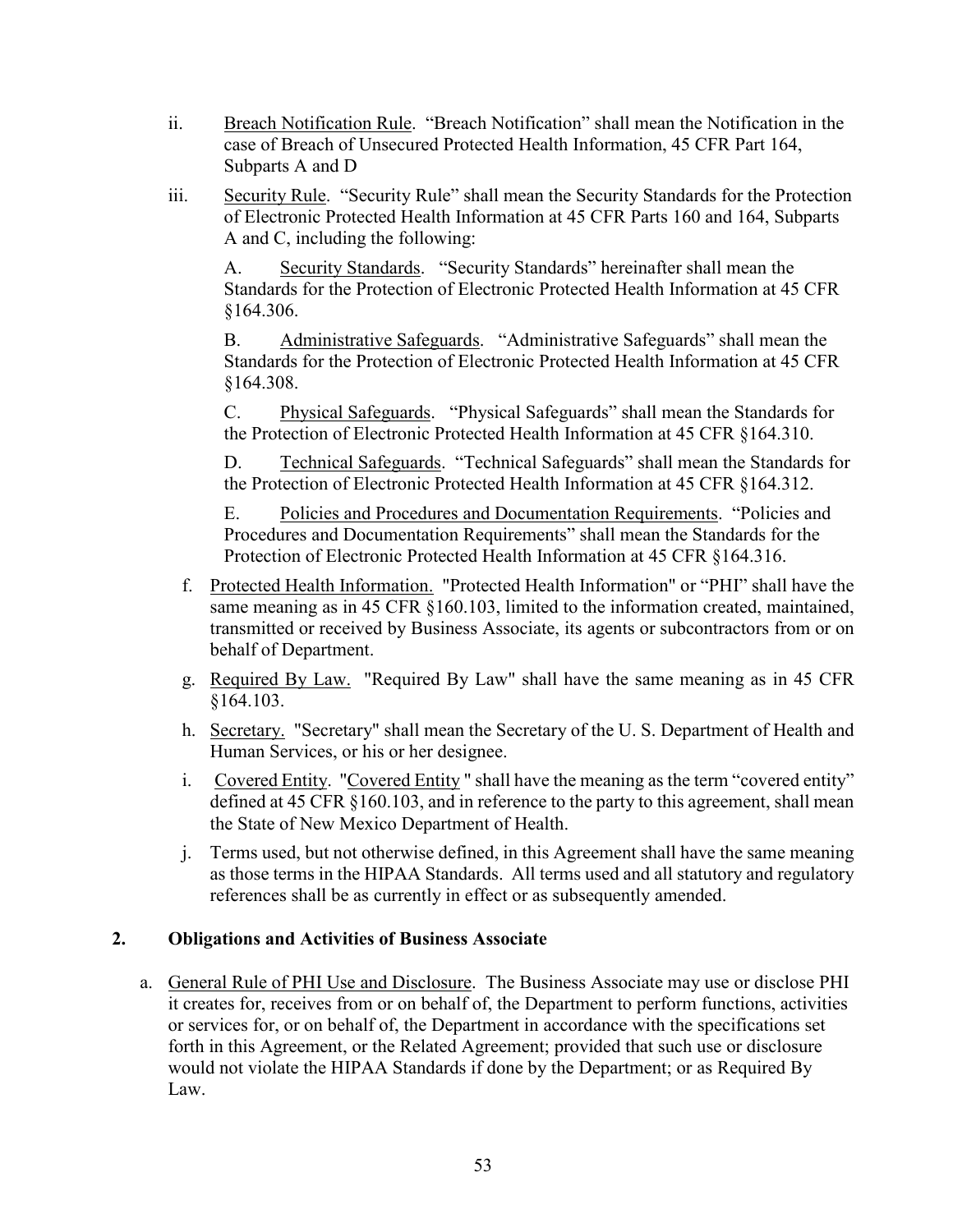- i. Any disclosures made by the Business Associate of PHI must be made in accordance with HIPAA Standards and other applicable laws.
- ii. Notwithstanding any other provision herein to the contrary, the Business Associate shall limit uses and disclosures of PHI to the "minimum necessary," as set forth in the HIPAA Standards.
- iii. The Business Associate agrees to use or disclose only a "limited data set" of PHI as defined in the HIPAA Standards while conducting the authorized activities herein and as delineated in the Related Agreement(s), except where a "limited data set" is not practicable in order to accomplish those activities.
- iv. Except as otherwise limited by this Agreement or the Related Agreement, Business Associate may use PHI for the proper management and administration of the Business Associate or to carry out the legal responsibilities of the Business Associate.
- v. Except as otherwise limited by this Agreement or the Related Agreement, Business Associate may disclose PHI for the proper management and administration of the Business Associate provided that the disclosures are Required By Law, or Business Associate obtains reasonable assurances from the person to whom the information is disclosed that it will remain confidential and used or further disclosed only as Required By Law or for the purpose for which it was disclosed to the person, and the person notifies the Business Associate of any instances of which it is aware in which the confidentiality of the information has been breached.
- vi. Business Associate may use PHI to report violations of law to appropriate federal and state authorities, consistent with 45 CFR § 164.502(j).
- vii. Business Associate may use PHI to provide Data Aggregation services to the Department as permitted by the HIPAA Standards.
- b. Safeguards. The Business Associate agrees to implement and use appropriate Security, Administrative, Physical and Technical Safeguards, and comply where applicable with subpart C of 45 C.F.R. Part 164, to prevent use or disclosure of PHI other than as required by law or as provided for by this Agreement or the Related Agreement. Business Associate shall identify in writing upon request from the Department all of those Safeguards that it uses to prevent impermissible uses or disclosures of PHI.
- c. Restricted Uses and Disclosures. The Business Associate shall not use or further disclose PHI other than as permitted or required by this Agreement, the Related Agreement, the HIPAA Standards, or otherwise as permitted or required by law. The Business Associate shall not disclose PHI in a manner that would violate any restriction which has been communicated to the Business Associate.
	- i) The Business Associate shall not directly or indirectly receive remuneration in exchange for any of the PHI unless a valid authorization has been provided to the Business Associate that includes a specification of whether the PHI can be further exchanged for remuneration by the entity receiving the PHI of that individual, except as provided for under the exceptions listed in 45 C.F.R.  $\S 164.502$  (a)(5)(ii)(B)(2).
	- ii) Unless approved by the Department, Business Associate shall not directly or indirectly perform marketing to individuals using PHI.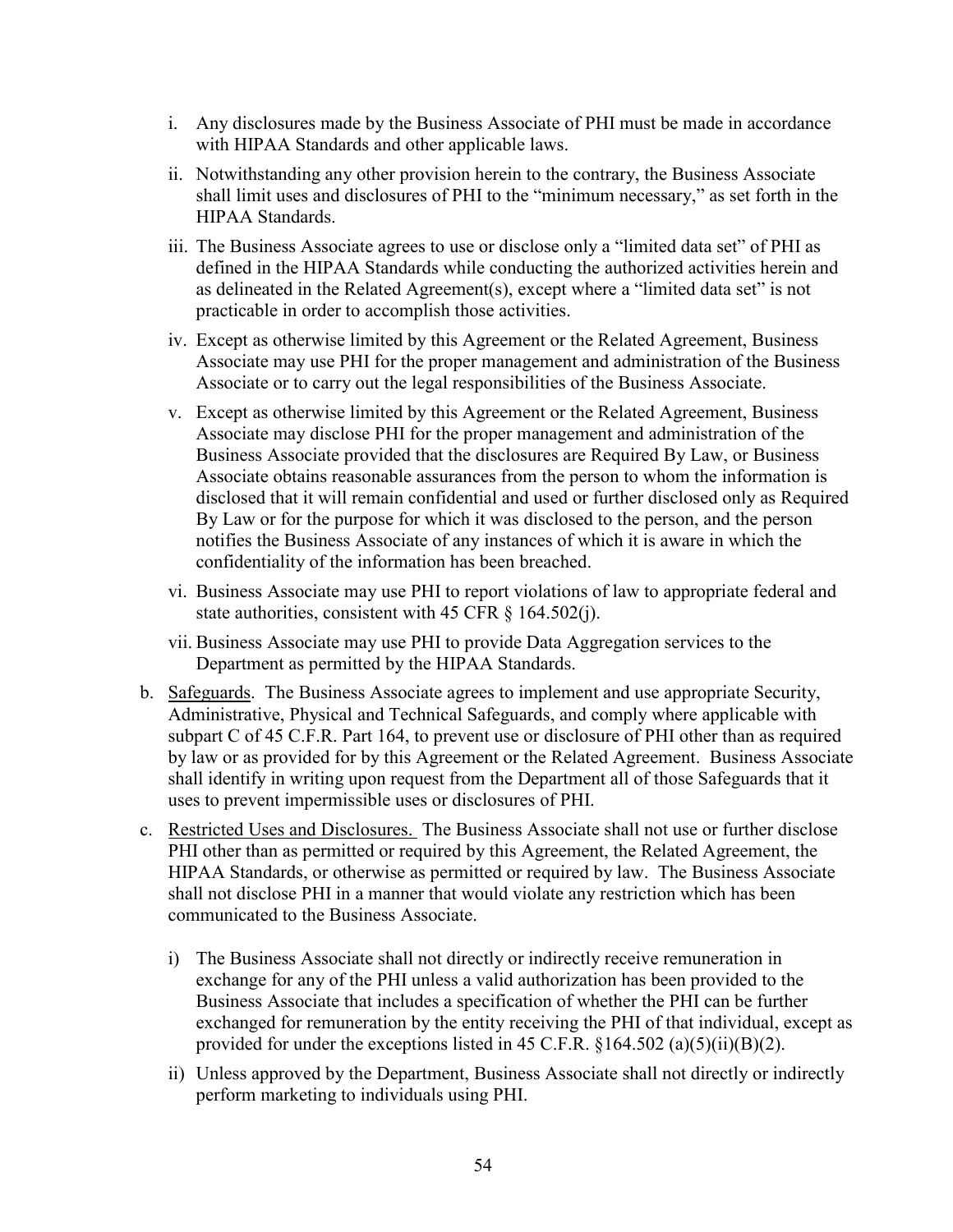- d. Agents. The Business Associate shall ensure that any agents that create, receive, maintain or transmit PHI on behalf of Business Associate, agree in writing to the same restrictions and conditions that apply to the Business Associate with respect to PHI, in accordance with 45 C.F.R. § 164.502(e)(1)(ii), and shall make that agreement available to the Department upon request. Upon the Business Associate's contracting with an agent for the sharing of PHI, the Business Associate shall provide the Department written notice of any such executed agreement.
- e. Availability of Information to Individuals and the Department. Business Associate shall provide, at the Department's request, and in a reasonable time and manner, access to PHI in a Designated Record Set (including an electronic version if required) to the Department or, as directed by the Department, to an Individual in order to meet the requirements under 45 CFR § 164.524. Within three (3) business days, Business Associate shall forward to the Department for handling any request for access to PHI that Business Associate receives directly from an Individual. If requested by the Department, the Business Associate shall make such information available in electronic format as required by the HIPAA Standards to a requestor of such information and shall confirm to the Department in writing that the request has been fulfilled.
- f. Amendment of PHI. In accordance with 45 CFR § 164.526, Business Associate agrees to make any amendment(s) to PHI in a Designated Record Set that the Department directs or agrees to, at the request of the Department or an Individual, to fulfill the Department's obligations to amend PHI pursuant to the HIPAA Standards. Within three (3) business days, Business Associate shall forward to the Department for handling any request for amendment to PHI that Business Associate receives directly from an Individual.
- g. Internal Practices. Business Associate agrees to make internal practices, books and records, including policies, procedures and PHI, relating to the use and disclosure of PHI, available to the Department or to the Secretary within seven (7) days of receiving a request from the Department or receiving notice of a request from the Secretary, for purposes of the Secretary's determining the Department's compliance with the Privacy Rule.
- h. PHI Disclosures Recordkeeping. Business Associate agrees to document such disclosures of PHI and information related to such disclosures as would be required for the Department to respond to a request by an Individual for an accounting of disclosures of PHI in accordance with the HIPAA Standards and 45 CFR § 164.528. Business Associate shall provide such information to the Department or as directed by the Department to an Individual, to permit the Department to respond to an accounting request. Business Associate shall provide such information in the time and manner reasonably designated by the Department. Within three (3) business days, Business Associate shall forward to the Department for handling any accounting request that Business Associate directly receives from an individual.
- i. PHI Disclosures Accounting. Business Associate agrees to provide to the Department or an Individual, within seven (7) days of receipt of a request, information collected in accordance with Section 2 (h) of this Agreement, to permit the Department to respond to a request for an accounting of disclosures of PHI in accordance with 45 CFR § 164.528.
- j. Security Rule Provisions. As required by 42 U.S.C. § 17931 (a) [HITECH Act Section 13401(a)], the following sections as they are made applicable to business associates under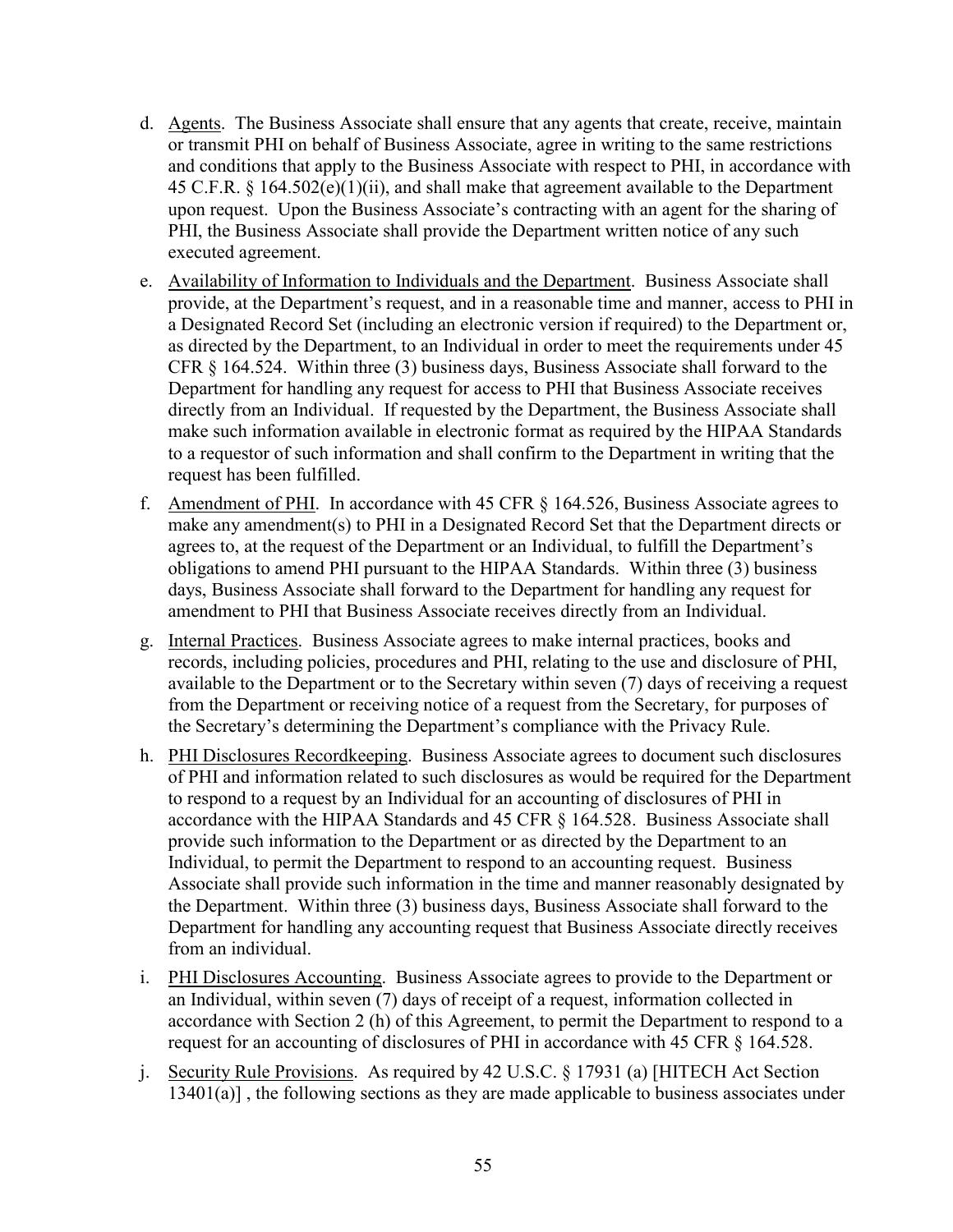the HIPAA Standards, shall also apply to the Business Associate: 1) Administrative Safeguards; 2) Physical Safeguards; 3) Technical Safeguards; 4) Policies and Procedures and Documentation Requirements; and 5) Security Standards. Additionally, the Business Associate shall either implement or properly document the reasons for non-implementation of all safeguards in the above cited sections that are designated as "addressable" as such are made applicable to Business Associates pursuant to the HIPAA Standards.

- k. Civil and Criminal Penalties. Business Associate agrees that it will comply with the HIPAA Standards as applicable to Business Associates and acknowledges that it may be subject to civil and criminal penalties for its failure to do so.
- l. Performance of Covered Entity's Obligations. To the extent the Business Associate is to carry out the Department 's obligations under the HIPAA Standards, Business Associate shall comply with the requirements of the HIPAA Standards that apply to the Department in the performance of such obligations.
- m. Subcontractors. The Business Associate shall ensure that any subcontractors that create, receive, maintain or transmit PHI on behalf of Business Associate, agree in writing to the same restrictions and conditions that apply to the Business Associate with respect to PHI, with 45 C.F.R. § 164.502(e)(1)(ii), and shall make such information available to the Department upon request. Upon the Business Associate's contracting with an agent for the sharing of PHI, the Business Associate shall provide the Department written notice of any such executed agreement. Upon the Business Associate's contracting with a subcontractor for the sharing of PHI, the Business Associate shall provide the Department written notice of any such executed agreement.

### **3. Business Associate Obligations for Notification, Risk Assessment, and Mitigation**

During the term of this Agreement and Related Agreement, the Business Associate shall be required to perform the following pursuant to the Breach Notification Rule regarding Breach Notification, Risk Assessment and Mitigation:

### Notification

- a. Business Associate agrees to report to the Department Contract Manager or HIPAA Privacy and Security Officer any use or disclosure of PHI not provided for by this Agreement, the Related Agreement and HIPAA Standards, including breaches of unsecured PHI as required by 45 C.F.R. § 164.410, as soon as it (or any employee or agent) becomes aware of the Breach, and in no case later than three (3) business days after it (or any employee or agent) becomes aware of the Breach, except when a government official determines that a notification would impede a criminal investigation or cause damage to national security.
- b. Business Associate shall provide the Department with the names of the individuals whose Unsecured PHI has been, or is reasonably believed to have been, the subject of the Breach and any other available information that is required to be given to the affected individuals, as set forth in 45 CFR §164.404(c), and, if requested by the Department, provide information necessary for the Department to investigate promptly the impermissible use or disclosure. Business Associate shall continue to provide to the Department information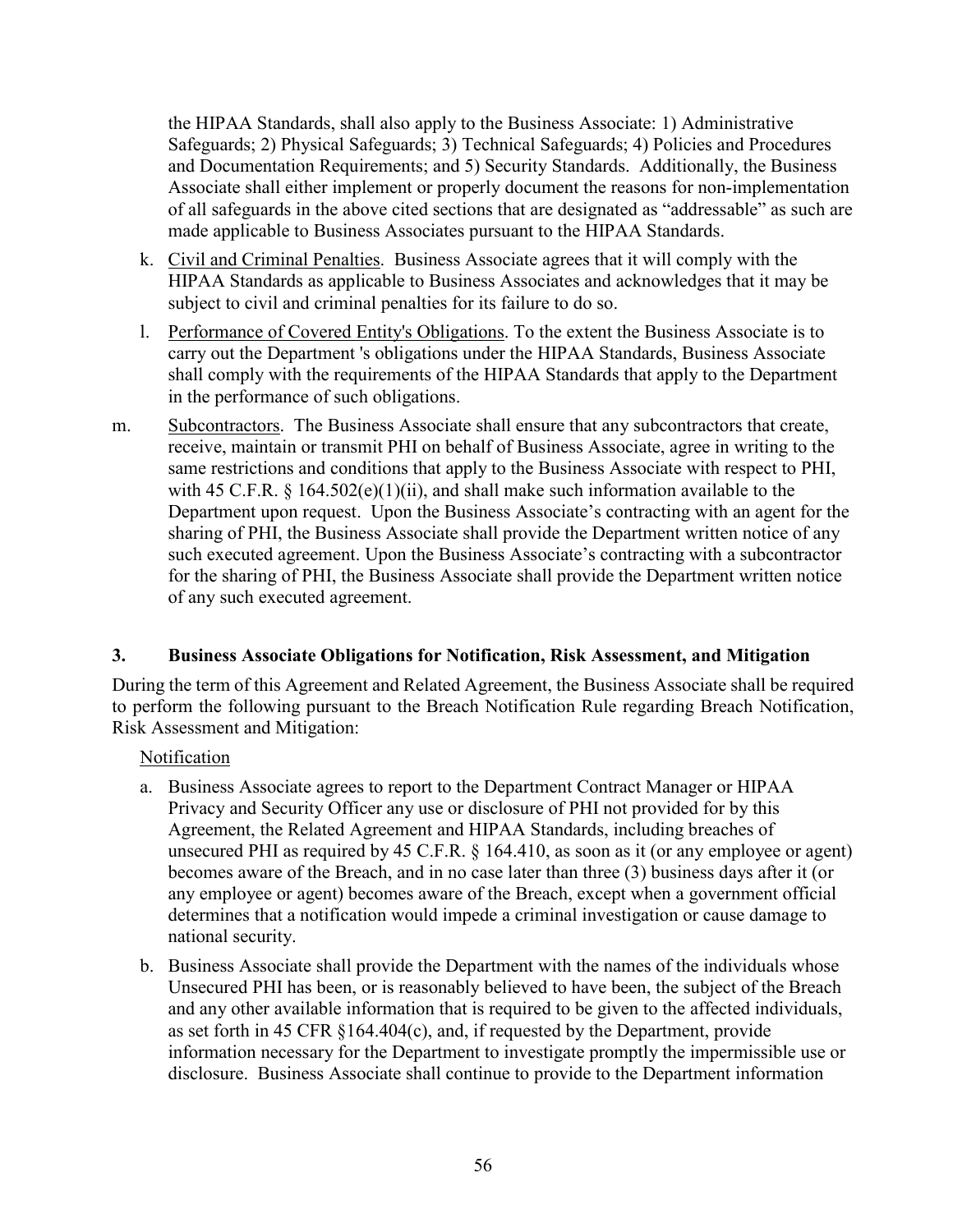concerning the Breach as it becomes available to it and shall also provide such assistance and further information as is reasonably requested by the Department.

### Risk Assessment

- c. When Business Associate determines whether an impermissible acquisition, use or disclosure of PHI by an employee or agent poses a low probability of the PHI being compromised, it shall document its assessment of risk in accordance with 45 C.F.R. § 164.402 (in definition of "Breach", ¶ 2) based on at least the following factors: (i) the nature and extent of the protected health information involved, including the types of identifiers and the likelihood of re-identification; (ii) the unauthorized person who used the protected health information or to whom the disclosure was made; (iii) whether the protected health information was actually acquired or viewed; and (iv) the extent to which the risk to the protected health information has been mitigated. Such assessment shall include: 1) the name of the person(s) making the assessment, 2) a brief summary of the facts, and 3) a brief statement of the reasons documenting the determination of risk of the PHI being compromised. When requested by the Department, Business Associate shall make its risk assessments available to the Department.
- d. If the Department determines that an impermissible acquisition, access, use or disclosure of PHI, for which one of Business Associate's employees or agents was responsible, constitutes a Breach, and if requested by the Department, Business Associate shall provide notice to the individuals whose PHI was the subject of the Breach. When requested to provide notice, Business Associate shall consult with the Department about the timeliness, content and method of notice, and shall receive the Department's approval concerning these elements. The cost of notice and related remedies shall be borne by Business Associate. The notice to affected individuals shall be provided as soon as reasonably possible and in no case later than 60 calendar days after Business Associate reported the Breach to the Department.

### Mitigation

- e. In addition to the above duties in this section, Business Associate agrees to mitigate, to the extent practicable, any harmful effect that is known to Business Associate of a use or disclosure of PHI, by Business Associate in violation of the requirements of this Agreement, the Related Agreement or the HIPAA Standards. Business Associate shall draft and carry out a plan of corrective action to address any incident of impermissible use or disclosure of PHI. If requested by the Department, Business Associate shall make its mitigation and corrective action plans available to the Department.
- f. The notice to affected individuals shall be written in plain language and shall include, to the extent possible, 1) a brief description of the Breach, 2) a description of the types of Unsecured PHI that were involved in the Breach, 3) any steps individuals can take to protect themselves from potential harm resulting from the Breach, 4) a brief description of what the Business Associate and the Department are doing to investigate the Breach, to mitigate harm to individuals and to protect against further Breaches, and 5) contact procedures for individuals to ask questions or obtain additional information, as set forth in 45 CFR §164.404(c).

#### Notification to Clients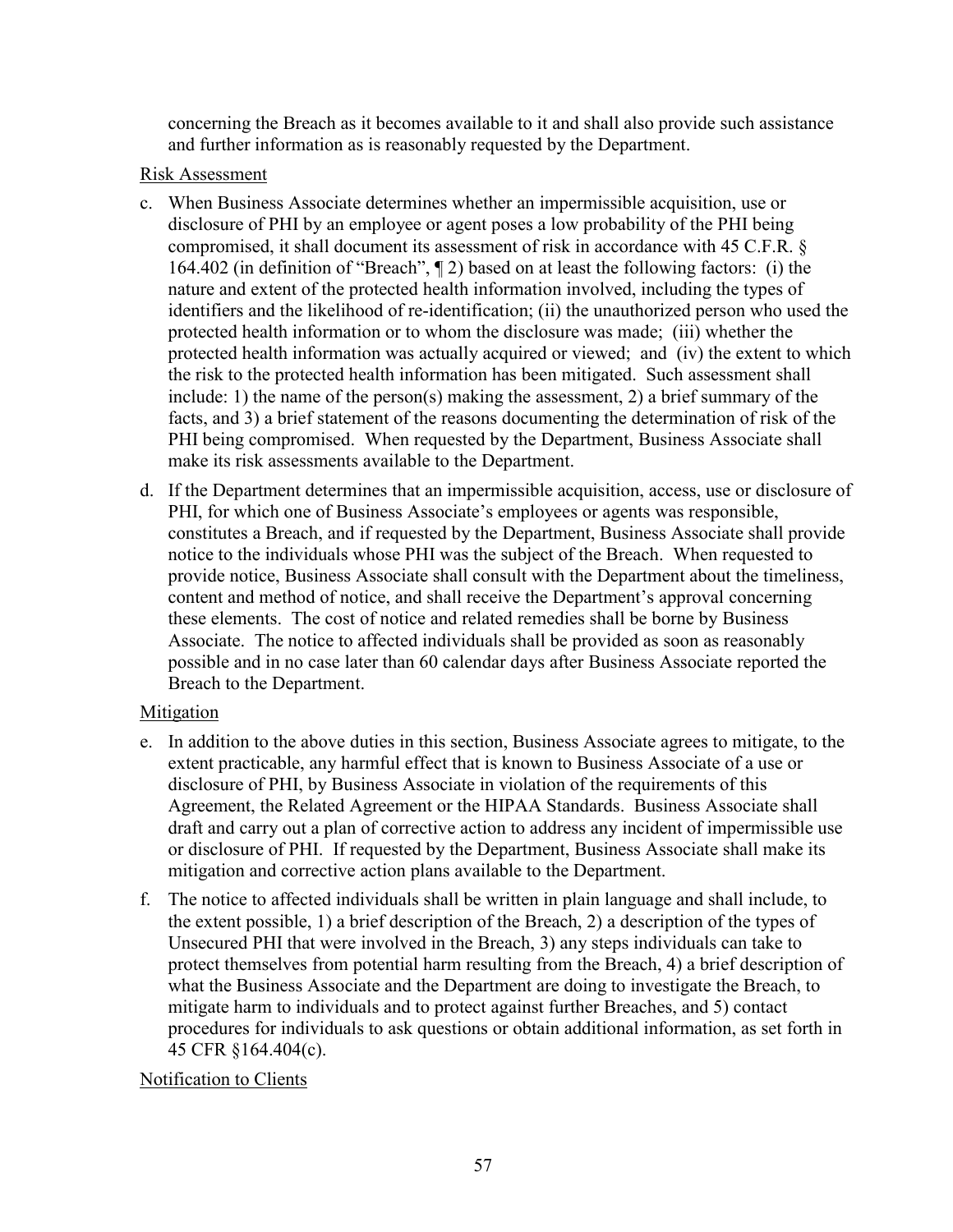g. Business Associates shall notify individuals of Breaches as specified in 45 CFR §164.404(d) (methods of individual notice). In addition, when a Breach involves more than 500 residents of a State or jurisdiction, Business Associate shall, if requested by the Department, notify prominent media outlets serving such location(s), following the requirements set forth in 45 CFR §164.406.

### **4. Obligations of the Department to Inform Business Associate of Privacy Practices and Restrictions**

- a. The Department shall notify Business Associate of any limitation(s) in the Department's Notice of Privacy Practices, implemented in accordance with 45 CFR § 164.520, to the extent that such limitation may affect Business Associate's use or disclosure of PHI.
- b. The Department shall notify Business Associate of any changes in, or revocation of, permission by an Individual to use or disclose PHI, to the extent that such changes may affect Business Associate's use or disclosure of PHI.
- c. The Department shall notify Business Associate of any restriction in the use or disclosure of PHI that the Department has agreed to in accordance with 45 CFR § 164.522, to the extent that such restriction may affect Business Associate's use or disclosure of PHI.
- d. The Department shall not request Business Associate to use or disclose PHI in any manner that would not be permissible under the Privacy Rule if done by the Department.

### **5. Term and Termination**

- a. Term. This Agreement shall be effective concurrently with the effective date of Contract No. **No. No. EXECUTE: No. EXECUTE: No. EXECUTE: EXECUTE: EXECUTE: EXECUTE: EXECUTE: EXECUTE: EXECUTE: EXECUTE: EXECUTE: EXECUTE: EXECUTE: EXECUTE: EXECUTE: EXECUTE: EXECUTE: EXECUT** Related Agreement). This Agreement shall also terminate concurrently with the Related Agreement, except that obligations of Business Associate under this Agreement related to final disposition of PHI in this Section 5 shall survive until resolved as set forth immediately below.
- b. Disposition of PHI upon Termination. Upon termination of this Agreement for any reason, Business Associate shall return or destroy all PHI in its possession and shall retain no copies of the PHI. In the event that Business Associate determines that returning or destroying the PHI is not feasible, Business Associate shall provide to the Department notification of the conditions that make return or destruction of PHI not feasible. Upon mutual agreement of the Parties that return, or destruction of the PHI is infeasible, Business Associate shall agree, and require that its agents, affiliates, subsidiaries and subcontractors agree, to the extension of all protections, limitations and restrictions required of Business Associate hereunder, for so long as the Business Associate maintains the PHI.
- c. If Business Associate breaches any material term of this Agreement, the Department may either:
	- i. provides an opportunity for Business Associate to cure the Breach and the Department may terminate this Contract without liability or penalty in accordance with Termination Article of the Related Agreement if Business Associate does not cure the breach within the time specified by the Department; or,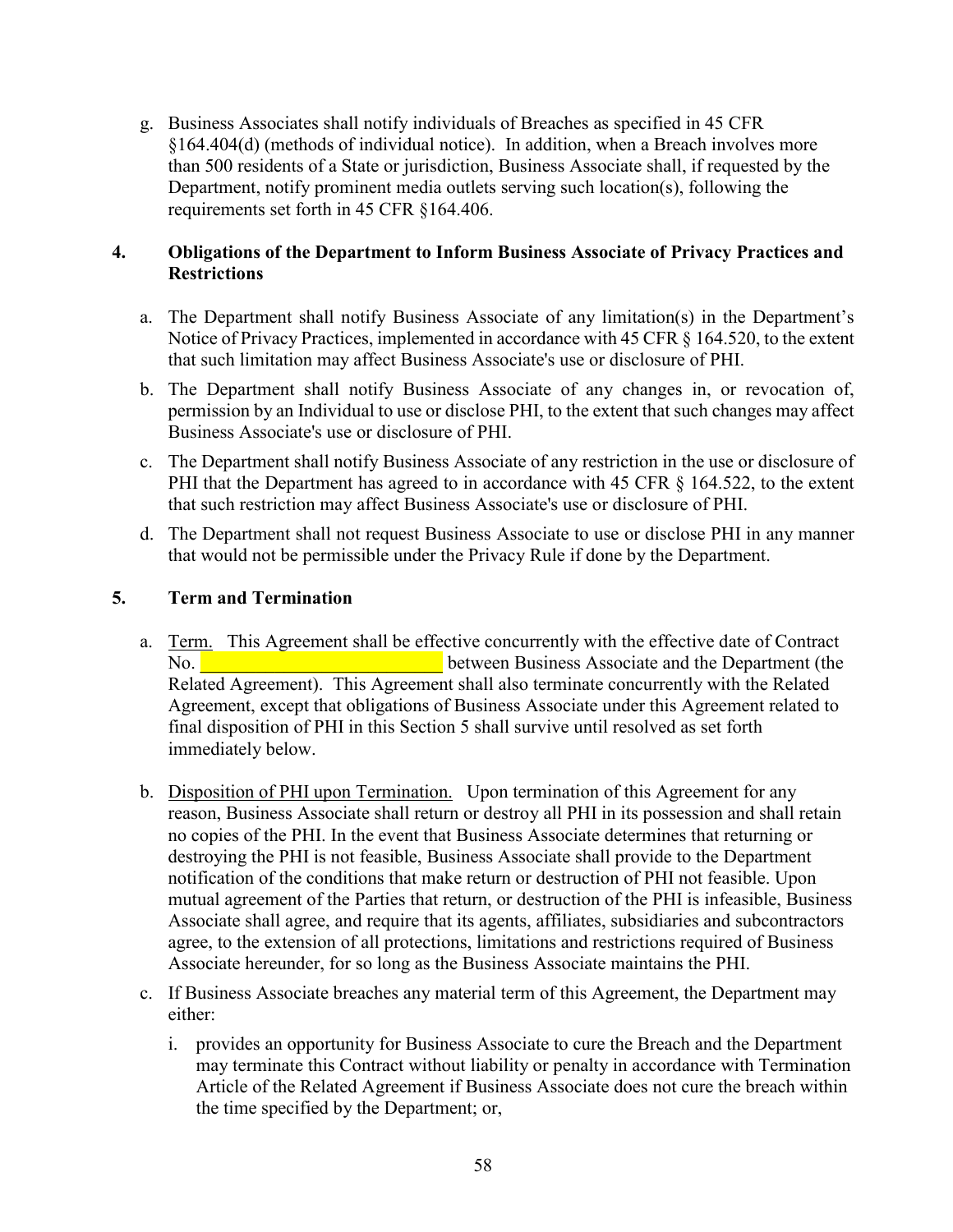- ii. immediately terminate this Contract without liability or penalty if the Department determines that cure is not reasonably possible; or,
- iii. if neither termination nor cure are feasible, the Department shall report the breach to the Secretary.

The Department has the right to seek to cure any breach by Business Associate and this right, regardless of whether the Department cures such breach, does not lessen any right or remedy available to the Department at law, in equity, or under this Contract, nor does it lessen Business Associate's responsibility for such breach or its duty to cure such breach.

**6. Penalties and Training.** Business Associate understands and acknowledges that violations of this Agreement may result in notification by the Department to law enforcement officials and regulatory, accreditation, and licensure organizations. If requested by the Department, Business Associate shall participate in training regarding use, confidentiality, and security of PHI.

### **7. Miscellaneous**

- a. Interpretation. Any ambiguity in this Agreement, or any inconsistency between the provisions of this Agreement and the Related Agreement, shall be resolved to permit the Department to comply with the HIPAA Standards.
- b. Business Associate's Compliance with HIPAA. The Department makes no warranty or representation that compliance by Business Associate with this Agreement or the HIPAA Standards will be adequate or satisfactory for Business Associate's own purposes or that any information in Business Associate's possession or control, or transmitted or received by Business Associate, is or will be secure from unauthorized use or disclosure. Business Associate is solely responsible for all decisions made by Business Associate regarding the safeguarding of PHI.
- c. Change in Law. In the event there are subsequent changes or clarifications of statutes, regulations or rules relating to this Agreement, the Department shall notify Business Associate of any actions it reasonably deems necessary to comply with such changes, and Business Associate shall promptly take such actions. In the event there is a change in federal or state laws, rules or regulations, or in the interpretation of any such laws, rules, regulations or general instructions, which may render any of the material terms of this Agreement unlawful or unenforceable, or which materially affects any financial arrangement contained in this Agreement, the parties shall attempt amendment of this Agreement to accommodate such changes or interpretations. If the parties are unable to agree, or if amendment is not possible, the parties may terminate the Agreement pursuant to its termination provisions.
- d. No Third-Party Beneficiaries. Nothing express or implied in this Agreement is intended to confer, nor shall anything herein confer, upon any person other than the Department, Business Associate and their respective successors or assigns, any rights, remedies, obligations or liabilities whatsoever.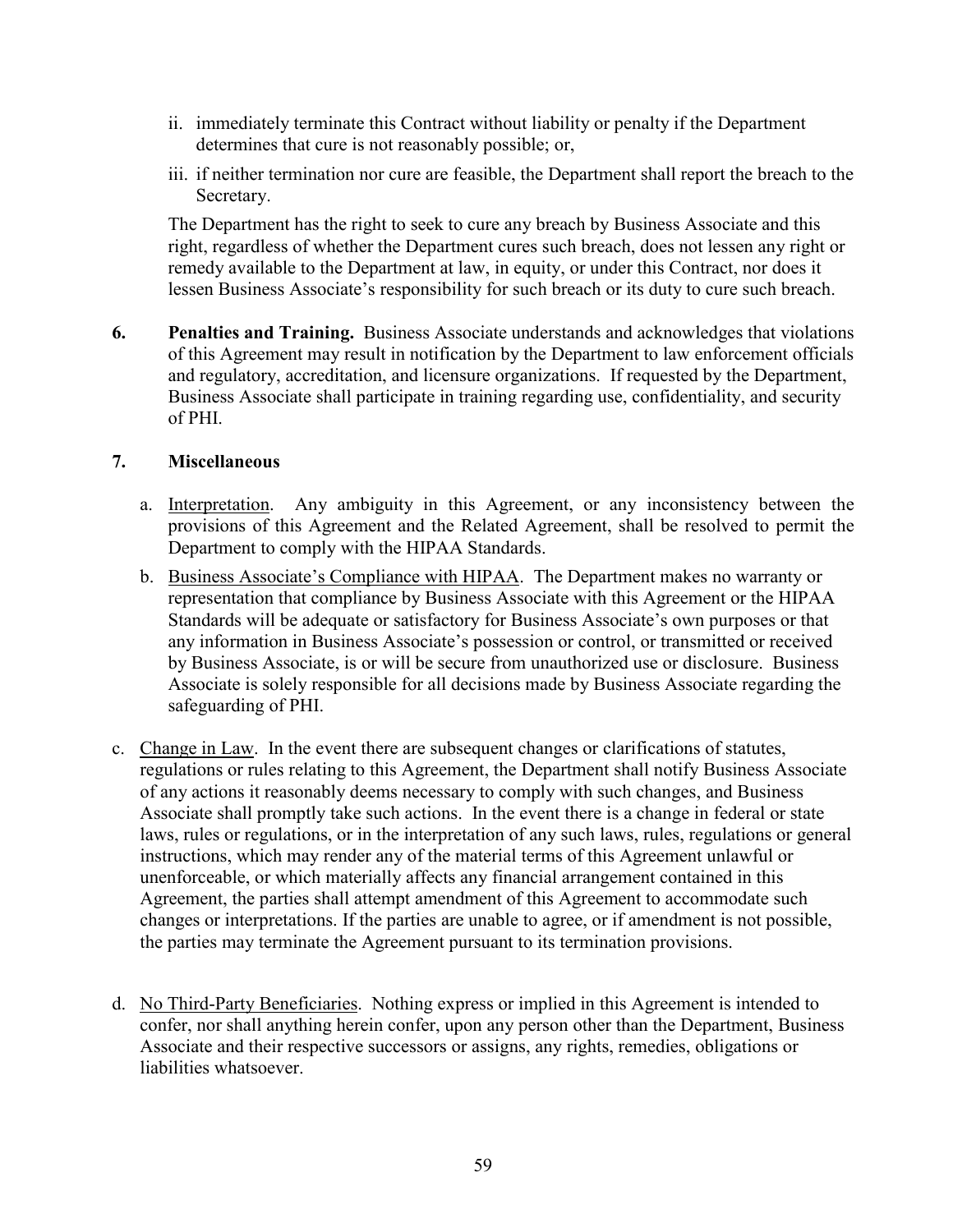- e. Assistance in Litigation or Administrative Proceedings. Business Associate shall make itself and any agents, affiliates, subsidiaries, subcontractors or workforce members assisting Business Associate in the fulfillment of its obligations under this Agreement and the Related Agreement available to the Department, at no cost to the Department, to testify as witnesses or otherwise in the event that litigation or an administrative proceeding is commenced against the Department or its employees based upon claimed violation of the HIPAA standards or other laws relating to security and privacy, where such claimed violation is alleged to arise from Business Associate's performance under this Agreement or the Related Agreement, except where Business Associate or its agents, affiliates, subsidiaries, subcontractors or employees are named adverse parties.
- f. Additional Obligations. Department and Business Associate agree that to the extent not incorporated or referenced in any Business Associate Agreement between them, other requirements applicable to either or both that are required by the HIPAA Standards, those requirements are incorporated herein by reference.

IN WITNESS THEREOF, the parties hereto separately acknowledge this Business Associate Agreement in addition to their execution of the Related Agreement.

NEW MEXICO DEPARTMENT OF HEALTH BUSINESS ASSOCIATE

Authorized Signature Designee

By: \_\_\_\_\_\_\_\_\_\_\_\_\_\_\_\_\_\_\_\_\_\_\_\_\_\_\_\_\_ By: \_\_\_\_\_\_\_\_\_\_\_\_\_\_\_\_\_\_\_\_\_\_\_\_\_\_

Title:

Date: \_\_\_\_\_\_\_\_\_\_\_\_\_\_\_\_\_\_\_\_\_\_\_\_\_\_\_\_\_\_ Date: \_\_\_\_\_\_\_\_\_\_\_\_\_\_\_\_\_\_\_\_\_\_\_\_\_

Approved as to form and legal sufficiency:

By:

Office of General Counsel

Date: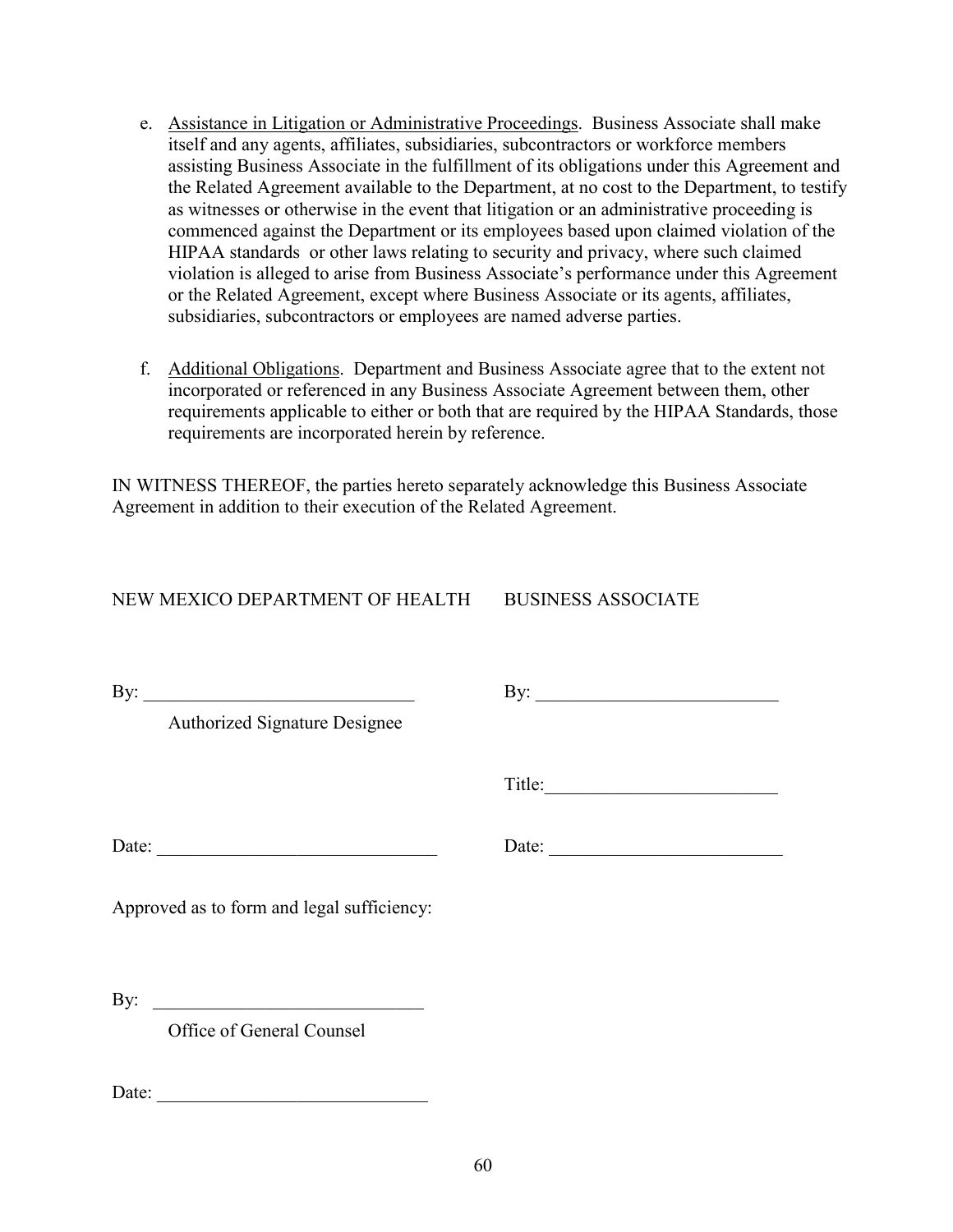#### APPENDIX A

(1) Federal Award Identification.

(i) Contractor name (the name associated with its unique entity identifier:

 $\mathcal{L}_\mathcal{L} = \mathcal{L}_\mathcal{L} = \mathcal{L}_\mathcal{L} = \mathcal{L}_\mathcal{L} = \mathcal{L}_\mathcal{L} = \mathcal{L}_\mathcal{L} = \mathcal{L}_\mathcal{L} = \mathcal{L}_\mathcal{L} = \mathcal{L}_\mathcal{L} = \mathcal{L}_\mathcal{L} = \mathcal{L}_\mathcal{L} = \mathcal{L}_\mathcal{L} = \mathcal{L}_\mathcal{L} = \mathcal{L}_\mathcal{L} = \mathcal{L}_\mathcal{L} = \mathcal{L}_\mathcal{L} = \mathcal{L}_\mathcal{L}$ 

 $(ii)$  Contractor 's unique entity identifier:

\_\_\_\_\_\_\_\_\_\_\_\_\_\_\_\_\_\_\_\_\_\_\_\_\_\_\_\_.

\_\_\_\_\_\_\_\_\_\_\_\_\_\_\_\_\_\_\_\_\_\_\_\_\_\_\_\_.

(iii) Federal Award Identification Number (FAIN):

(iv) Federal award date (2 C.F.R. §200.39 and/or 45 C.F.R. §75.2 Federal award date) of award to the Agency by the awarding agency:

(v) Subaward Period of Performance Start and End Dates: \_\_\_\_\_\_\_\_\_\_\_\_\_\_\_\_\_\_\_\_\_\_\_.

(vi) Amount of federal funds obligated by this action by the Agency to the Contractor:

(vii) Total amount of federal funds obligated to the Contractor by the Agency including the current obligation:

(viii) Total amount of the federal award committed to the Contractor by the Agency:

(ix) Federal award project description, responsive to the Federal Funding Accountability and Transparency Act (FFATA):

(x) Name of awarding agency, Agency, and contact information for awarding official of the Agency:

 $\mathcal{L}_\mathcal{L} = \mathcal{L}_\mathcal{L} = \mathcal{L}_\mathcal{L} = \mathcal{L}_\mathcal{L} = \mathcal{L}_\mathcal{L} = \mathcal{L}_\mathcal{L} = \mathcal{L}_\mathcal{L} = \mathcal{L}_\mathcal{L} = \mathcal{L}_\mathcal{L} = \mathcal{L}_\mathcal{L} = \mathcal{L}_\mathcal{L} = \mathcal{L}_\mathcal{L} = \mathcal{L}_\mathcal{L} = \mathcal{L}_\mathcal{L} = \mathcal{L}_\mathcal{L} = \mathcal{L}_\mathcal{L} = \mathcal{L}_\mathcal{L}$ 

 $\mathcal{L}_\mathcal{L} = \mathcal{L}_\mathcal{L} = \mathcal{L}_\mathcal{L} = \mathcal{L}_\mathcal{L} = \mathcal{L}_\mathcal{L} = \mathcal{L}_\mathcal{L} = \mathcal{L}_\mathcal{L} = \mathcal{L}_\mathcal{L} = \mathcal{L}_\mathcal{L} = \mathcal{L}_\mathcal{L} = \mathcal{L}_\mathcal{L} = \mathcal{L}_\mathcal{L} = \mathcal{L}_\mathcal{L} = \mathcal{L}_\mathcal{L} = \mathcal{L}_\mathcal{L} = \mathcal{L}_\mathcal{L} = \mathcal{L}_\mathcal{L}$ 

 $\mathcal{L}_\mathcal{L} = \mathcal{L}_\mathcal{L} = \mathcal{L}_\mathcal{L} = \mathcal{L}_\mathcal{L} = \mathcal{L}_\mathcal{L} = \mathcal{L}_\mathcal{L} = \mathcal{L}_\mathcal{L} = \mathcal{L}_\mathcal{L} = \mathcal{L}_\mathcal{L} = \mathcal{L}_\mathcal{L} = \mathcal{L}_\mathcal{L} = \mathcal{L}_\mathcal{L} = \mathcal{L}_\mathcal{L} = \mathcal{L}_\mathcal{L} = \mathcal{L}_\mathcal{L} = \mathcal{L}_\mathcal{L} = \mathcal{L}_\mathcal{L}$ 

(xi) CFDA Number and Name; identify the dollar amount made available under each Federal award and the CFDA number at time of disbursement:

(xii) Identification of whether the award is  $R&D$ :

(xiii) Indirect cost rate for the federal award (including if the de minimis rate is charged per 2 C.F.R. 200.414 and/or 45 C.F.R. §75.414):

(2) The Contractor shall use the federal award in accordance with all requirements imposed by federal statutes, regulations and the terms and conditions of the federal award.

(3) The Contractor shall comply with any additional requirements needed in order for the Agency to meet its own responsibility to the awarding agency including identification of any required financial and performance reports, as specified in the notice of grant opportunity, the Agency's grant application, and the notice of federal award.

(4) An approved federally recognized indirect cost rate negotiated between the Contractor and the federal government or, if no such rate exists, either a rate negotiated between the Agency and the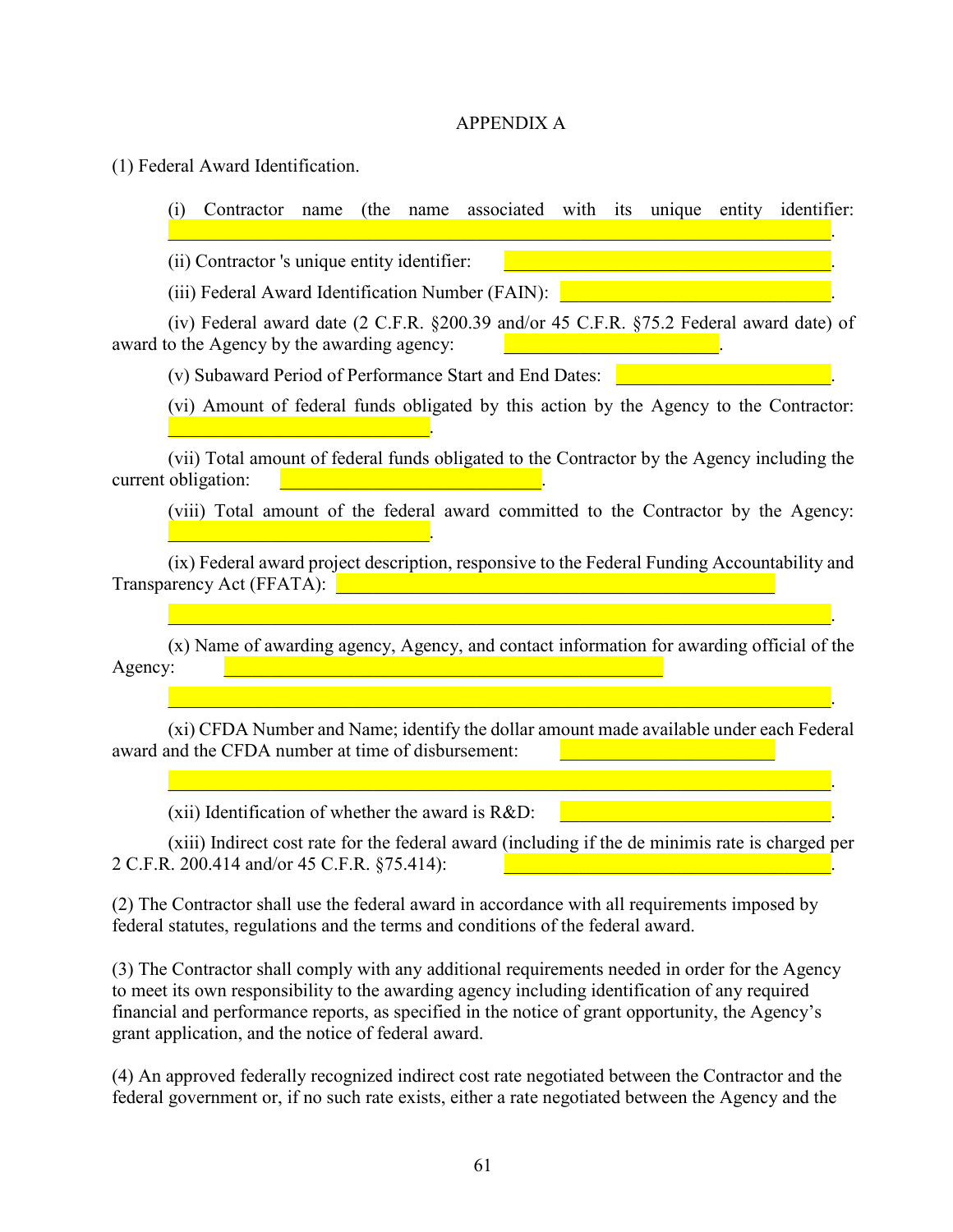Contractor (in compliance with 2 C.F.R. Part 200 and/or 45 C.F.R. Part 75), or a de minimis indirect cost rate as defined in 2 C.F.R. §200.414(f) and/or 45 C.F.R. §75.414(f) is listed in this Agreement.

(5) The Contractor shall permit the Agency and its auditors to have access to the Contractor's records and financial statements as necessary for the Agency to meet the requirements of 2 C.F.R. Part 200 and/or 45 C.F.R Part 75.

(6) The Contractor shall comply with the appropriate terms and conditions concerning closeout of the subaward as applicable pursuant to 2 C.F.R. §200.343 and/or 45 C.F.R. §75.381.

(7) In order to evaluate the Contractor's risk of noncompliance with federal statutes, regulations, and the terms and conditions of the subaward for purposes of determining the appropriate subrecipient monitoring described in paragraphs (d) and (e) of 2 CFR §200.331 and/or 45 C.F.R. §75.352, the Agency is authorized to consider such factors as:

(i) The Contractor's prior experience with the same or similar subawards;

(ii) The results of previous audits including whether or not the Contractor received a Single Audit in accordance with 2 C.F.R. Part 200 and/or 45 C.F.R. Part 75, subpart F, and the extent to which the same or similar subaward has been audited as a major program; (iii) Whether the Contractor has new personnel or new or substantially changed systems; and

(iv) The extent and results of awarding agency monitoring (e.g., if the Contractor also receives federal awards directly from an awarding agency).

(8) The Agency is authorized to consider imposing specific subaward conditions upon the Contractor if appropriate as described in 2 C.F.R. §200.207 and/or 45 C.F.R. §75.207.

(9) The Agency is authorized to monitor the activities of the Contractor as necessary to ensure that the subaward is used for authorized purposes, in compliance with federal statutes, regulations, and the terms and conditions of the subaward; and that subaward performance goals are achieved. Agency monitoring of the Contractor may include:

(i) Reviewing financial and performance reports required by the Agency;

(ii) Following-up and ensuring that the Contractor takes timely and appropriate action on all deficiencies pertaining to the federal award provided to the Contractor from the Agency detected through audits, on-site reviews, and other means;

(iii) Issuing a management decision for audit findings pertaining to the federal award provided to the Contractor from the Agency as required by 2 C.F.R. §200.521 and/or 45 C.F.R. §75.521.

(10) Depending upon the Agency's assessment of risk posed by the Contractor (as described in paragraph (7) of this section Appendix), the Agency is authorized to utilize the following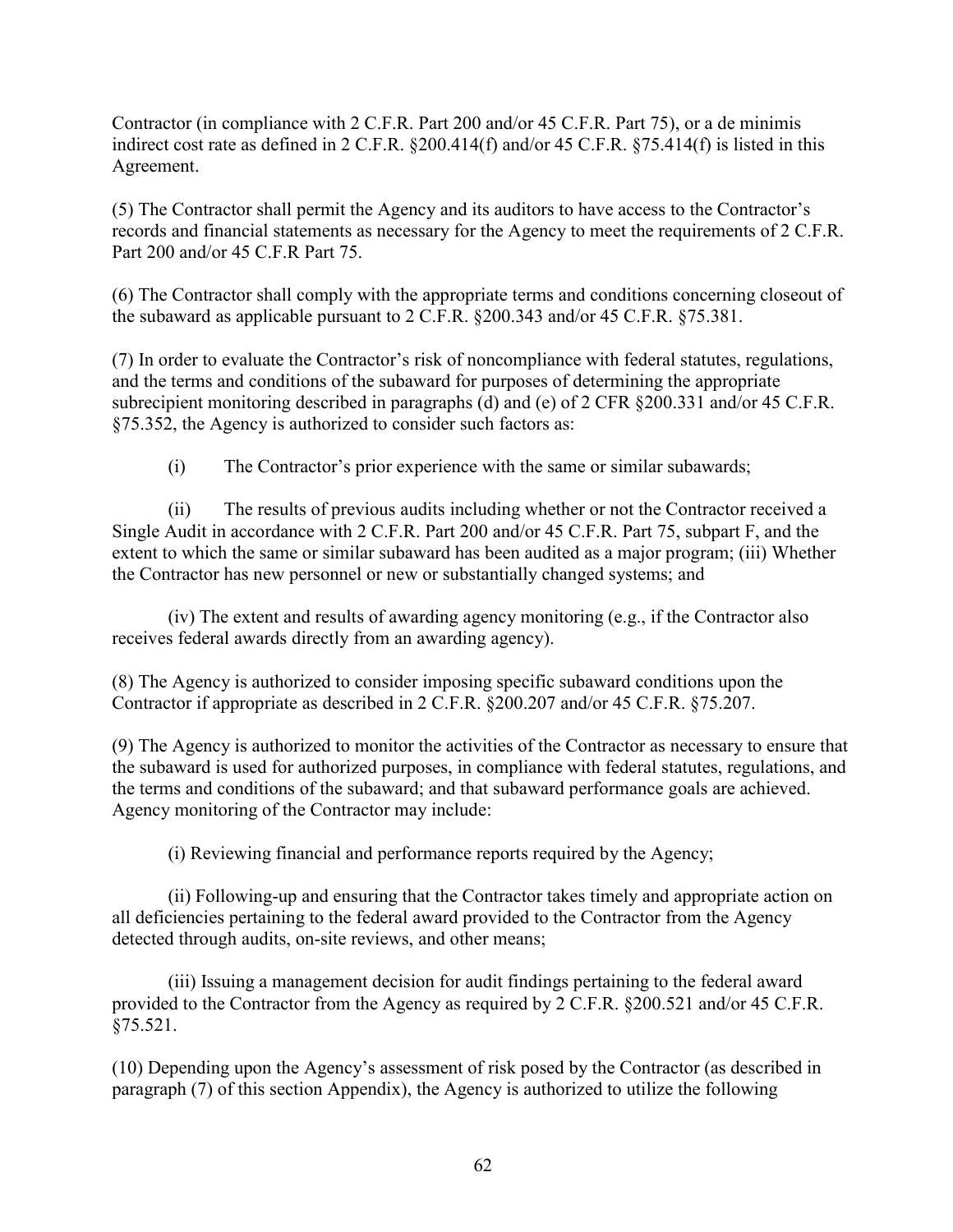monitoring tools to ensure proper accountability and compliance with program requirements and achievement of performance goals:

(i) Providing Contractors with training and technical assistance on program-related matters; and

(ii) Performing on-site reviews of the Contractor's program operations;

(iii) Arranging for agreed-upon-procedures engagements as described in 2 C.F.R. §200.425 and/or 45 C.F.R. §75.425;

(11) The Agency is authorized to verify that the Contractor is audited as required by 2 C.F.R. Part 200 and/or 45 C.F.R. Part 75, subpart F when it is expected that the Contractor's federal awards expended during the respective fiscal year equaled or exceeded the threshold set forth in 2 C.F.R. §200.501 and/or 45 C.F.R. §75.501.

(12) The Agency is authorized to consider whether the results of the Contractor's audits, on-site reviews, or other monitoring indicate conditions that necessitate adjustments to the Agency's own records.

(13) The Agency is authorized to consider taking enforcement action against noncompliant Contractors as described in 2 C.F.R. §200.338 and/or 45 C.F.R. §75.371 and in program regulations.

### **END OF SAMPLE CONTRACT**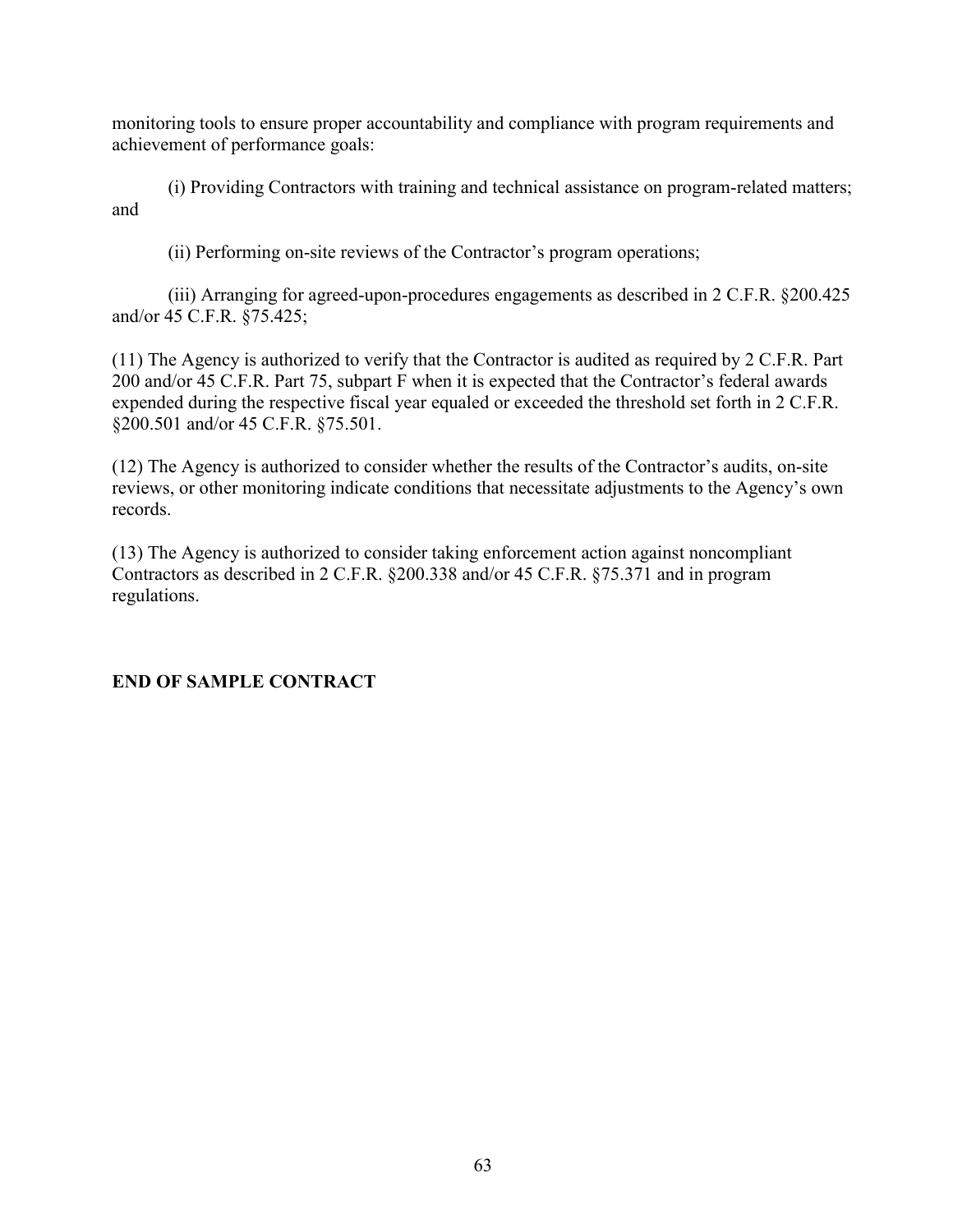# **APPENDIX D**

### **COST RESPONSE FORM**

DOH01122022 Provision of Legal Services for the Department of Health

# **Sample Below**

**(Buyers note: Ensure statutory requirements of NMSA 1978,** § **13-1-150 regarding Multi Term Contract limits are complied with when establishing Pricing/Term periods or extension pricing)**

| <b>Name of Billing Professional</b> | <b>Title</b> | <b>Hourly Rate</b> |
|-------------------------------------|--------------|--------------------|
|                                     |              |                    |
|                                     |              |                    |
|                                     |              |                    |
|                                     |              |                    |
|                                     |              |                    |
|                                     |              |                    |
|                                     |              |                    |
|                                     |              |                    |
|                                     |              |                    |

**The foregoing rate schedule shall apply to FY22, FY23, FY24, FY25, and FY26.**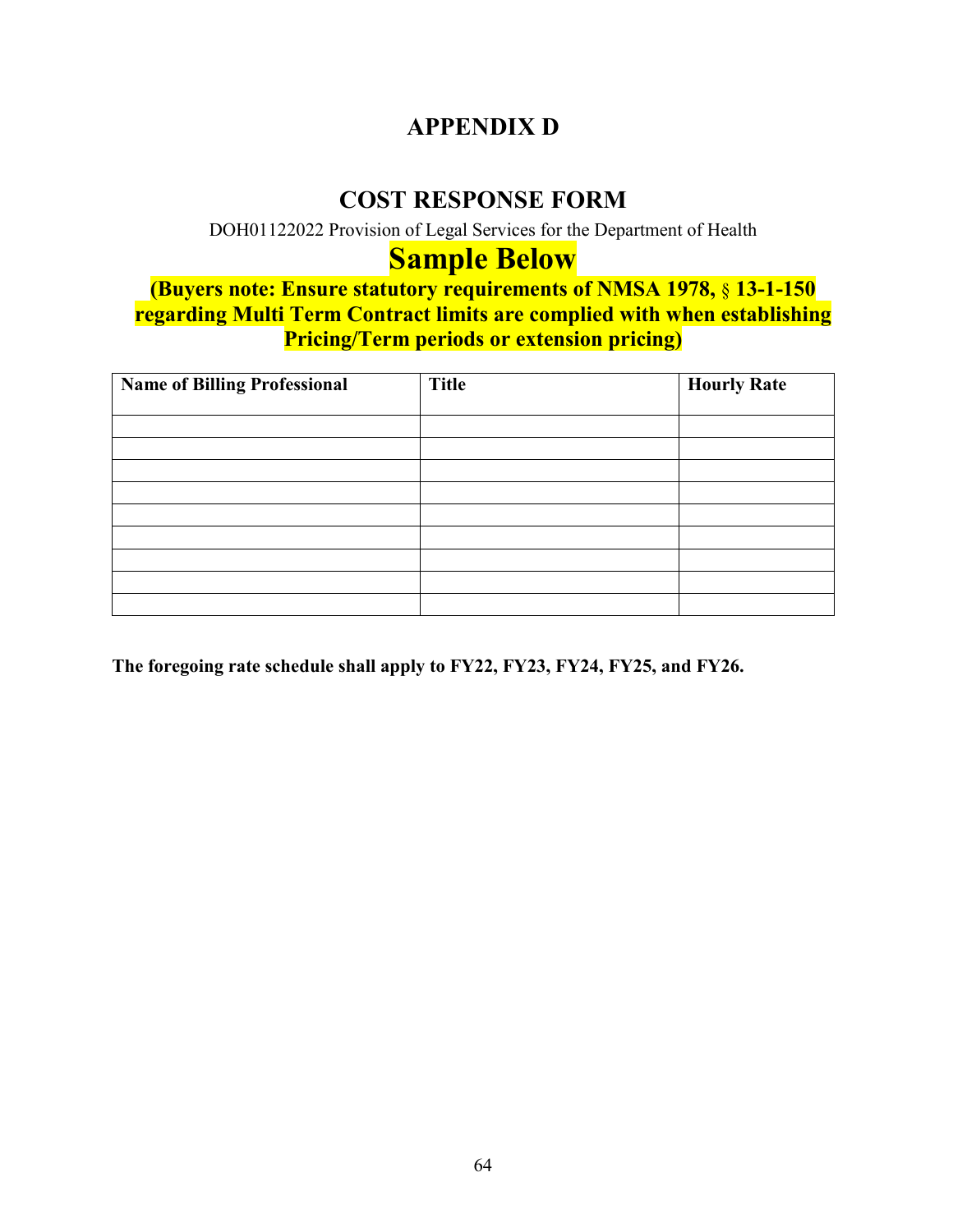# **APPENDIX E**

# **LETTER OF TRANSMITTAL FORM**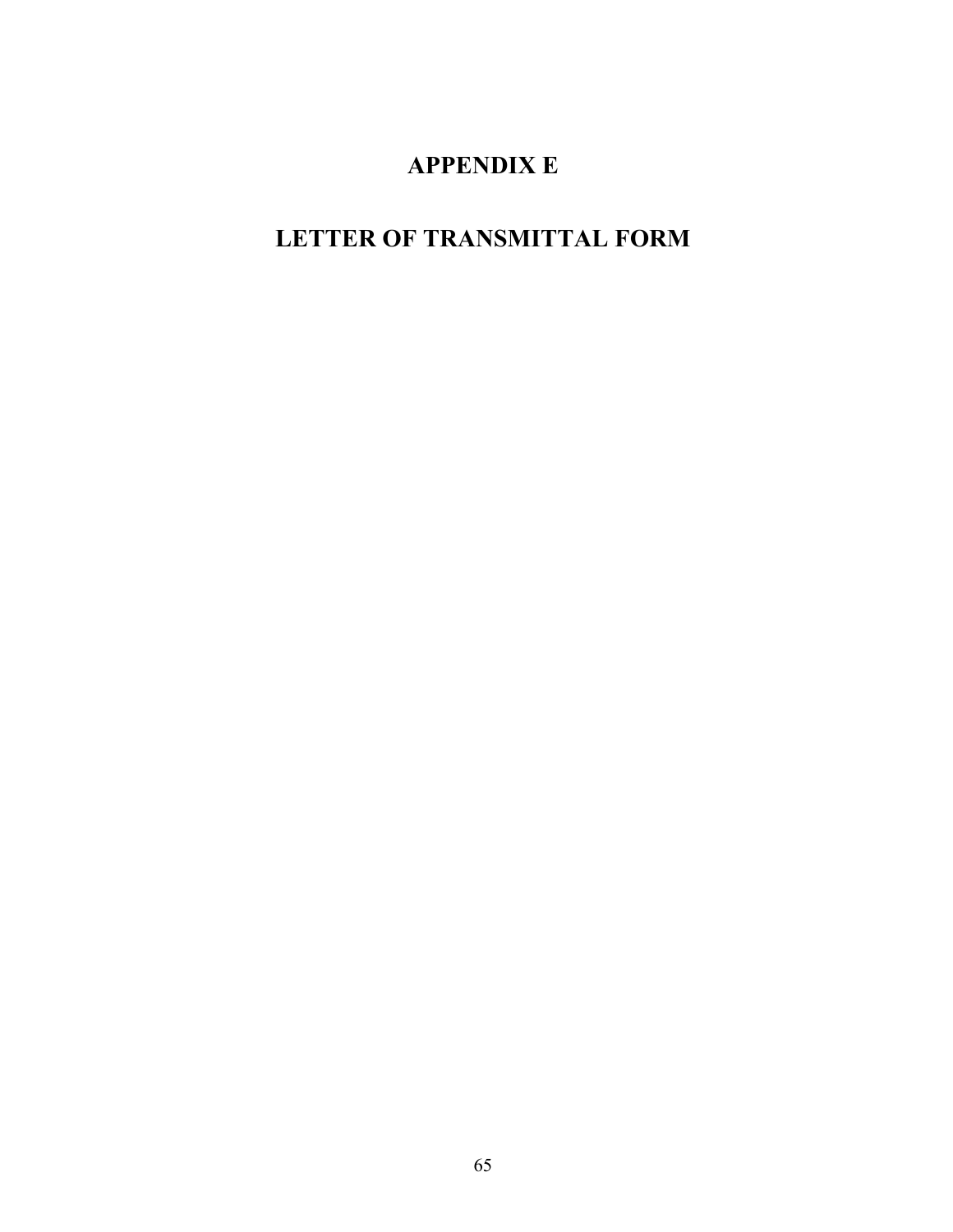# *APPENDIX E Letter of Transmittal Form*

# **RFP Number and Name: DOH01122022 Provision of Legal Services for the Department of Health**

**Offeror Name: \_\_\_\_\_\_\_\_\_\_\_\_\_\_\_\_\_\_\_\_\_ FED ID# \_\_\_\_\_\_\_\_\_\_\_\_\_\_\_\_\_\_\_\_\_\_\_\_\_\_\_\_\_\_\_** Items #1 to #7 EACH MUST BE COMPLETED IN FULL Failure to respond to all seven items WILL RESULT IN THE DISQUALIFICATION OF THE PROPOSAL!

\_\_\_\_\_\_\_\_\_\_\_\_\_\_\_\_\_\_\_\_\_\_\_\_\_\_\_\_\_\_\_\_\_\_\_\_\_\_\_\_\_\_\_\_\_\_\_\_\_\_\_\_\_\_\_\_\_\_\_\_\_\_\_\_\_\_\_\_\_\_\_\_\_\_\_\_ \_\_\_\_\_\_\_\_\_\_\_\_\_\_\_\_\_\_\_\_\_\_\_\_\_\_\_\_\_\_\_\_\_\_\_\_\_\_\_\_\_\_\_\_\_\_\_\_\_\_\_\_\_\_\_\_\_\_\_\_\_\_\_\_\_\_\_\_\_\_\_\_\_\_\_\_

1. **Identity (Name) and Mailing Address** of the submitting organization:

| 2. For the person authorized by the organization to contractually obligate on behalf of this Offer:                                                                                                                                                                                           |
|-----------------------------------------------------------------------------------------------------------------------------------------------------------------------------------------------------------------------------------------------------------------------------------------------|
| Name                                                                                                                                                                                                                                                                                          |
|                                                                                                                                                                                                                                                                                               |
|                                                                                                                                                                                                                                                                                               |
| Telephone Number                                                                                                                                                                                                                                                                              |
| 3. For the person authorized by the organization to negotiate on behalf of this Offer:                                                                                                                                                                                                        |
| Title <u>and the second contract of the second contract of the second contract of the second contract of the second contract of the second contract of the second contract of the second contract of the second contract of the </u>                                                          |
|                                                                                                                                                                                                                                                                                               |
|                                                                                                                                                                                                                                                                                               |
| 4. For the person authorized by the organization to clarify/respond to queries regarding this Offer:                                                                                                                                                                                          |
| Name<br>Title <u>experience</u> and the contract of the contract of the contract of the contract of the contract of the contract of the contract of the contract of the contract of the contract of the contract of the contract of the con                                                   |
|                                                                                                                                                                                                                                                                                               |
|                                                                                                                                                                                                                                                                                               |
| 5. Use of Sub-Contractors (Select one)<br>No sub-contractors will be used in the performance of any resultant contract OR<br>The following sub-contractors will be used in the performance of any resultant contract:                                                                         |
| (Attach extra sheets, as needed)                                                                                                                                                                                                                                                              |
| 6. Please describe any relationship with any entity (other than Subcontractors listed in (5) above) which<br>will be used in the performance of any resultant contract.                                                                                                                       |
| (Attach extra sheets, as needed)                                                                                                                                                                                                                                                              |
| 7. On behalf of the submitting organization named in item #1, above, I accept the Conditions<br>Governing the Procurement as required in Section II. C.1.<br>I concur that submission of our proposal constitutes acceptance of the Evaluation Factors contained<br>in Section V of this RFP. |
| I acknowledge receipt of any and all amendments to this RFP.                                                                                                                                                                                                                                  |
| $\sim$ , 2019                                                                                                                                                                                                                                                                                 |
|                                                                                                                                                                                                                                                                                               |

Authorized Signature and Date (Must be signed by the person identified in item #2, above.)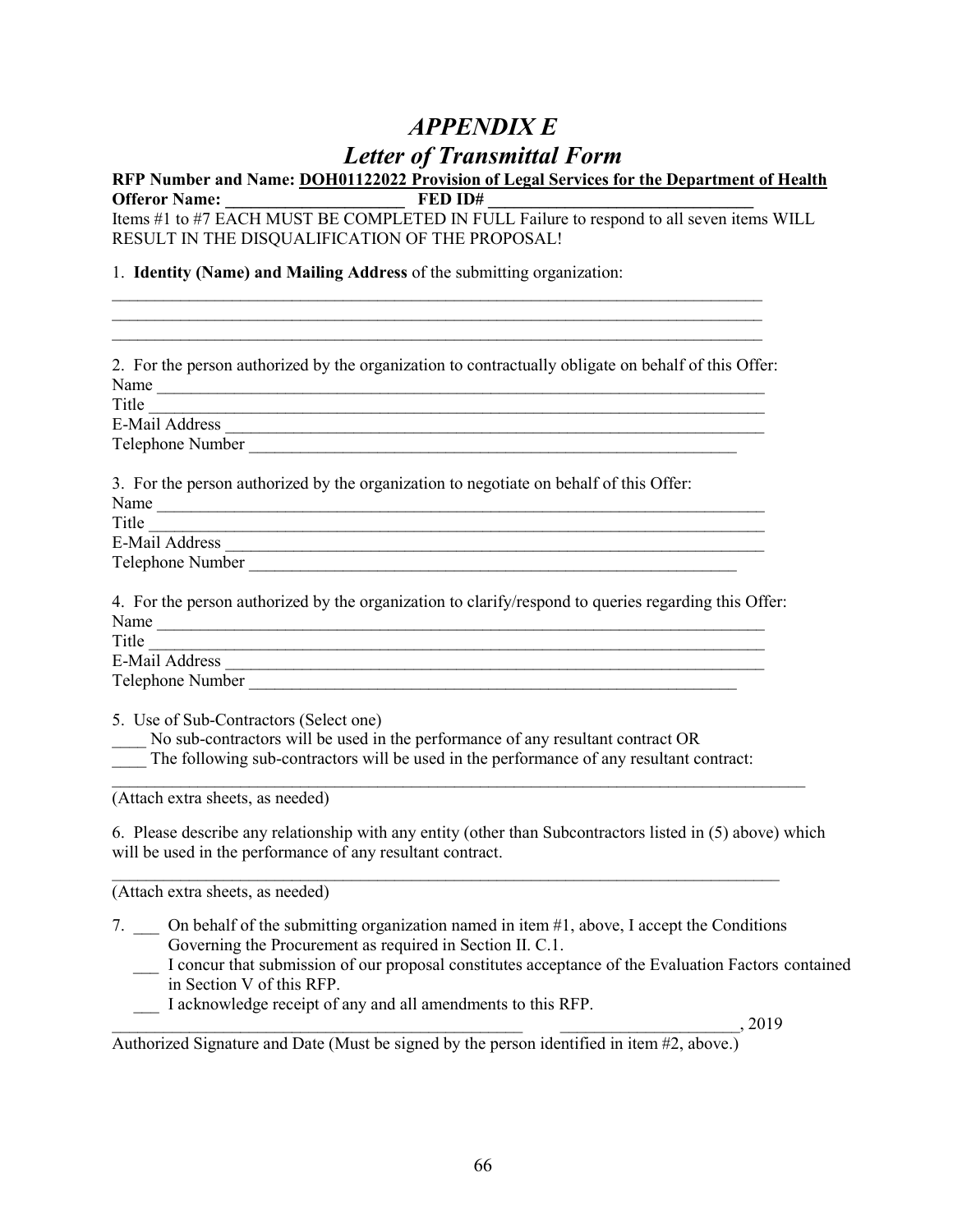### **APPENDIX F**

### **ORGANIZATIONAL REFERENCE QUESTIONNAIRE**

The State of New Mexico, as a part of the RFP process, requires Offerors to submit a minimum of three (3) business references as required within this document. The purpose of these references is to document Offeror's experience relevant to the scope of work in an effort to establish Offeror's responsibility.

Offeror is required to send the following reference form to each business reference listed. The business reference, in turn, is requested to submit the Reference Form directly to: Sheila Apodaca, Procurement Manager by February 2, 2022 for inclusion in the evaluation process. The form and information provided will become a part of the submitted proposal. Business references provided may be contacted for validation of content provided therein.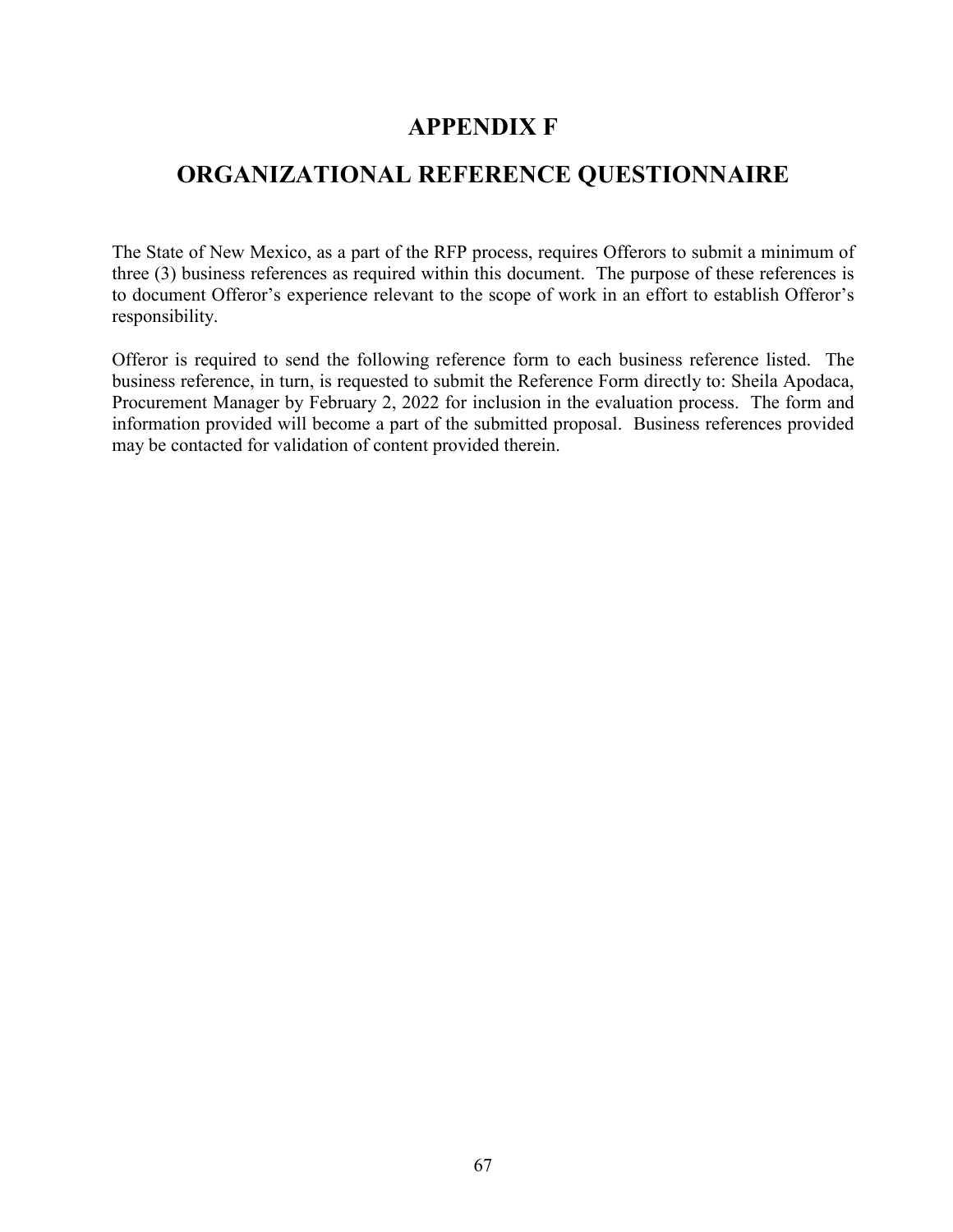# **RFP #DOH01122022 ORGANIZATIONAL REFERENCE QUESTIONNAIRE FOR:**

(Name of Offeror)

This form is being submitted to your company for completion as a business reference for the company listed above. This form is to be returned to the State of New Mexico, Department of Health via facsimile or e-mail at:

| Name:      | Sheila Apodaca, Procurement Manager                |
|------------|----------------------------------------------------|
| Telephone: | $(505)$ 827-2997                                   |
| Facsimile: | $(505)$ 827-2930                                   |
| Email:     | Sheila.Apodaca@state.nm.us                         |
| Address:   | NM Department of Health, Office of General Counsel |
|            | P.O. Box 26110                                     |
|            | 1190 St. Francis Dr., Suite N-4095                 |
|            | Santa Fe, NM 87502-6110                            |

no later than February 2, 2022 and **MUST NOT** be returned to the company requesting the reference.

For questions or concerns regarding this form, please contact the State of New Mexico Procurement Manager listed above. When contacting us, please be sure to include the Request for Proposal number listed at the top of this page.

| Company providing reference:           |  |
|----------------------------------------|--|
| Contact name and title/position        |  |
| Contact telephone number               |  |
| <b>Contact e-mail address</b>          |  |
| <b>Project description;</b>            |  |
|                                        |  |
| Project dates (starting and ending);   |  |
|                                        |  |
| <b>Technical environment for the</b>   |  |
| project your providing a reference     |  |
| (i.e., Software applications, Internet |  |
| capabilities, Data communications,     |  |
| Network, Hardware);                    |  |
|                                        |  |

#### QUESTIONS:

1. In what capacity have you worked with this law firm or attorney in the past? COMMENTS: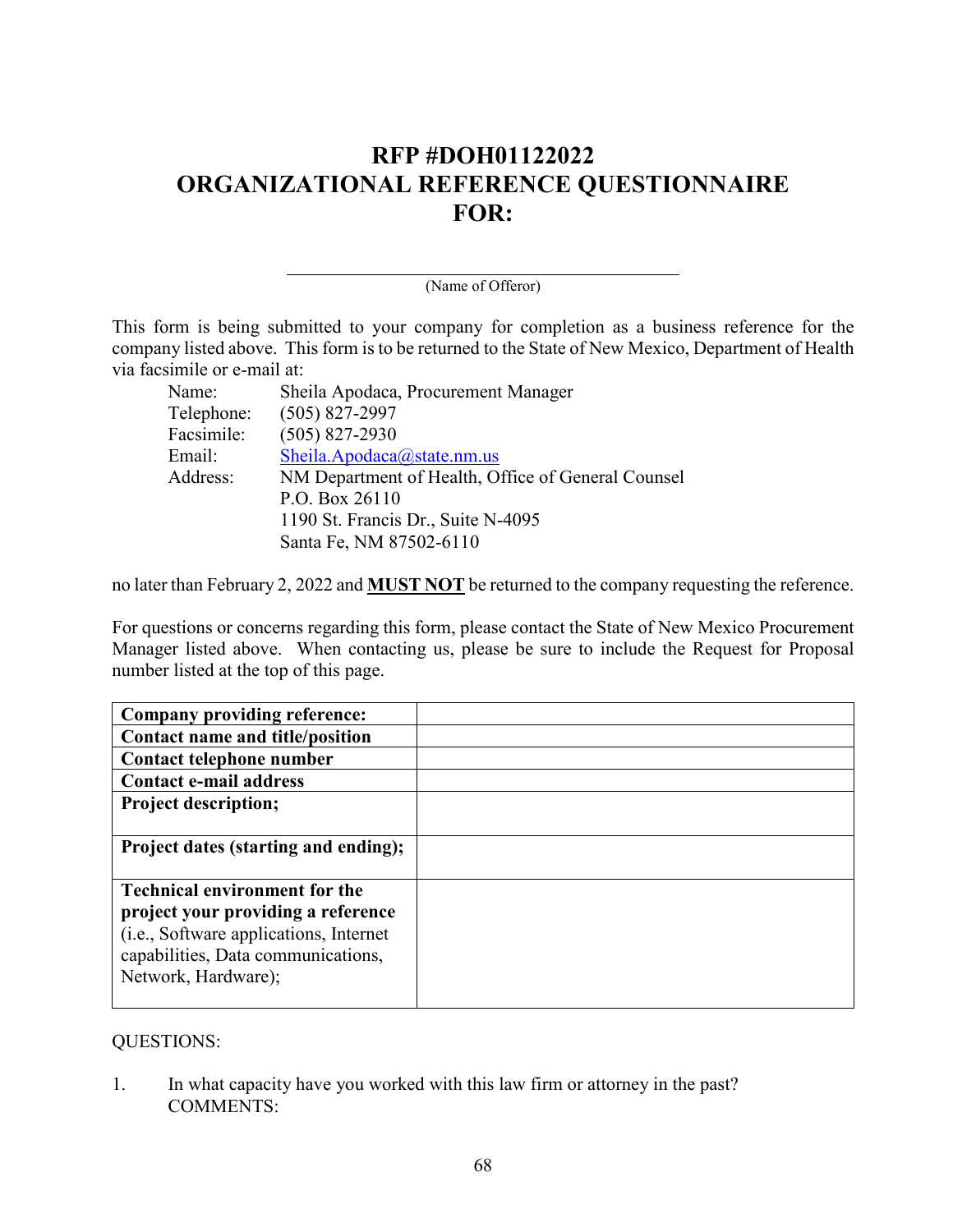- 2. How would you rate this law firm's knowledge and expertise?  $(3 = \text{Excellent}; 2 = \text{Satisfactory}; 1 = \text{Unsatisfactory}; 0 = \text{Unacceptable})$ COMMENTS:
- 3. How would you rate the law firm or attorney's flexibility relative to changes in the project scope and timelines?  $(3 =$  Excellent;  $2 =$  Satisfactory; 1 = Unsatisfactory; 0 = Unacceptable) COMMENTS:
- 4. What is your level of satisfaction with hard-copy materials produced by the law firm or attorney?  $(3 =$  Excellent; 2 = Satisfactory; 1 = Unsatisfactory; 0 = Unacceptable) COMMENTS:
- 5. How would you rate the dynamics/interaction between the law firm or attorney and your staff?

```
(3 = Excellent; 2 = Satisfactory; 1 = Unsatisfactory; 0 = Unacceptable)COMMENTS:
```
6. Who were the law firm or attorney's principal representatives involved in your project and how would you rate them individually? Would you comment on the skills, knowledge, behaviors or other factors on which you based the rating?

| $(3 = Exactlet; 2 = Satisfactory; 1 = Unsatisfactory; 0 = Unacceptable)$ |
|--------------------------------------------------------------------------|
|--------------------------------------------------------------------------|

| Name:            | Rating: |
|------------------|---------|
| Name:            | Rating: |
| Name:            | Rating: |
| Name:            | Rating: |
| <b>COMMENTS:</b> |         |

- 7. How satisfied are you with the products developed by the law firm or attorney?  $(3 = Exactlet; 2 = Satisfactory; 1 = Unsatisfactory; 0 = Unacceptable)$ COMMENTS:
- 8. With which aspect(s) of this law firm or attorney's services are you most satisfied? COMMENTS:
- 9. With which aspect(s) of this law firm or attorney's services are you least satisfied?